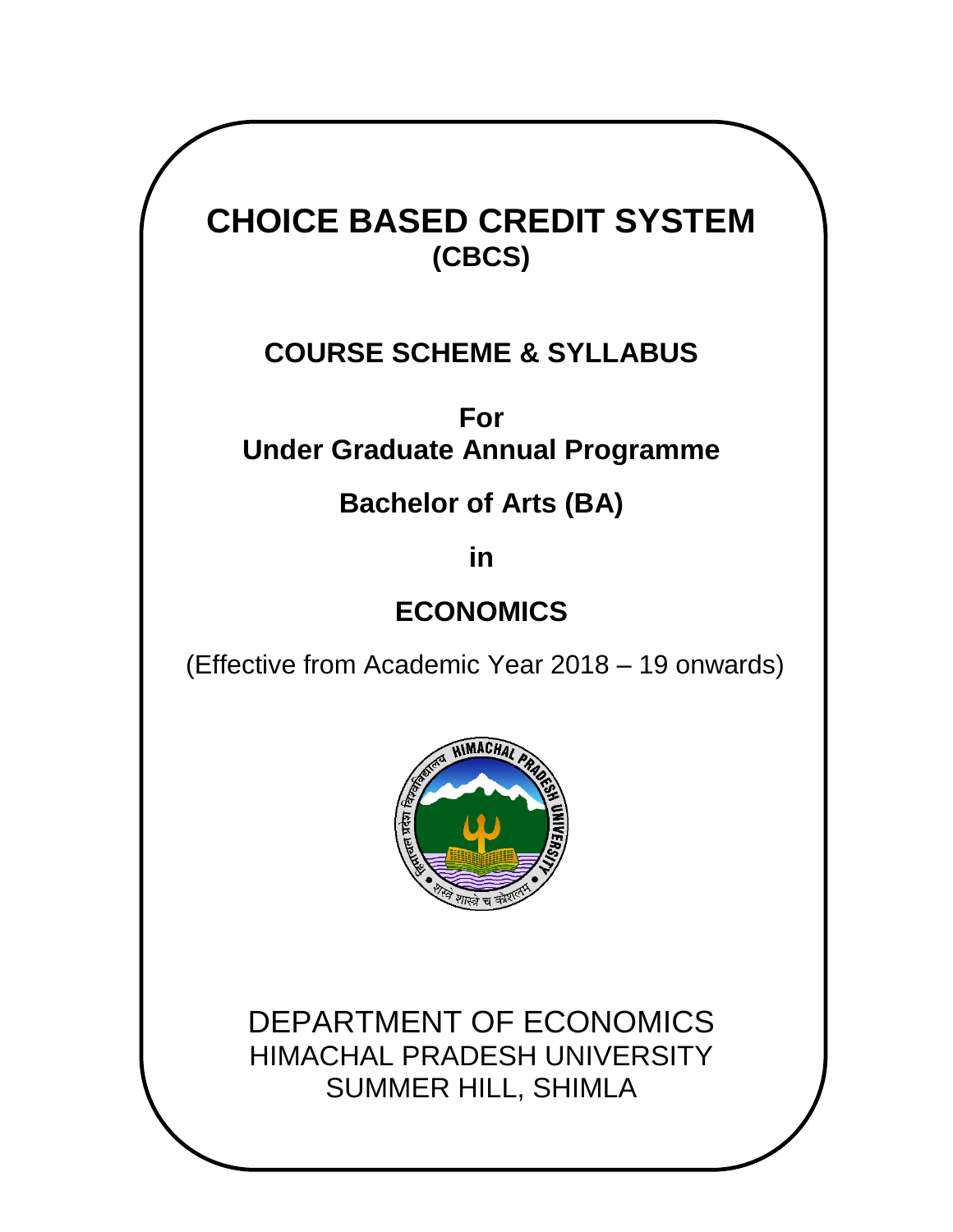**Approved** in UG BoS meeting for the Subject of **Economics** held on **June 19, 2018**

**Annexure – I of UG BoS (Econ) Meeting**

### **DEPARTMENT OF ECONOMICS HIMACHAL PRADESH UNIVERITY SUMMERHILL, SHIMLA 171 005**

**COURSE STRUCTURE AND SYLLABUS FOR B.A. IN ECONOMICS UNDER CHOICE BASED CREDIT SYSTEM (CBCS) EFFECTIVE FROM ACADEMIC YEAR 2018 – 19**

# **CONTENTS**

| Sr.<br>No.     | <b>Title</b>                                                                                                 | Page(s)        |
|----------------|--------------------------------------------------------------------------------------------------------------|----------------|
| 1              | <b>CHOICE BASED CREDIT SYSTEM (CBCS)</b>                                                                     | $\overline{2}$ |
| $\overline{2}$ | <b>COURSE STRUCTURE FOR BACHELOR OF ARTS</b><br>(BA) IN ECONOMICS                                            | 3              |
| 3              | TYPES OF COURSES OFFERED<br><b>BY</b><br><b>DEPARTMENT OF ECONOMICS FOR BA</b>                               | 4              |
| 4              | <b>CUMULATIVE CREDITS FOR</b><br><b>BA</b><br><b>WITH</b><br><b>ECONOMICS (Course Wise &amp; Year Wise)</b>  | 5              |
| 5              | CREDIT DISTRIBUTION FOR TH E SUBJECT OF<br><b>ECONOMICS IN BA ECONOMICS (Course Wise &amp;</b><br>Year Wise) | 6              |
| 6              | <b>COMMON COURSES OFFERED BY DEPARTMENT</b><br>OF ECONOMICS FOR BA ECONOMICS & BA<br>(HONOURS) IN ECONOMICS  | $\overline{7}$ |
| $\overline{7}$ | COURSES AND COURSE CODES FOR<br><b>BA</b><br><b>ECONOMICS &amp; BA HONOURS IN ECONOMICS</b>                  | 8              |
| 8              | <b>CODES FOR</b><br><b>COURSES AND</b><br><b>COURSE</b><br><b>BA</b><br><b>HONOURS IN ECONOMICS</b>          | 9              |
| 9              | <b>COURSE EVALUATION</b>                                                                                     | 10             |
| 10             | <b>QUESTION PAPER FORMAT</b>                                                                                 | 11             |
| 11             | <b>DISCIPLINE SPECIFIC COURSES (DSC)</b>                                                                     | $12 - 16$      |
| 12             | <b>DISCIPLINE SPECIFIC ELECTIVE (DSE)</b>                                                                    | $17 - 25$      |
| 13             | <b>SKILL ENHANCEMENT COURSES (SEC)</b>                                                                       | $26 - 34$      |
| 14             | <b>GENERIC ELECTIVE COURSES (GEC)</b>                                                                        | $35 - 41$      |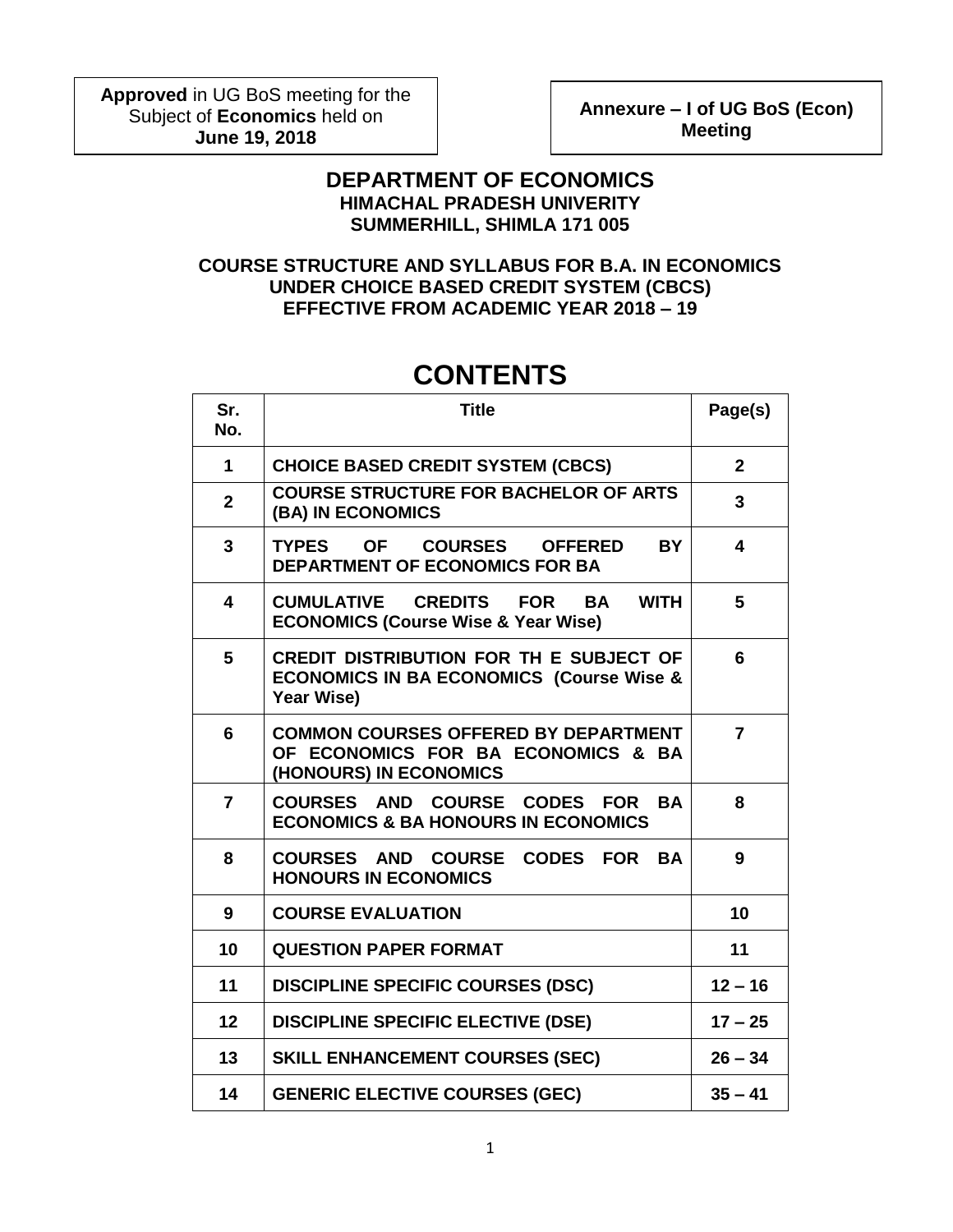# **CHOICE BASED CREDIT SYSTEM (CBCS)**

The CBCS provides an opportunity for the students to choose courses from the prescribed courses comprising core, elective/minor or skill based courses. The courses can be evaluated following the grading system, which is considered to be better than the conventional marks system. Therefore, it is necessary to introduce uniform grading system in the entire higher education in India. This will benefit the students to move across institutions within India to begin with and across countries. The uniform grading system will also enable potential employers in assessing the performance of the candidates. In order to bring uniformity in evaluation system and computation of the Cumulative Grade Point Average (CGPA) based on student"s performance in examinations, the UGC has formulated the guidelines to be followed.

#### **Outline of Choice Based Credit System**

- **1. Discipline Specific Core (DSC) Course:** A course, which should compulsorily be studied by a candidate as a core requirement is termed as a Core course.
- **2. Elective Course:** Generally a course which can be chosen from a pool of courses and which may be very specific or specialized or advanced or supportive to the discipline/ subject of study or which provides an extended scope or which enables an exposure to some other discipline/subject/domain or nurtures the candidate"s proficiency/skill is called an Elective Course.
	- **2.1 Discipline Specific Elective (DSE) Course (2 each for regular courses)**: Elective courses may be offered by the main discipline/subject of study is referred to as Discipline Specific Elective. The University/Institute may also offer discipline related Elective courses of interdisciplinary nature (to be offered by main discipline/subject of study).
	- **2.2 Dissertation/Project Work**: An elective course of 4 credits, designed to acquire special/advanced knowledge, such as supplement study/support study to a project work, and a candidate studies such a course on his own with an advisory support by a teacher/faculty member is called dissertation/project work. A Project/Dissertation work *may be* given in lieu of a discipline specific elective paper.
	- **2.3 Generic Elective Course (GEC)**: An elective course chosen generally from an unrelated discipline/subject, with an intention to seek exposure to other subjects/disciplines is called a Generic Elective Course.

**P.S.:** A core course offered in a discipline/subject may be treated as an elective by other discipline/subject and vice versa and such electives may also be referred to as Generic Elective.

- **3. Ability Enhancement Courses (AEC)/Competency Improvement Courses/Skill Development Courses/Foundation Course:** The Ability Enhancement (AE) Courses may be of two kinds: AE Compulsory Course (AECC) and AE Elective Course (AEEC). "AECC" courses are the courses based upon the content that leads to Knowledge enhancement. They [(i) Environmental Science, (ii) English/MIL Communication] are *mandatory* for all disciplines. AEEC courses are value-based and/or skill-based and are aimed at providing hands-on-training, competencies, skills, etc.
	- 3.1 Ability Enhancement Compulsory Course (AECC): Environmental Science, English Communication/MIL Communication.
	- 3.2 Skill Enhancement Courses (SEC) (Minimum 4): These courses may be chosen from a pool of courses designed to provide value-based and/or skill-based instruction.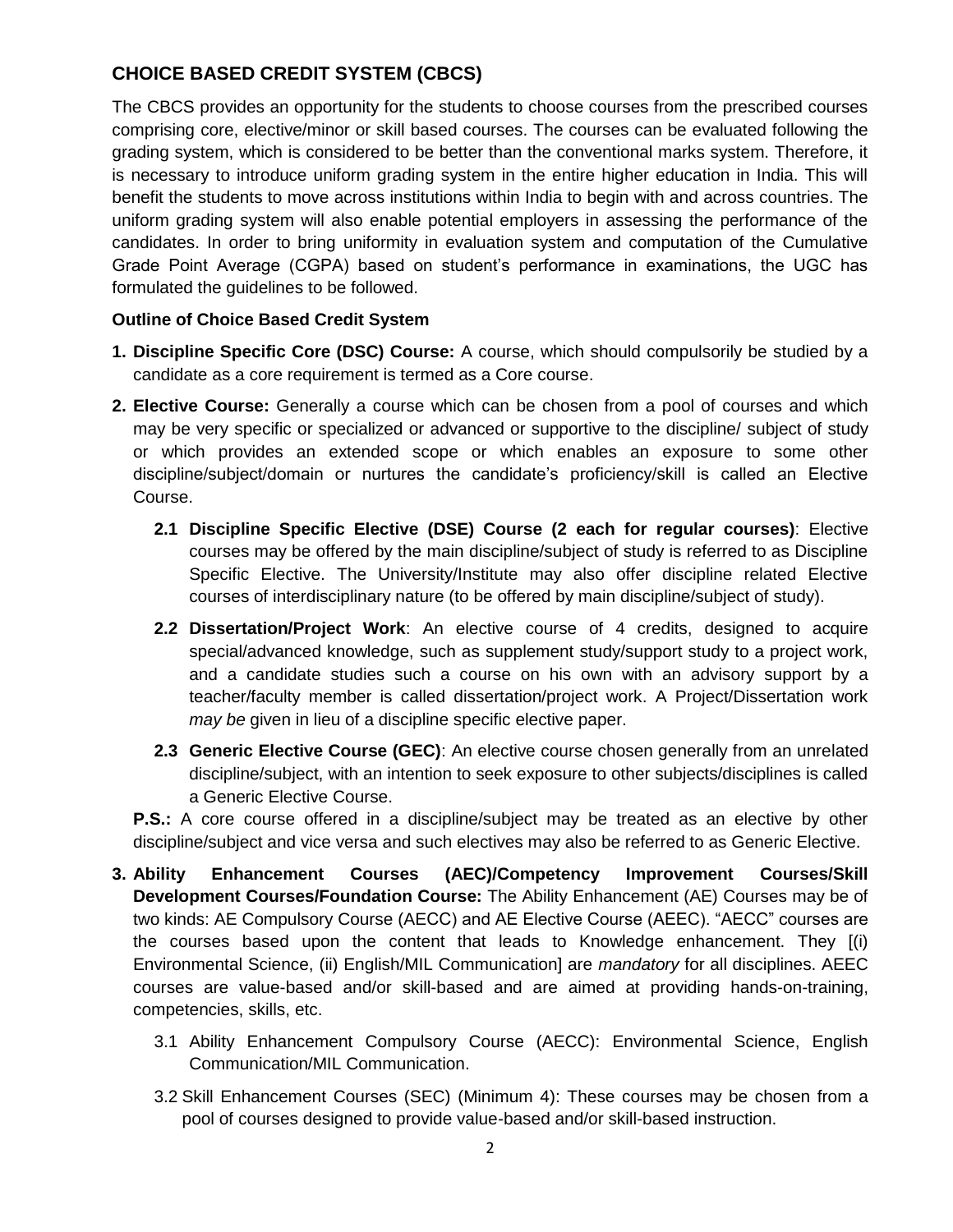### **COURSE STRUCTURE FOR BACHELOR OF ARTS (BA) IN ECONOMICS & ELIGIBILITY FOR ADMISSION**

1. **COURSE STRUCTURE**: There are a total of four core courses (DSC) in economics that students are required to take across first two years. All the core courses are compulsory. In addition to core courses in economics, a student of BA Economics will choose four Discipline Specific Elective (DSE) Courses of which two will be from Economics and two from the second subject of study. The Discipline Specific Elective (DSE) Courses are offered in the third year and the two DSE courses in Economics will be selected by a student from a set of courses specified. It is recommended that each college should offer at least three Discipline Specific Elective (DSE) Courses in the third year to allow the students some minimal element of choice. SEC courses are offered in the second and third years of study and three such courses have to be selected.

The student of BA in Economics will select any two Generic Elective Courses (GEC) form Unrelated Discipline(s)/Subject(s) other than Economics and also other than the second subject of study. Generic Elective Courses (GEC) are interdisciplinary in nature and as such have to be selected from subjects other than both first (i.e. Economics) and the second subject of study. Due care has to be taken to select those GECs that complement the Core courses of study (both Economics & the second subject of study).

Students from other Discipline(s)/Subject(s) who opt for GEC in Economics, of the two Generic Elective Courses, GEC I is offered without any internal choice and for the GEC II students may choose any one out of three courses offered.

The students must be provided adequate guidance/counseling while selecting the two GEC.

- 2. **CONTACT HOURS:** Each course has 5 lectures and 1 tutorial (per group) per week in case of DSC, DSE and GE courses. Each course has 4 lectures and 2 Practicals (per group) per week in case of SEC courses. The size of a tutorial/practical group is 8-10 students.
- 3. **NOTE ON COURSE READINGS:** The nature of several of the courses is such that only selected readings can be specified in advance. **Reading lists should be updated and topic-wise readings should be specified at regular intervals, ideally on an annual basis**.
- 4. **ELIGIBILITY FOR ADMISSION to BA Economics:** Students who have passed Class XII level are eligible for admission to BA Economics.
- 5. **DURATION OF STUDY:** This is a three year course. The degree will be awarded when a candidate clears all courses within a maximum period of five years from the date of admission to this course.

**NOTE:** A candidate failing in either one or two subjects/papers will be given compartment in that subject/paper and will be eligible for promotion to the next class. Two chances (one at supplementary stage and one at the annual exam stage) will be given to clear the compartment. A candidate failing in three or more subjects/papers will be treated as "failed" in that year and will be required to repeat the entire year.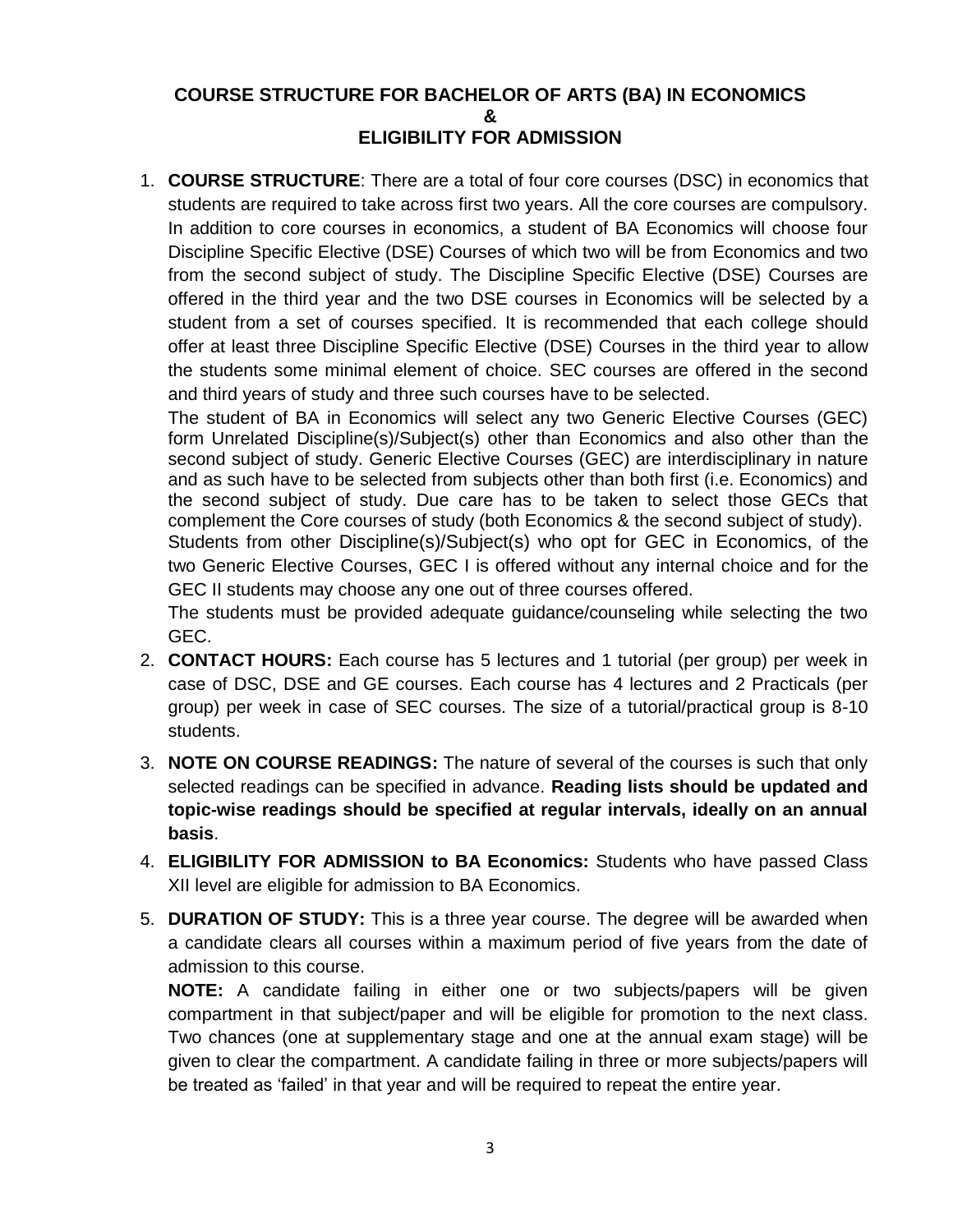| Table 1      | TYPES OF COURSES OFFERED BY DEPARTMENT OF ECONOMICS FOR BA                                                                         |                                                                                                                                                                                                                              |                                                                                                                                                                                                                                                           |                                                                                                                                    |
|--------------|------------------------------------------------------------------------------------------------------------------------------------|------------------------------------------------------------------------------------------------------------------------------------------------------------------------------------------------------------------------------|-----------------------------------------------------------------------------------------------------------------------------------------------------------------------------------------------------------------------------------------------------------|------------------------------------------------------------------------------------------------------------------------------------|
| Year         | <b>Discipline Specific</b><br><b>Core (DSC) Courses</b>                                                                            | <b>Discipline Specific</b><br><b>Electives (DSE)</b>                                                                                                                                                                         | <b>Skill Enhancement</b><br><b>Courses (SEC)</b>                                                                                                                                                                                                          | <b>Generic Elective</b><br>Courses (GEC)*                                                                                          |
|              | (Compulsory)                                                                                                                       | (Choose any 2)                                                                                                                                                                                                               | (Choose any 2)                                                                                                                                                                                                                                            | (Choose any 2)<br><b>INTER-DISCIPLINARY</b>                                                                                        |
| (i)          | (iii)                                                                                                                              | (iii)                                                                                                                                                                                                                        | (iv)                                                                                                                                                                                                                                                      | (v)                                                                                                                                |
|              | <b>Core Economics I:</b><br>Principles of<br>Microeconomics-I<br><b>Core Economics II:</b><br>Principles of<br>Microeconomics - II |                                                                                                                                                                                                                              |                                                                                                                                                                                                                                                           |                                                                                                                                    |
| $\mathbf{I}$ | <b>Core Economics III:</b><br>Principles of<br>Macroeconomics-I<br>Core Economics IV:<br>Principles of<br>Macroeconomics-II        |                                                                                                                                                                                                                              | $SEC-I$<br>(one of the following):<br><b>SEC 1: Statistical</b><br>Methods $-1$<br><b>SEC 2: Economics of</b><br><b>Rural Development</b><br>$SEC - II$<br>(one of the following):<br><b>SEC 3: Statistical</b><br>Methods-II<br><b>SEC 4: Demography</b> |                                                                                                                                    |
| Ш            |                                                                                                                                    | $DSE - I$<br>(one of the following):<br><b>DSE 1: Indian Economy</b><br><b>DSE 2: Economic History</b><br>of India 1857 - 1947<br>DSE 3: Economy of<br>Himachal Pradesh<br><b>DSE 4: Basic</b><br>Econometrics<br>$DSE - II$ | $SEC - III$<br>(one of the following):<br><b>SEC 5: Research</b><br>Methodology<br><b>SEC 6: Public Finance</b><br>$SEC - IV$                                                                                                                             | $GEC - I$<br>GEC 1: Economy of<br><b>Himachal Pradesh</b><br>$GEC - II$                                                            |
|              |                                                                                                                                    | (one of the following):<br><b>DSE 5: Development</b><br>Economics<br><b>DSE 6: International</b><br>Economics<br><b>DSE 7: Mathematical</b><br>Economics<br><b>DSE 8: Economic</b><br><b>Systems</b>                         | (one of the following):<br>SEC 7: Money and<br>Banking<br>SEC 8: Project Work                                                                                                                                                                             | (one of the following):<br>GEC 2: Indian<br>Economy<br><b>GEC 3: Environmental</b><br>Economics<br>GEC 4: Development<br>Economics |

Ч)

**NOTE:\*Generic Elective Courses (GEC) listed in column (v) above are Elective Courses for an Unrelated Discipline/Subject.**

 $\mathcal{D}% _{A}=\mathcal{L}_{A}\!\left( A\right) ,\mathcal{L}_{A}\!\left( A\right) ,$ 

**The students of BA Economics will select Any Two Generic Elective Courses form Unrelated Discipline(s)/Subject(s) other than Economics and their second subject of study.**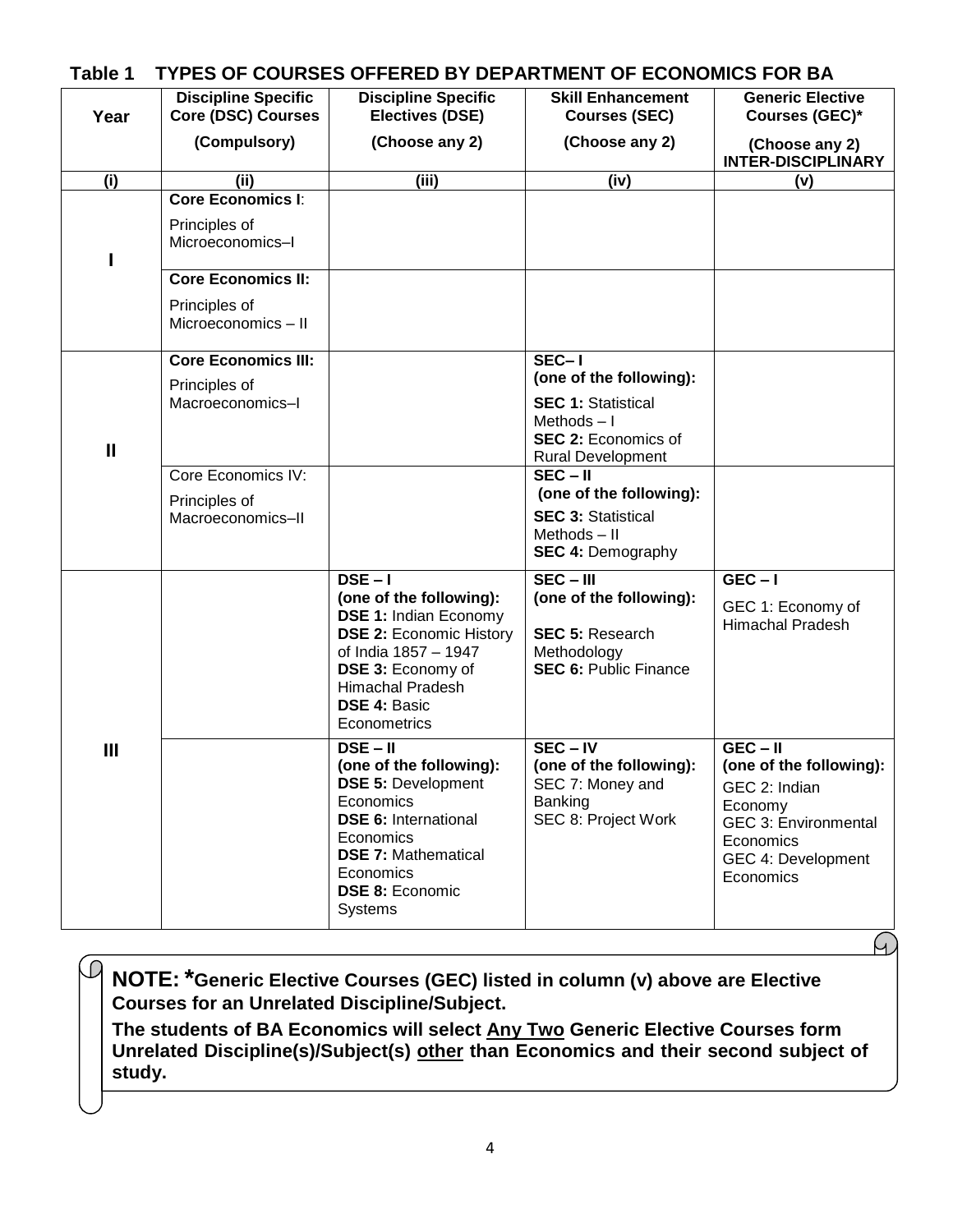| Year           | <b>Course</b>                                                                                                                                                                                  | <b>Course</b> | <b>Credits</b> | <b>Cumulative</b><br><b>Credits</b>                                                                                   |                                    |
|----------------|------------------------------------------------------------------------------------------------------------------------------------------------------------------------------------------------|---------------|----------------|-----------------------------------------------------------------------------------------------------------------------|------------------------------------|
| (i)            | (ii)                                                                                                                                                                                           | (iii)         | (iv)           | (v)                                                                                                                   |                                    |
|                | English/Hindi/MIL-1                                                                                                                                                                            | Lang. Core    | 6              |                                                                                                                       |                                    |
|                | Principles of Microeconomics-I                                                                                                                                                                 | $DSC - 1$ A   | 6              |                                                                                                                       |                                    |
|                | Subject $-2$                                                                                                                                                                                   | $DSC - 2A$    | 6              |                                                                                                                       |                                    |
|                | (English/Hindi/MIL Communication) / Environmental<br>Science                                                                                                                                   | $AECC - I$    | 4              | 44 Credits*<br>Language Core                                                                                          | 12                                 |
| Т              | English/Hindi/MIL-1                                                                                                                                                                            | Lang. Core    | 6              | DSC 1 & 2 Sub                                                                                                         | 24                                 |
|                | <b>Principles of Microeconomics - II</b>                                                                                                                                                       | $DSC - 1B$    | 6              | <b>AECC</b>                                                                                                           | 08                                 |
|                | Subject $-2$                                                                                                                                                                                   | $DSC - 2B$    | 6              | <b>Cumulative</b><br><b>Credits</b>                                                                                   | 44                                 |
|                | Environmental Science /<br>(English/Hindi/MIL Communication)                                                                                                                                   | $AECC - II$   | 4              |                                                                                                                       |                                    |
|                | English/Hindi/MIL $-2$                                                                                                                                                                         | Lang. Core    | 6              |                                                                                                                       |                                    |
|                | Principles of Macroeconomics-I                                                                                                                                                                 | $DSC - 1C$    | 6              |                                                                                                                       |                                    |
|                | Subject $-2$                                                                                                                                                                                   | $DSC - 2C$    | 6              |                                                                                                                       |                                    |
|                | (SEC 1: Statistical Methods - I OR SEC 2:<br>Economics of Rural Development) /<br>Subject $-2$ (SEC $-1$ )#                                                                                    | $SEC - 1$     | 4              | 44 Credits*<br>Language Core<br>DSC 1 & 2 Sub<br><b>AECC</b><br>SEC 1 & 2 Sub.<br><b>Cumulative</b><br><b>Credits</b> | 24                                 |
| $\mathbf{I}$   | English/Hindi/MIL $-2$                                                                                                                                                                         | Lang. Core    | 6              |                                                                                                                       | 48                                 |
|                | <b>Principles of Macroeconomics-II</b>                                                                                                                                                         | $DSC - 1D$    | 6              |                                                                                                                       | 08<br>08                           |
|                | Subject $-2$                                                                                                                                                                                   | $DSC - 2D$    | 6              |                                                                                                                       | 88                                 |
|                | (SEC 3: Statistical Methods - II OR SEC 4:<br>Demography) /<br>Subject $-2$ (SEC $-2$ )#                                                                                                       | $SEC - 2$     | 4              |                                                                                                                       |                                    |
|                | DSE - I (Any one of the following):<br><b>DSE 1: Indian Economy</b><br>DSE 2: Economic History of India 1857 - 1947<br>DSE 3: Economy of Himachal Pradesh<br><b>DSE 4: Basic Econometrics</b>  | $DSE - 1$ A   | 6              |                                                                                                                       |                                    |
|                | Subject $-2$                                                                                                                                                                                   | $DSE - 2A$    | 6              | 44 Credits*                                                                                                           |                                    |
|                | (SEC 5: Research Methodology OR SEC 6: Public<br>Finance)/<br>Subject $-2$ (SEC $-3$ )#                                                                                                        | $SEC - 3$     | 4              | Language Core                                                                                                         | 24                                 |
|                | Discipline other than Economics or Subject $-2$                                                                                                                                                | $GE - 1$      | 6              | DSC 1 & 2 Sub.<br><b>AECC</b>                                                                                         | 48<br>08                           |
| $\mathbf{III}$ | DSE - II (Any one of the following):<br><b>DSE 5: Development Economics</b><br><b>DSE 6: International Economics</b><br><b>DSE 7: Mathematical Economics</b><br><b>DSE 8: Economic Systems</b> | $DSE - 1B$    | 6              | SEC 1 & 2 Sub.<br>DSE 1 & 2 Sub.<br><b>GE</b><br><b>Cumulative</b><br><b>Credits</b>                                  | 16<br>24<br>12 <sup>°</sup><br>132 |
|                | Subject $-2$                                                                                                                                                                                   | $DSE - 2B$    | 6              |                                                                                                                       |                                    |
|                | (SEC 7: Money & Banking OR SEC 8: Project<br>Work) /<br>Subject $-2$ (SEC $-4$ )#                                                                                                              | $SEC - 4$     | 4              |                                                                                                                       |                                    |
|                | Discipline other than Economics or Subject-2                                                                                                                                                   | $GE - 2$      | 6              |                                                                                                                       |                                    |

# **Table 2 CUMULATIVE CREDITS FO BA in ECONOMICS (Course Wise & Year Wise)**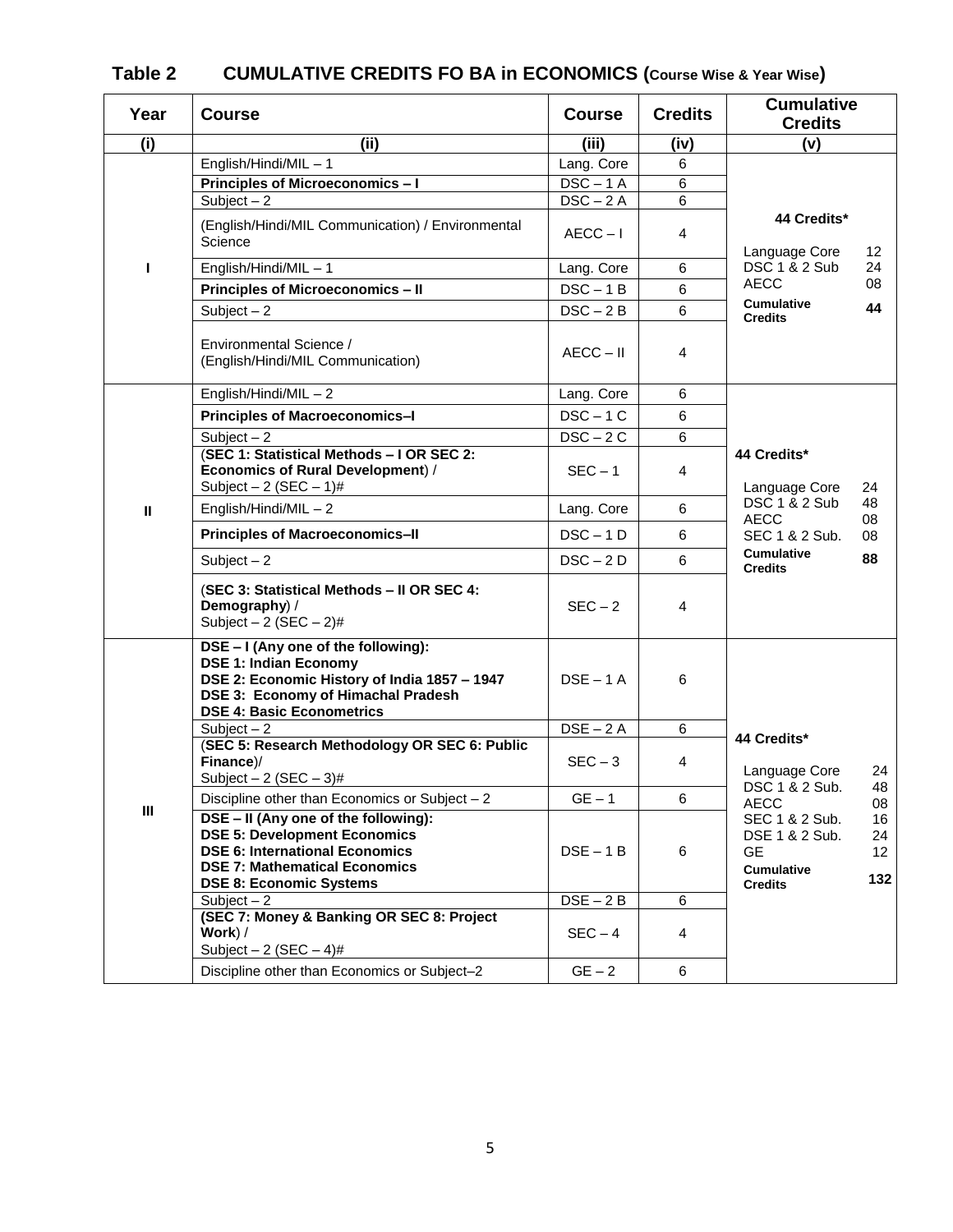|                                    |                                                         |                                                                                                                                                                                                       |                                                                                                     | (Course wise & Year wise)     |
|------------------------------------|---------------------------------------------------------|-------------------------------------------------------------------------------------------------------------------------------------------------------------------------------------------------------|-----------------------------------------------------------------------------------------------------|-------------------------------|
| Year                               | <b>Discipline Specific Core</b><br>(DSC) Course         | <b>Discipline Specific</b><br><b>Elective (DSE)</b>                                                                                                                                                   | <b>Skill Enhancement</b><br><b>Course (SEC)</b>                                                     |                               |
|                                    | <b>SIX CREDITS EACH</b>                                 | <b>SIX CREDITS EACH</b>                                                                                                                                                                               | <b>FOUR CREDITS EACH</b>                                                                            | <b>CREDITS</b><br>(Year wise) |
| I                                  | Core Economics I: Principles of<br>Microeconomics-I     |                                                                                                                                                                                                       |                                                                                                     | 6                             |
|                                    | Core Economics II: Principles of<br>Microeconomics - II |                                                                                                                                                                                                       |                                                                                                     | 6                             |
|                                    | Core Economics III: Principles<br>of Macroeconomics-I   |                                                                                                                                                                                                       | SEC-I (any one of the<br>following):                                                                | 6 or 10*                      |
|                                    |                                                         |                                                                                                                                                                                                       | SEC 1: Statistical Methods<br>$-1$                                                                  |                               |
| $\mathbf{I}$                       |                                                         |                                                                                                                                                                                                       | SEC 2: Economics of Rural<br>Development                                                            |                               |
|                                    | Core Economics IV: Principles<br>of Macroeconomics-II   |                                                                                                                                                                                                       | SEC - II (any one of the<br>following):                                                             | 6 or 10*                      |
|                                    |                                                         |                                                                                                                                                                                                       | SEC 3: Statistical Methods<br>$-$ II<br>SEC 4: Demography                                           |                               |
| III                                |                                                         | DSE - I (any one of the<br>following):<br>DSE 1: Indian Economy<br>DSE 2: Economic<br>History of India 1857 -<br>1947<br>DSE 3: Economy of<br><b>Himachal Pradesh</b><br>DSE 4: Basic<br>Econometrics | SEC - III (any one of the<br>following):<br>SEC 5: Research<br>Methodology<br>SEC 6: Public Finance | 6 or 10*                      |
|                                    |                                                         | DSE - II (any one of<br>the following):<br>DSE 5: Development<br>Economics<br>DSE 6: International<br>Economics<br><b>DSE 7: Mathematical</b><br>Economics<br>DSE 8: Economic<br><b>Systems</b>       | SEC - IV (any one of the<br>following):<br>SEC 7: Money and<br>Banking<br>SEC 8: Project Work       | 6 or 10*                      |
| <b>CREDITS</b><br>(Course<br>wise) | (6x4)<br>24                                             | (6x2)<br>12                                                                                                                                                                                           | (4x2)<br>8                                                                                          |                               |

#### **Table 3 CREDIT DISTRIBUTION FOR THE SUBJECT OF ECONOMICS IN BA ECONOMICS (Course Wise & Year Wise)**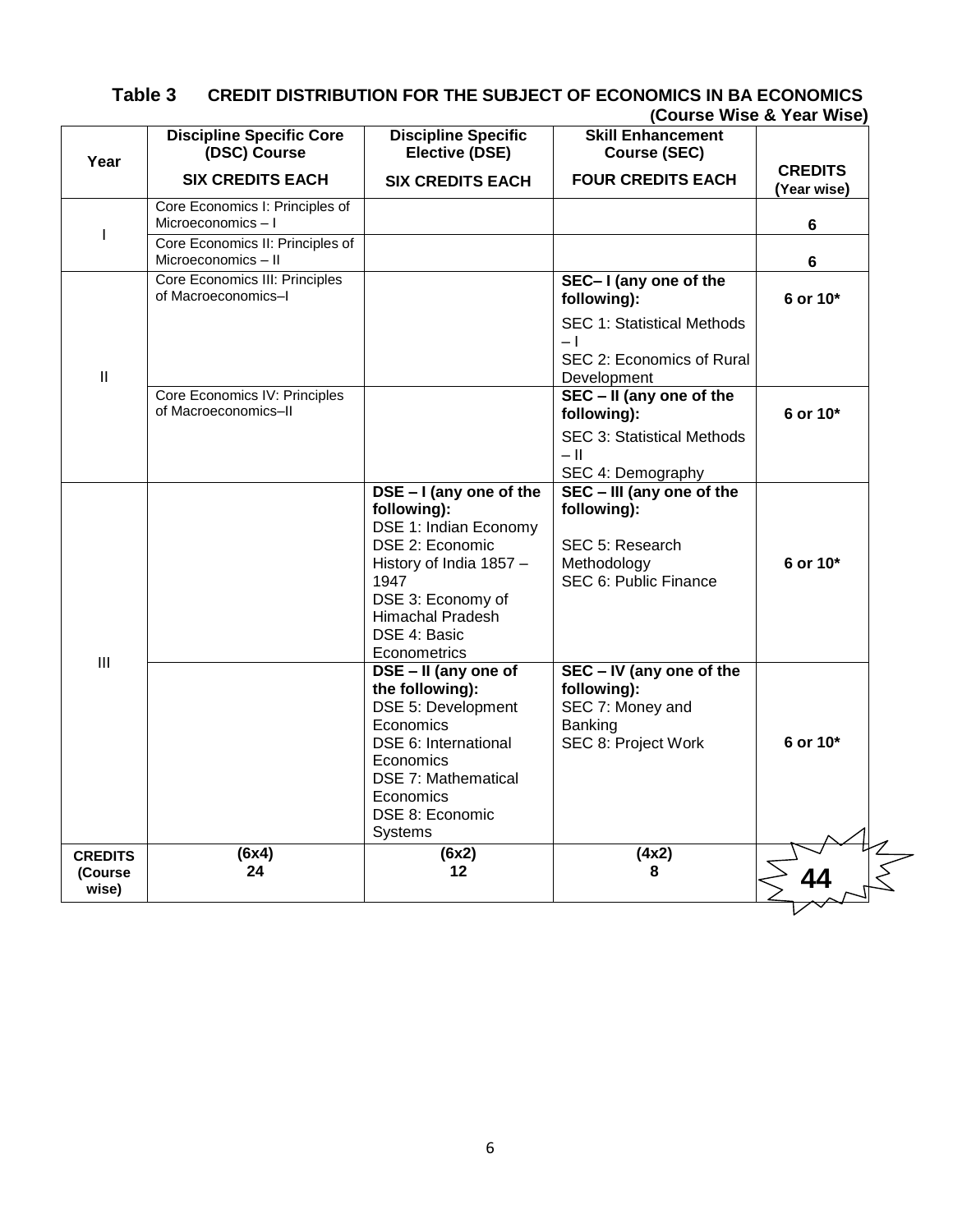| Table 4        | <b>COURSES AND COURSE CODES FOR BA IN ECONOMICS</b>       |                    |
|----------------|-----------------------------------------------------------|--------------------|
|                | <b>DISCIPLINE SPECIFIC CORE (DSC) COURSES</b>             |                    |
| Year           | <b>Discipline Specific Core (DSC) Course (Compulsory)</b> | <b>Course Code</b> |
|                | Core Economics I: Principles of Microeconomics - I        | ECONA101           |
|                | Core Economics II: Principles of Microeconomics - II      | ECONA102           |
|                | Core Economics III: Principles of Macroeconomics-I        | ECONA201           |
| $\mathbf{H}$   | Core Economics IV: Principles of Macroeconomics-II        | ECONA202           |
|                | <b>DISCIPLINE SPECIFIC ELECTIVE (DSE) COURSES</b>         |                    |
| Year           | <b>Discipline Specific Elective (DSE)</b>                 | <b>Course Code</b> |
|                | DSE - GROUP I (One out of the Following)                  |                    |
|                | DSE 1: Indian Economy                                     | ECONA301           |
|                | DSE 2: Economic History of India 1857 - 1947              | ECONA302           |
|                | DSE 3: Economy of Himachal Pradesh                        | ECONA303           |
| $\mathbf{III}$ | <b>DSE 4: Basic Econometrics</b>                          | ECONA304           |
|                | DSE - GROUP II (One out of the Following)                 |                    |
|                | <b>DSE 5: Development Economics</b>                       | ECONA305           |
|                | <b>DSE 6: International Economics</b>                     | ECONA306           |
|                | <b>DSE 7: Mathematical Economics</b>                      | ECONA307           |
|                | <b>DSE 8: Economic Systems</b>                            | ECONA308           |
|                | <b>SKILL ENHANCEMENT COURSES (SEC)</b>                    |                    |
| Year           | <b>Skill Enhancement Course (SEC)</b>                     | <b>Course Code</b> |
|                | SEC - I (One out of the Following)                        |                    |
|                | SEC 1: Statistical Methods - I                            | ECONA203           |
| $\mathbf{I}$   | SEC 2: Economics of Rural Development                     | ECONA204           |
|                | SEC - II (One out of the Following)                       |                    |
|                | SEC 3: Statistical Methods - II                           | ECONA205           |
|                | SEC 4: Demography                                         | ECONA206           |
|                | SEC - III (One out of the Following)                      |                    |
|                | SEC 5: Research Methodology                               | ECONA309           |
|                | SEC 6: Public Finance                                     | ECONA310           |
| Ш              | SEC - IV (One out of the Following)                       |                    |
|                | SEC 7: Money & Banking                                    | ECONA311           |
|                | SEC 8: Project Work                                       | ECONA312           |
|                | <b>GENERIC ELECTIVE COURSES (GEC)</b>                     |                    |
| Year           | <b>Generic Elective Course (GEC)</b>                      | <b>Course Code</b> |
|                | $GEC-I$                                                   |                    |
|                | GEC 1: Economy of Himachal Pradesh                        | ECONA313           |
|                | GEC - II (One out of the following)                       |                    |
| Ш              | GEC 2: Indian Economy                                     | ECONA314           |
|                | <b>GEC 4: Development Economics</b>                       | ECONA315           |
|                | <b>GEC 5: Environmental Economics</b>                     | ECONA316           |

**NOTE:** This table is also expected to be particularly useful for those involved with the process of paper setting and compilation of results and will certainly assist the student in making course choices over the three years!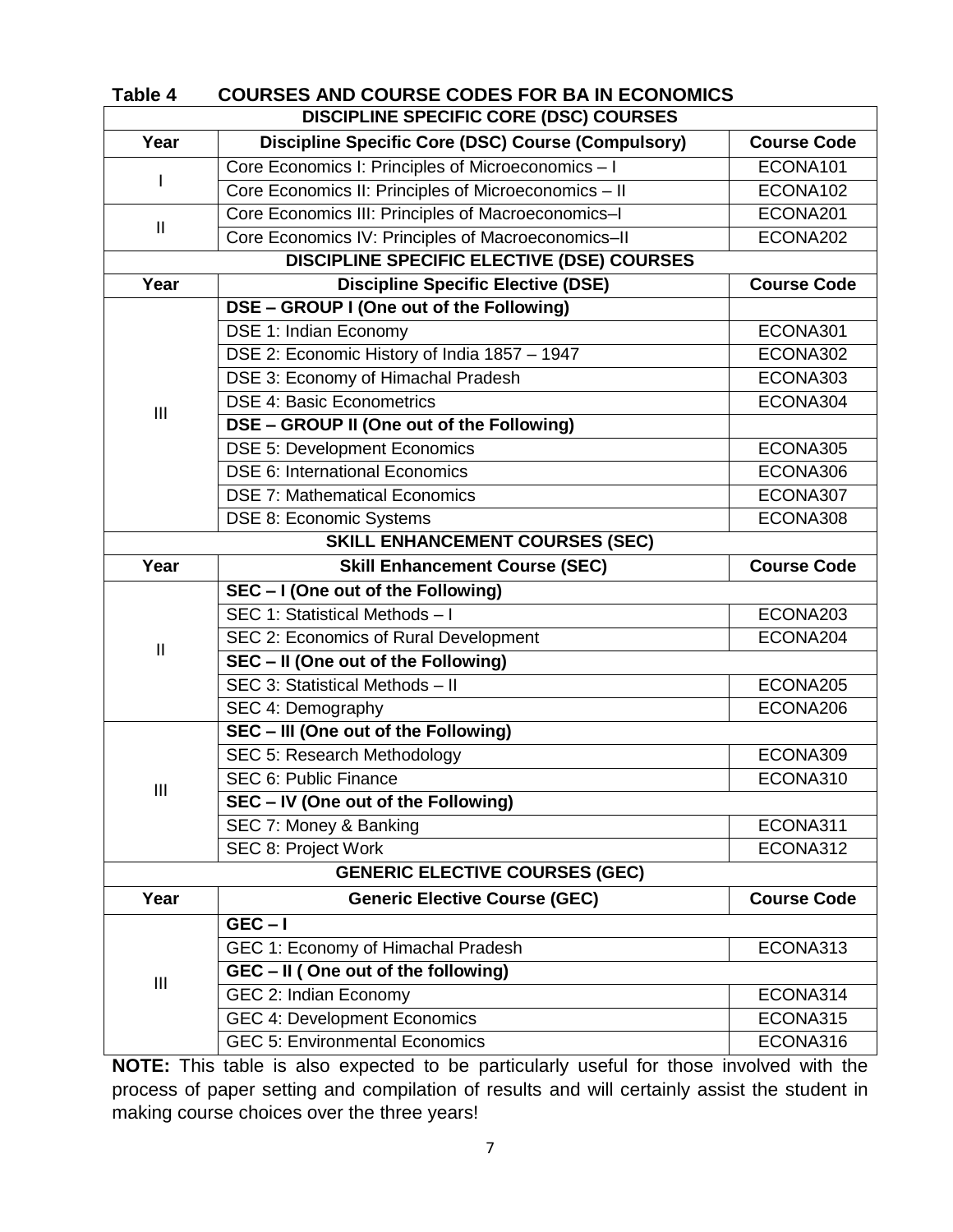| $\overline{\text{SN}}$ | <b>IN LUUNUMIUS &amp; DA (HUNUUNS) IN LUUNUMIUS</b><br><b>COURSE NAME</b> | <b>TITLE</b>                | <b>CODE</b> | <b>YEAR</b>                | <b>TYPE OF COURSE</b>    |
|------------------------|---------------------------------------------------------------------------|-----------------------------|-------------|----------------------------|--------------------------|
| $\overline{1}$         | <b>Introductory</b>                                                       | $DSC - 1$                   | ECONHA101   |                            | <b>DSC/HONOURS</b>       |
|                        | <b>Microeconomics</b>                                                     | $GEC - I$                   | ECONHA105   |                            | <b>GEC/HONOURS</b>       |
| $\overline{2}$         | Introductory                                                              | $DSC-3$                     | ECONHA103   |                            | <b>DSC/HONOURS</b>       |
|                        | Macroeconomics                                                            | $GEC - 2$                   | ECONHA106   |                            | <b>GEC/HONOURS</b>       |
| 3                      | Indian Economy-I                                                          | $DSC - 11$                  | ECONHA301   | L                          | <b>DSC/HONOURS</b>       |
|                        |                                                                           | $GEC - 4$                   | ECONHA212   |                            | <b>GEC/HONOURS</b>       |
| $\overline{4}$ .       | Indian Economy - II                                                       | $DSC-3$                     | ECONHA303   | $\mathbf{I}$               | <b>DSC/HONOURS</b>       |
|                        |                                                                           | $GEC - 6$                   | ECONHA214   | $\overline{1}$             | <b>GEC/HONOURS</b>       |
| $\overline{5}$ .       | <b>Economics of Rural</b>                                                 | $SEC - 2$                   | ECONA204    | $\mathop{\rm II}\nolimits$ | <b>SEC / PASS COURSE</b> |
|                        | Development                                                               | $SEC - 1$                   | ECONHA207   | $\mathbf{I}$               | <b>SEC/HONOURS</b>       |
| 6.                     | <b>Economy of Himachal</b><br>Pradesh                                     | $DSE - 3$                   | ECONA303    | $\mathbf{III}$             | <b>DSE / PASS COURSE</b> |
|                        |                                                                           | $GEC - 1$                   | ECONA313    | III                        | <b>GEC / PASS COURSE</b> |
|                        |                                                                           | $DSE - 9$                   | ECONHA313   | $\mathbf{III}$             | DSE / HONOURS            |
|                        |                                                                           | $GEC - 6$                   | ECONHA214   | III                        | <b>GEC/HONOURS</b>       |
| $\overline{7}$ .       | Economic History of                                                       | $DSE - 2$                   | ECONA302    | $\overline{\mathbb{H}}$    | <b>DSE / PASS COURSE</b> |
|                        | India 1857 - 1947                                                         | $DSE - 2$                   | ECONHA306   | III                        | DSE / HONOURS            |
| 8.                     | Environmental                                                             | $GEC-3$                     | ECONHA211   | $\mathbf{II}$              | <b>GEC/HONOURS</b>       |
|                        | Economics                                                                 | $\overline{GEC} - 5$        | ECONA316    | III                        | <b>GEC / PASS COURSE</b> |
|                        |                                                                           | $DSE - 1$                   | ECONHA305   | III                        | <b>DSE / HONOURS</b>     |
| 9.                     | International                                                             | $DSE - 6$                   | ECONA306    | III                        | <b>DSE / PASS COURSE</b> |
|                        | Economics                                                                 | $DSE - 6$                   | ECONHA310   | $\mathbf{III}$             | DSE / HONOURS            |
| 10.                    | <b>Public Finance</b>                                                     | $\overline{\text{SEC}} - 2$ | ECONHA208   | $\mathbf{II}$              | <b>SEC/HONOURS</b>       |
|                        |                                                                           | $SEC - 6$                   | ECONA310    | $\mathbf{III}$             | <b>SEC / PASS COURSE</b> |
| 11.                    | Money and Banking                                                         | $\overline{\text{SEC}} - 6$ | ECONHA209   | $\mathbf{I}$               | <b>SEC/HONOURS</b>       |
|                        |                                                                           | $SEC - 7$                   | ECONA311    | III                        | <b>SEC / PASS COURSE</b> |
| 12.                    | Demography                                                                | $SEC - 4$                   | ECONA206    | $\mathbf{I}$               | <b>SEC / PASS COURSE</b> |
|                        |                                                                           | $SEC - 4$                   | ECONHA210   | $\ensuremath{\mathsf{II}}$ | <b>SEC/HONOURS</b>       |

| Table 5 COMMON COURSES OFFERED BY DEPARTMENT OF ECONOMICS FOR BA |  |  |
|------------------------------------------------------------------|--|--|
| IN ECONOMICS & BA (HONOURS) IN ECONOMICS                         |  |  |

**NOTE: This table is expected to be particularly useful for those involved with the process of paper setting and compilation of results!**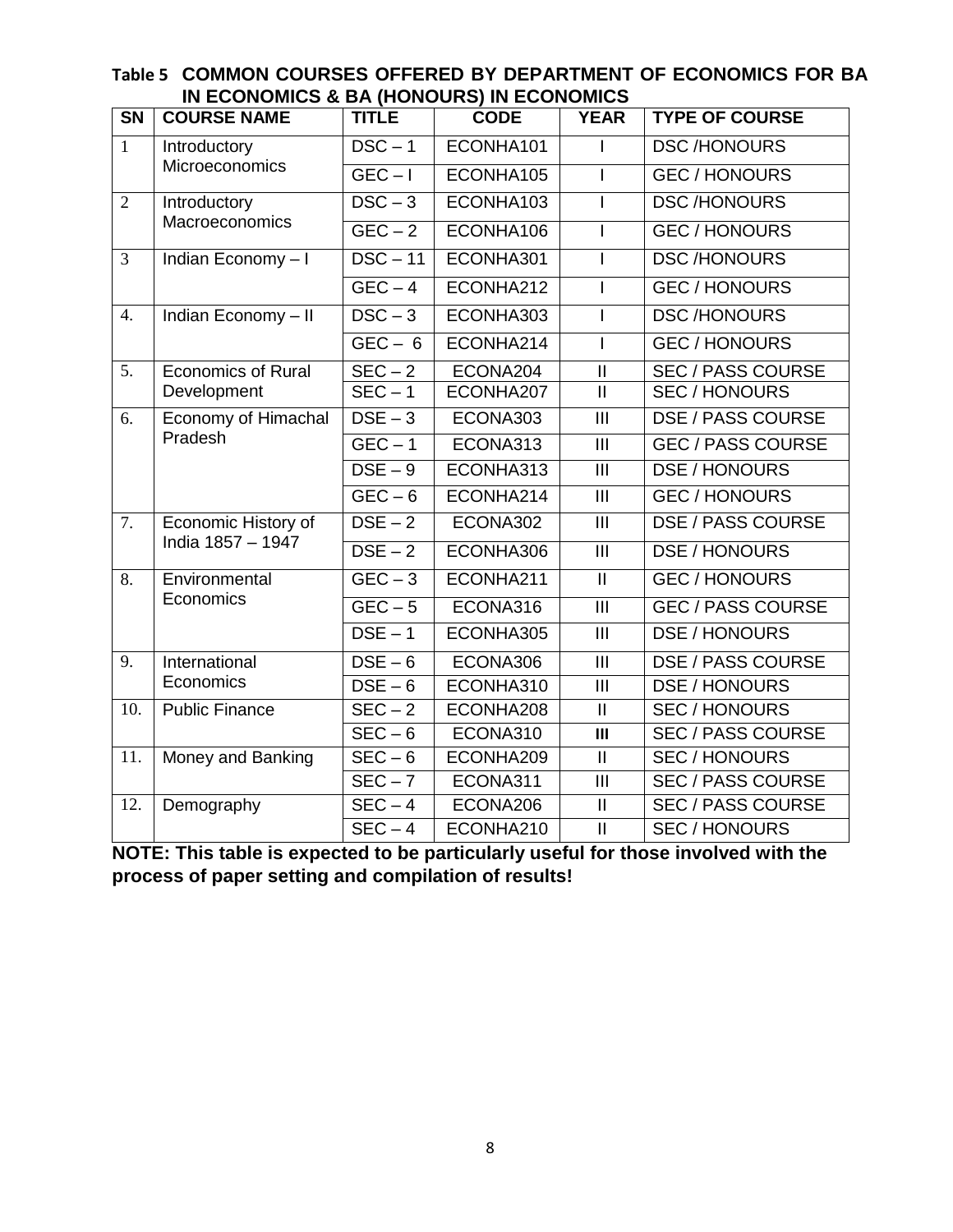## **COURSE EVALUATION**

All Courses (Core and Elective) offered by Department of Economics will have an evaluation system that comprises of the following two components:

- 1. Continuous Comprehensive Assessment (CCA) accounting for 30% of the final grade that a student gets in a course, and
- 2. End of Year Examination (EYE) accounting for the remaining 70% of the final grade that the student gets in a course.

**Overall Pass marks are 40%. However, a student will have to secure a minimum of 35% in both the components i.e. CCA and EYE separately with to become eligible to be declared successful in a course.** 

**1. CONTINUOUS COMPREHENSIVE ASSESSMENT (CCA)** Continuous Comprehensive Assessment (CCA) will have the following components:

| Sr. No. | Component                                         | When                                          | <b>Marks</b> |
|---------|---------------------------------------------------|-----------------------------------------------|--------------|
|         | <b>Class Attendance</b>                           | During the Year                               | 05           |
|         | Class Test                                        | Upon completion of 40% of syllabus by subject | 05           |
|         |                                                   | teacher                                       |              |
| Ш       | House Test                                        | Upon completion of 75% of syllabus by subject | 10           |
|         |                                                   | teacher                                       |              |
| IV      | Practical including Seminar/Assignment /Tutorials | During the Academic year                      | 10           |
|         |                                                   | TOTAL (I+II+III+IV)                           | 30           |

- **Note:** i) **Marks for Attendance**: below 75% = Zero (0) mark; 75 80% = 1 marks; 80 85% = 2 marks;  $85 - 90\% = 3$  marks;  $90 - 95\% = 4$  marks &  $95 - 100\% = 5$  marks
	- ii) **For students of Distance Education (ICDEOL) there will be no Continuous Comprehensive Assessment (CCA) component**.

**2. END – Of YEAR – EXAMINATION (EYE)** The remaining 70% of the final grade of the student in a course will be assessed on the basis of an end  $-$  of  $-$  year examination (EYE) that will be for three hours duration and will cover the entire syllabus of the course. The marks distribution is specified in the question paper format below on page 10.

**NOTE:** The **same question paper will be administered to students of Distance Education (ICDEOL)**. The question papers for the end – of – year examination (EYE) will also be of 70 (seventy) marks for each course of study. The **marks will be rationalized using the multiplier as follows: {Marks out of 70 ÷ 70} x 100. For example**: if a student scores thirty five marks out of seventy then marks out of hundred will be rationalized as follows:  $(35 \div 70) \times 100 = 50\%$  marks.

The question paper for the EYE will be got set by the Controller of Examinations of the HPU by a panel comprising the following: 1. Two teachers in the subject of economics from the colleges where the subject is being taught to be drawn in turn on the basis of seniority. 2. One teacher from the Department of Economics, P.G. Centre, Himachal Pradesh University to be nominated by the Chairperson of the said Department of the HPU. The question paper will be moderated by a teacher from the Department of Economics, P.G. Centre, Himachal Pradesh University to be nominated by the Chairperson.

3. **EVALUATION OF PROJECT WORK (SEC 8)**: 100 marks in which the 70:30 marking ratio shall be as follows: 30 marks for Internal assessment (CCA) and remaining 70 marks (EYE) to be distributed as 50 marks for Dissertation  $+ 20$  marks for Viva Voce. Therefore 30  $+ (50 + 20) = 100$ marks. For students enrolled with ICDEOL there will be no internal assessment and marks secured out of 70 will be rationalized using the multiplier as mentioned above.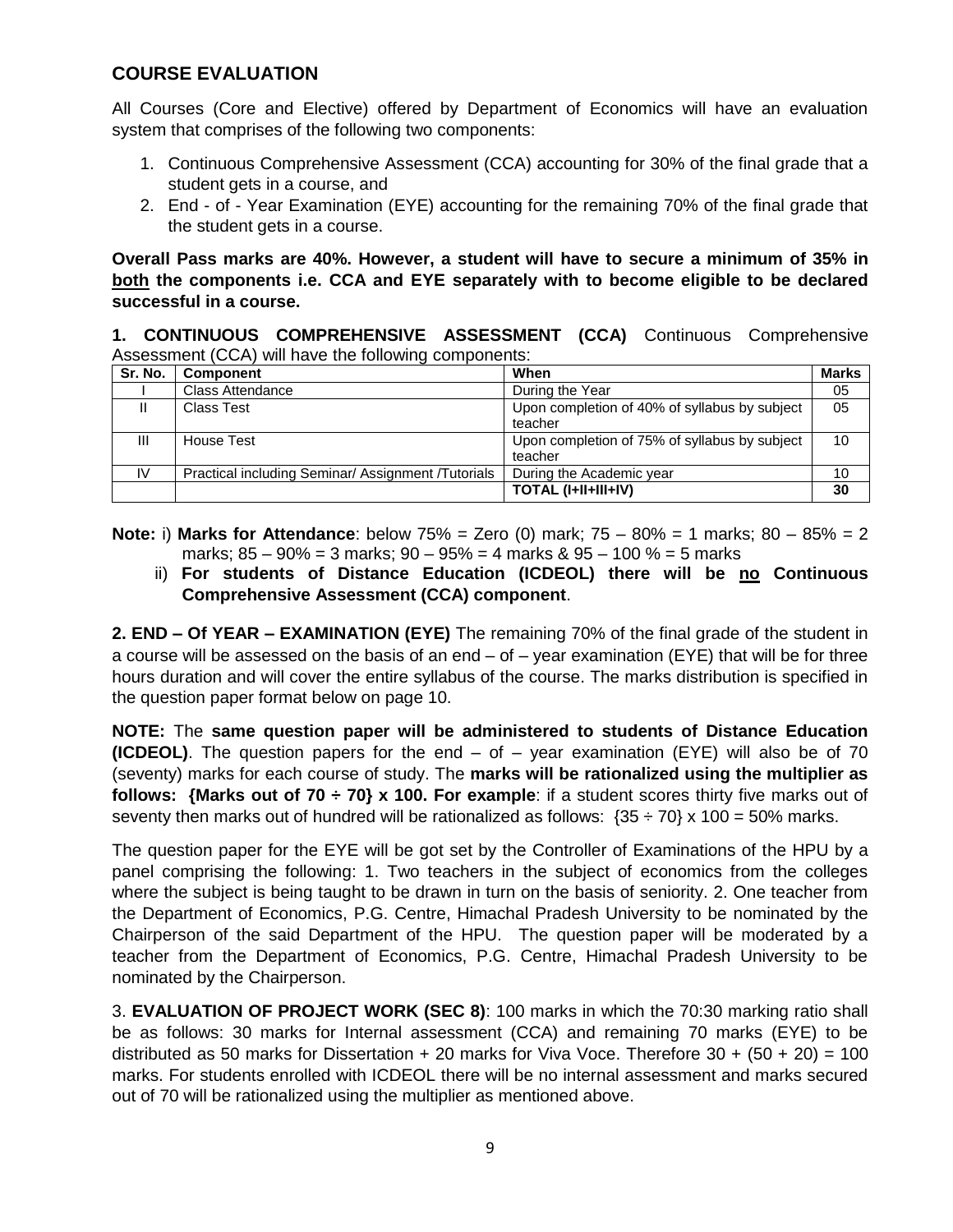# **QUESTION PAPER FORMAT**

Question Papers for all the courses, except Project Work, offered by Department of **Economics** will be set in the following format:

| <b>PART</b>             | <b>UNIT</b>                                                                                                                                                                                          | <b>MARKS</b>      |
|-------------------------|------------------------------------------------------------------------------------------------------------------------------------------------------------------------------------------------------|-------------------|
| <b>PART – A</b>         | Compulsory 10 (ten) objective type questions of 1 (one)<br>mark each<br>[in MCQ/True False/Fill in the blanks or such type]                                                                          | $10x1 = 10$       |
| (Compulsory<br>for All) | Compulsory 4 (four) short answer questions of 5 marks<br>each covering the entire syllabus.                                                                                                          | $4 \times 5 = 20$ |
| $PART - B$              | Unit $-1$<br>Two questions will be set and the candidate will have to<br>attempt any one. Each question shall carry 10 (ten) marks.<br>Each question may contain sub parts and will be long type.    | 10                |
| $PART - C$              | Unit $-$ II<br>Two questions will be set and the candidate will have to<br>attempt any one. Each question shall carry 10 (ten) marks.<br>Each question may contain sub parts and will be long type.  | 10                |
| <b>PART-D</b>           | Unit $-$ III<br>Two questions will be set and the candidate will have to<br>attempt any one. Each question shall carry 10 (ten) marks.<br>Each question may contain sub parts and will be long type. | 10                |
| $PART - E$              | Unit $-IV$<br>Two questions will be set and the candidate will have to<br>attempt any one. Each question shall carry 10 (ten) marks.<br>Each question may contain sub parts and will be long type.   | 10                |
|                         | TOTAL (A+B+C+D+E)                                                                                                                                                                                    | 70                |

## **Instructions for Paper Setters**

1. Questions in all parts will be set in a manner as to cover the entire syllabus. The same question paper shall apply to Distance Education (ICDEOL) students as well and the marks will be rationalized according to multiplier specified above on page 9.

### **NOTE:**

1. The question paper and answer books for the EYE will be printed by the Controller of Examinations of the Himachal Pradesh University.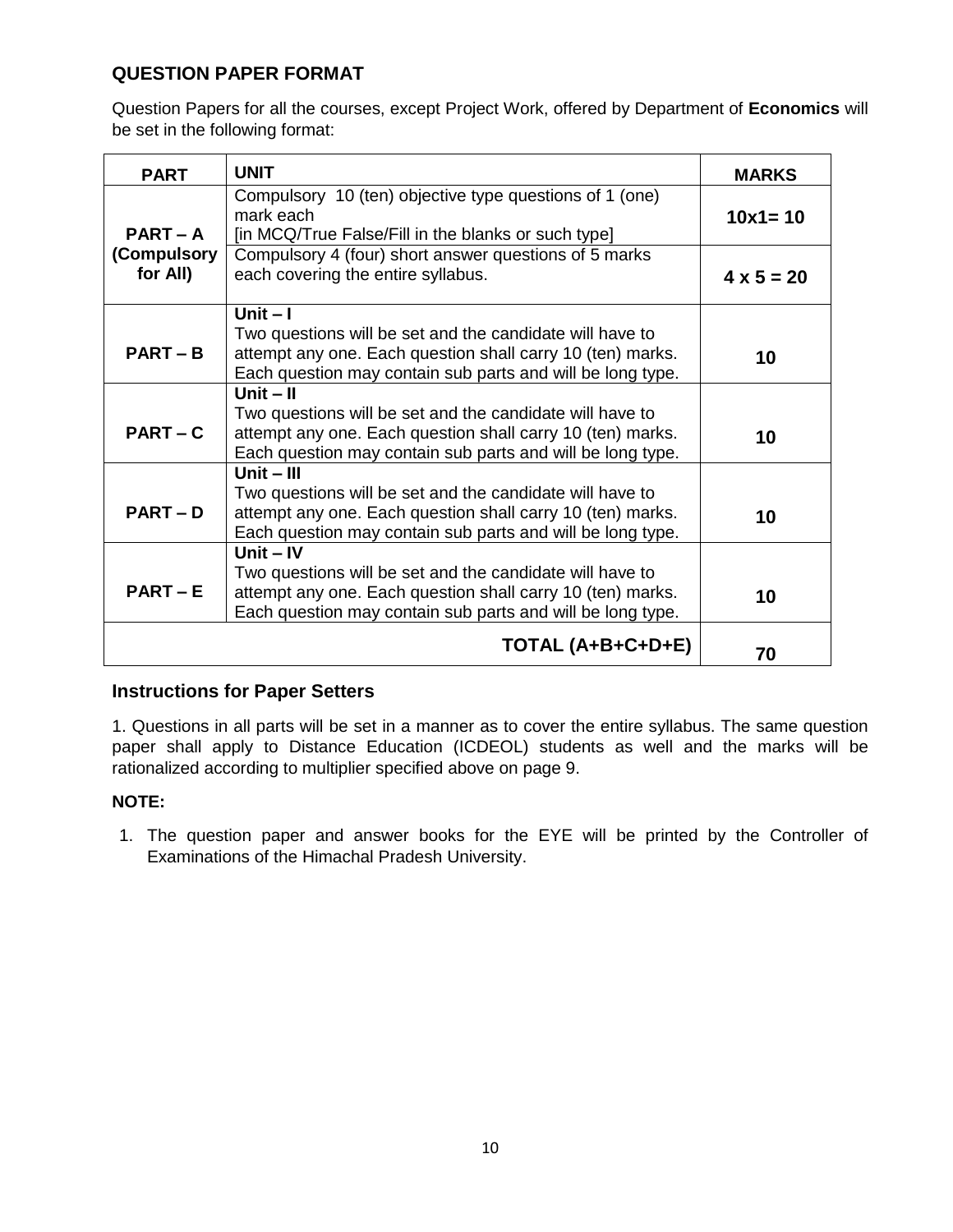# **SYLLABUS – DISCIPLINE SPECIFIC CORE (DSC) COURSES**

| Year         | <b>Discipline Specific Core (DSC) Course</b><br>(Compulsory) | <b>Course</b><br>Code |
|--------------|--------------------------------------------------------------|-----------------------|
|              | Core Economics I: Principles of Microeconomics – I           | ECONA101              |
|              | Core Economics II: Principles of Microeconomics – II         | ECONA102              |
| $\mathbf{I}$ | Core Economics III: Principles of Macroeconomics-I           | ECONA201              |
|              | Core Economics IV: Principles of Macroeconomics-II           | ECONA202              |
|              |                                                              |                       |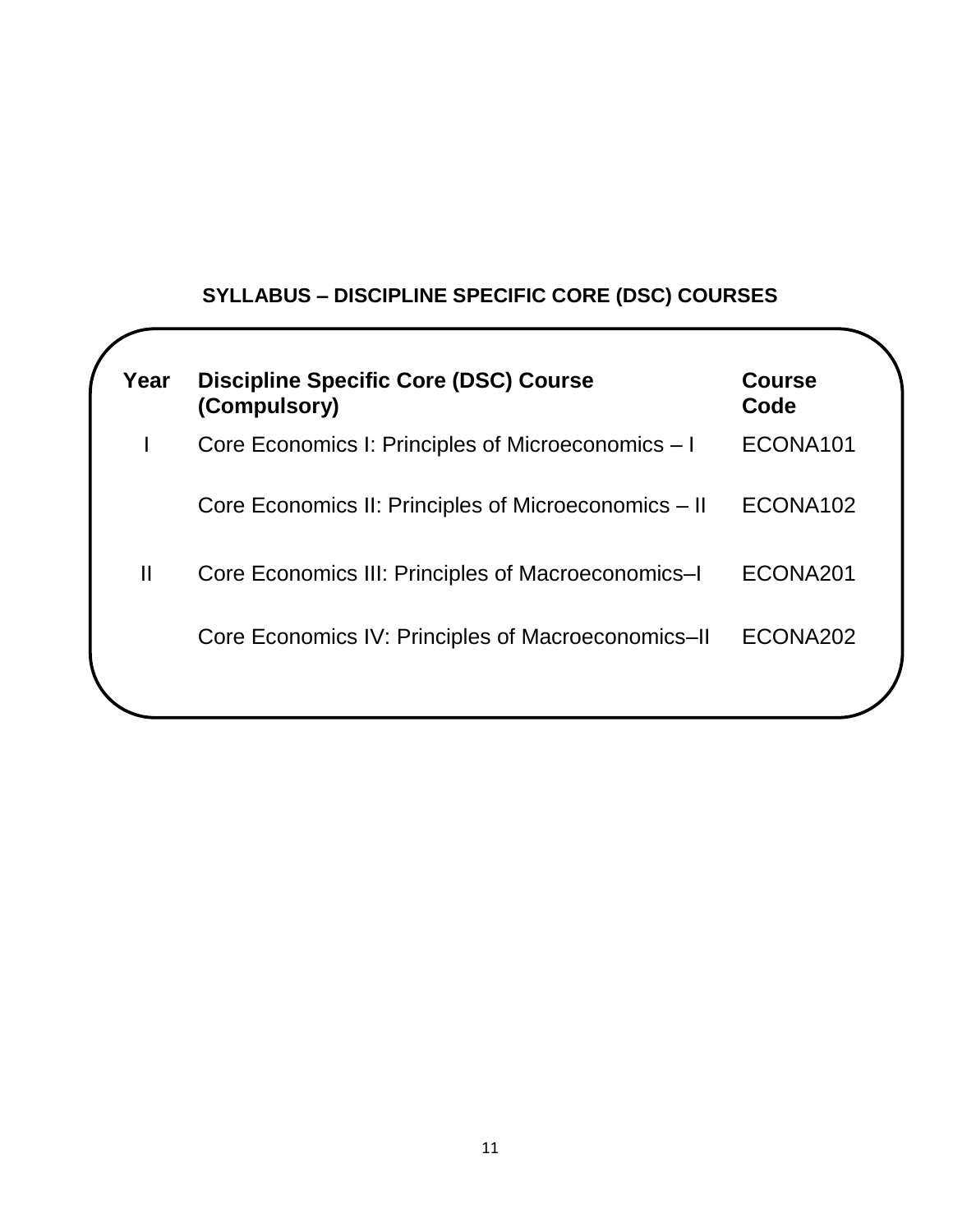**Course No. ECONA101 Course title: Principles of Microeconomics–I Nature of Course: DSC – I Number of credits: 6 Number of Lectures (L): Practical (P): Tutorial (T): 44:0:16**

# **Course Description**

This course is designed to expose the student to the basic principles in Microeconomic Theory and illustrate the same with applications.

|             | <b>Course Outline</b>                                                                                                                                                                                                                                                                                                       |                 |                |
|-------------|-----------------------------------------------------------------------------------------------------------------------------------------------------------------------------------------------------------------------------------------------------------------------------------------------------------------------------|-----------------|----------------|
| <b>Unit</b> | <b>Title</b>                                                                                                                                                                                                                                                                                                                | <b>Credits</b>  |                |
|             |                                                                                                                                                                                                                                                                                                                             |                 | Т              |
| I.          | <b>Introduction</b>                                                                                                                                                                                                                                                                                                         | 13              | $\overline{4}$ |
|             | Problem of scarcity and choice: scarcity, choice and opportunity cost; production<br>possibility frontier; economic systems. Demand and supply: law of demand,<br>determinants of demand, law of supply, determinants of supply, market equilibrium.                                                                        |                 |                |
|             | Applications of demand and supply: consumer surplus, producer surplus.<br>Elasticity: price elasticity of demand, calculating elasticity, determinants of price<br>elasticity, income and cross elasticities.                                                                                                               |                 |                |
| П.          | <b>Consumer Theory</b>                                                                                                                                                                                                                                                                                                      | 10 <sup>°</sup> | $\overline{4}$ |
|             | Budget constraint, concept of utility, diminishing marginal utility, Diamond-water<br>paradox, indifference curves, derivation of demand curve from indifference curve and<br>consumer's equilibrium; price, income and substitution effects.                                                                               |                 |                |
| Ш.          | <b>Production and Costs</b>                                                                                                                                                                                                                                                                                                 | 11              | 4              |
|             | Production: behavior of profit maximizing firms, production functions, law of variable<br>proportions, law of returns to scale; choice of technology, isoquant and isocost lines,<br>cost minimizing equilibrium condition.                                                                                                 |                 |                |
|             | Costs: costs in the short run, costs in the long run, revenue and profit<br>maximizations, minimizing losses, short run industry supply curve, economies and<br>diseconomies of scale.                                                                                                                                      |                 |                |
| IV.         | <b>Market Structure and Perfect Competition</b>                                                                                                                                                                                                                                                                             | 10 <sup>°</sup> | 4              |
|             | Market: Meaning. Market structure: Types and Definition. Role of time element:                                                                                                                                                                                                                                              |                 |                |
|             | Market Period, Short Period and Long Period. Market Price and Normal Price.                                                                                                                                                                                                                                                 |                 |                |
|             | Perfect Competition: assumptions: theory of a firm under perfect competition, demand                                                                                                                                                                                                                                        |                 |                |
|             | and revenue; equilibrium of the firm in the short run and long run; long run industry                                                                                                                                                                                                                                       |                 |                |
|             | supply curve: increasing, decreasing and constant cost industries.                                                                                                                                                                                                                                                          |                 |                |
| 1.<br>3.    | <b>Suggested Readings:</b><br>Case, Karl E.&RayC.Fair, PrinciplesofEconomics, PearsonEducation, Inc., 8 <sup>th</sup> edition, 2007.<br>2. A. Kotsoyiannis, (1979), Modern Micro Economics, Palgrave McMillan.<br>G.S. Maddala and Ellen Miller (2004), Micro Economics - Theory and Applications, Tata McGraw Hill, Delhi. |                 |                |

#### 3. G.S. Maddala and Ellen Miller (2004), Micro Economics - Theory and Applications, Tata McGraw Hill, Delhi.

- 4. Dominick Salvatore "Microeconomic Theory" Schaum"s Outline series: Tata McGraw Hill, Delhi.
- 5. Hal R. Varian, Intermediate Microeconomics: A modern Approach, WW Norton and Co.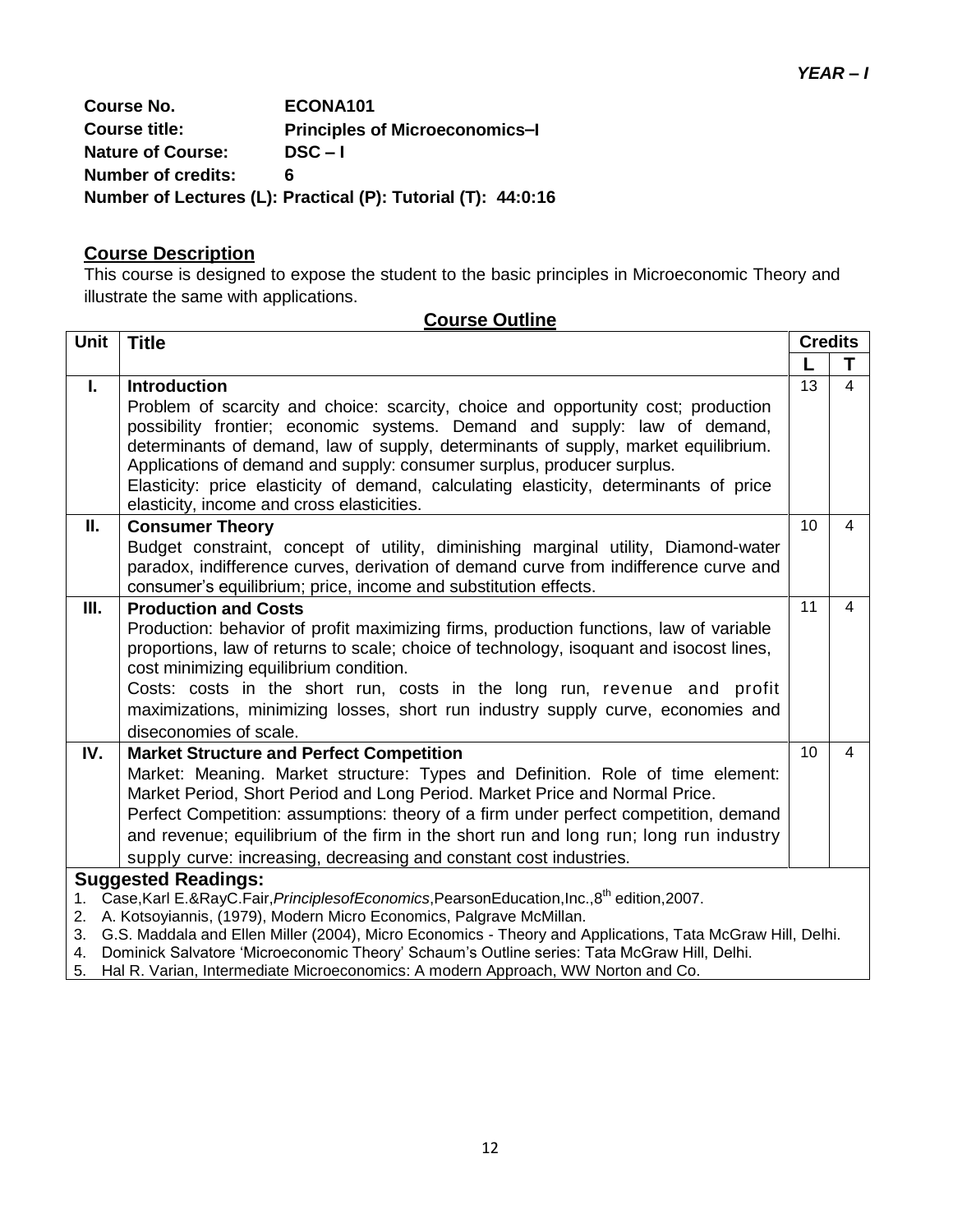| <b>Course No.</b>         | ECONA102                                                     |
|---------------------------|--------------------------------------------------------------|
| <b>Course title:</b>      | <b>Principles of Microeconomics-II</b>                       |
| <b>Nature of Course:</b>  | $DSC - II$                                                   |
| <b>Number of credits:</b> | 6                                                            |
|                           | Number of Lectures (L): Practical (P): Tutorial (T): 44:0:16 |

## **Course Description**

This is a sequel to Principles of Microeconomics–I covered in the part – I. The objective of the course is to further the understanding of the student so as to achieve conceptual clarity. **Course Outline**

|              | <u>Course Outline</u>                                                                                           |                |                |
|--------------|-----------------------------------------------------------------------------------------------------------------|----------------|----------------|
| <b>Unit</b>  | <b>Title</b>                                                                                                    | <b>Credits</b> |                |
|              |                                                                                                                 | $\mathsf{L}$   | T.             |
| $\mathbf{L}$ | Theory of a Monopoly Firm                                                                                       | 10             | $\overline{4}$ |
|              | Concept of imperfect competition; Monopoly: features, short run and long run                                    |                |                |
|              | price and output decisions of a monopoly firm; concept of a supply curve under                                  |                |                |
|              | monopoly; comparison of perfect competition and monopoly, price discrimination;                                 |                |                |
|              | Dumping; remedies for monopoly: Antitrust laws, natural monopoly.                                               |                |                |
| Ш.           | <b>Monopolistic Competition and Oligopoly</b>                                                                   | 11             | $\overline{4}$ |
|              | Monopolistic competition: Assumptions, short run & long run price and output                                    |                |                |
|              | determination under monopolistic competition, economic efficiency and resource                                  |                |                |
|              | allocation.                                                                                                     |                |                |
|              | Oligopoly: Assumptions, oligopoly model: kinked demand curve and price rigidity,                                |                |                |
|              | cartels and role of government.                                                                                 |                |                |
| Ш.           | <b>Market Failure and Factor Pricing</b>                                                                        | 11             | $\overline{4}$ |
|              | Market Failure: Market adjustment to changes in demand, efficiency of perfect                                   |                |                |
|              | competition; sources of market failure: imperfect markets, public goods,                                        |                |                |
|              | externalities, imperfect information; evaluating the market mechanism.                                          |                |                |
|              | Factor Pricing: Meaning and Types of Distribution. Marginal productivity theory of                              |                |                |
|              | distribution. Wages: Meaning and Types of Wages. Real and Nominal Wage.                                         |                |                |
|              | Theories of Wages (Classical and Modern).                                                                       |                |                |
| IV.          | <b>Factor Pricing</b>                                                                                           | 12             | 4              |
|              | Rent: Concept of Rent. Ricardian Theory of Rent, Quasi Rent, Modern Theory of                                   |                |                |
|              | Rent.                                                                                                           |                |                |
|              | Interest: Classical Theory, Loanable Fund Theory and Keyne's Liquidity Preference                               |                |                |
|              | Theory.                                                                                                         |                |                |
|              | Profit: Gross Profit and Net Profit. Theories of Profit: Dynamic Theory of Profit,                              |                |                |
|              | Innovation Theory of Profit and Uncertainty Bearing Theory of Profit.                                           |                |                |
|              | <b>Suggested Readings:</b>                                                                                      |                |                |
| 1.           | Case, Karl E. & Ray C. Fair, Principles of Economics, Pearson Education, Inc., 8 <sup>th</sup> edition, 2007.   |                |                |
|              | 2. A. Koutsoyiannis, (1979), Modern Micro Economics, Palgrave McMillan.                                         |                |                |
|              | 3. G.S. Maddala and Ellen Miller (2004), Micro Economics - Theory and Applications, Tata McGraw Hill,<br>Delhi. |                |                |
|              | 4. Dominick Salvatore 'Microeconomic Theory' Schaum's Outline series: Tata Magrahill.                           |                |                |
| 5.           | Hal R. Varian, Intermediate Microeconomics: A modern Approach, WW Norton and Co.                                |                |                |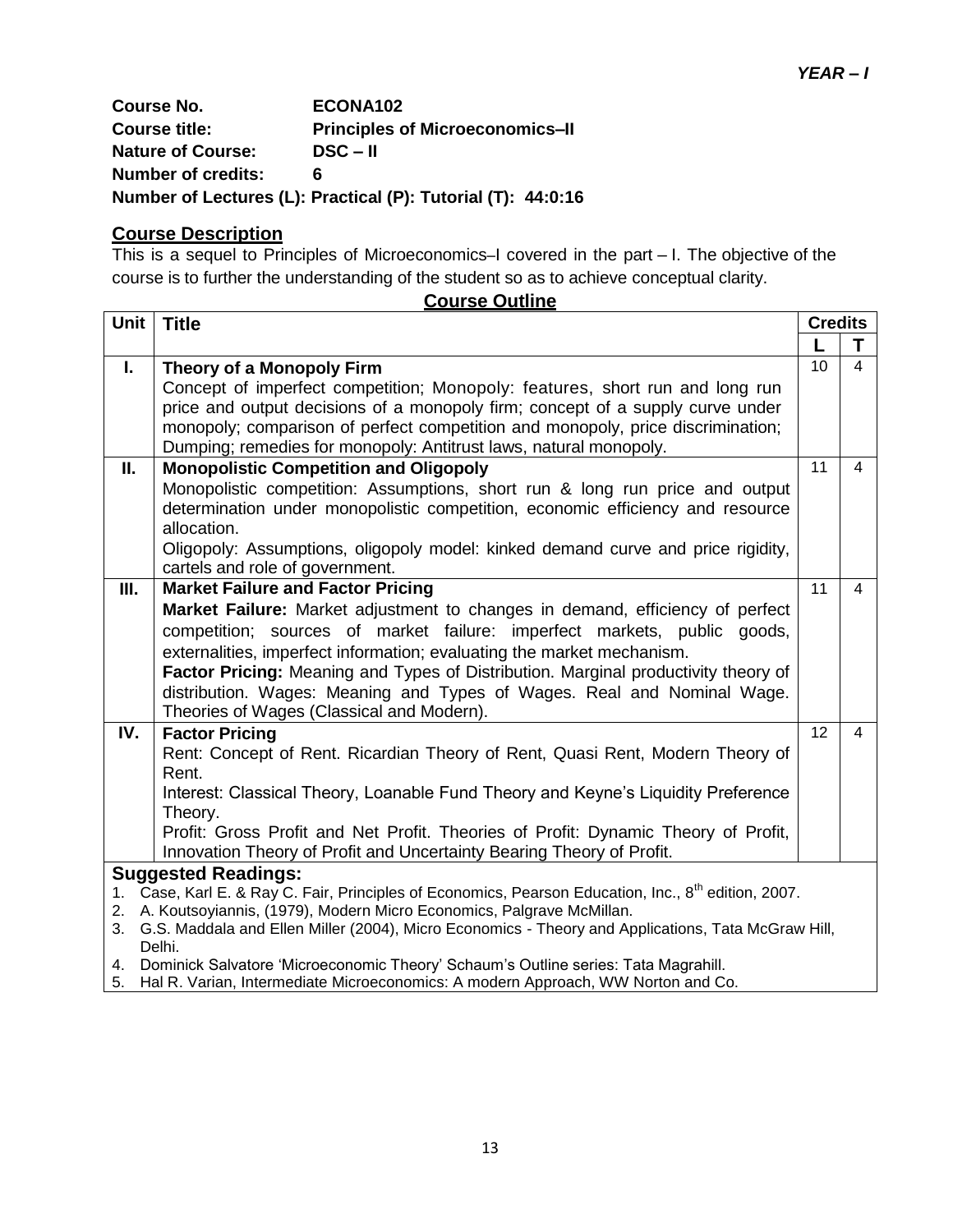**Course No. ECONA201 Course title: Principles of Macroeconomics–I Nature of Course: DSC – III Number of credits: 6 Number of Lectures (L): Practical (P): Tutorial (T): 44:0:16**

#### **Course Description**

This course introduces students to the basic concepts in Macroeconomics. Macroeconomics and deals with the aggregate economy. In this course the students are introduced to the definition, measurement of the macroeconomic variables such as GDP, consumption, savings, investment and balance of payments. The course also discusses various theories of determining GDP in the short run.

|                                        | <b>Course Outline</b>                                                                                                                                                                                                                                                                                                                                                                                                                                                                                                                                                                                                                                   |                 |                         |  |  |
|----------------------------------------|---------------------------------------------------------------------------------------------------------------------------------------------------------------------------------------------------------------------------------------------------------------------------------------------------------------------------------------------------------------------------------------------------------------------------------------------------------------------------------------------------------------------------------------------------------------------------------------------------------------------------------------------------------|-----------------|-------------------------|--|--|
| <b>Unit</b>                            | <b>Title</b>                                                                                                                                                                                                                                                                                                                                                                                                                                                                                                                                                                                                                                            | <b>Credits</b>  |                         |  |  |
|                                        |                                                                                                                                                                                                                                                                                                                                                                                                                                                                                                                                                                                                                                                         |                 | Т                       |  |  |
| I.                                     | <b>Introduction to Macroeconomics and National Income Accounting</b><br>What is macroeconomics? Macroeconomic issues in an economy.<br>National Income Accounting: Concepts of GDP and National Income; measurement<br>of national income and related aggregates; nominal and real income; limitations of<br>the GDP concept.                                                                                                                                                                                                                                                                                                                           | 10 <sup>1</sup> | $\overline{\mathbf{4}}$ |  |  |
| II.                                    | <b>Classical and Keynesian Theory of Macroeconomics</b><br>Classical assumptions, Say's Law of Market, Classical theory of employment,<br>output, prices and interest, Limitations of Classical Theories.<br>Keynesian theory of employment: Determination of effective demand, Comparison<br>and contrast between Classical and Keynesian contribution, Relevance of<br>Keynesian economics to developing countries.                                                                                                                                                                                                                                   | 12              | 4                       |  |  |
| Ш.                                     | <b>Consumption, Saving and Investment Functions</b><br>Concepts of MPS, APS, MPC, APC, MPI, API. Keynes Psychological Law of<br>Consumption. Determinants of Consumption.<br>Saving and Investment: Equality between saving and investment. Factors<br>determining Investment. Marginal Efficiency of Capital (MEC),<br><b>Business</b><br>expectations and secular stagnation.                                                                                                                                                                                                                                                                         | 11              | 4                       |  |  |
| IV.                                    | Money in a Modern Economy<br>Concept of money in modern economy; monetary aggregates; demand for money;<br>quantity theory of money; liquidity preference and rate of interest; money supply;<br>credit creation; monetary policy.                                                                                                                                                                                                                                                                                                                                                                                                                      | 11              | 4                       |  |  |
| 1.<br>2.<br>3.<br>4.<br>5.<br>6.<br>7. | <b>Suggested Readings:</b><br>Case, Karle.& R.C.Fair, Principles of Economics, Pearson Education, Inc., 8 <sup>th</sup> edition, 2007.<br>Errol D'Souza, 'Macro Economics', Pearson Education 2008.<br>Sikdar, Shoumyen, Principles of Macroeconomics, 2 <sup>nd</sup> Edition, Oxford University Press, India.<br>Eugene Diulio (2004), Macro Economics, Schaum's Outline Series, Tata McGraw Hill, New Delhi.<br>Branson, W.A., Macroeconomic Theory and Policy, Harper & Row, New York.<br>Shapiro, Edward (1982), Macro Economic Analysis, Galgotia Publications (reprint edition).<br>Gregory Mankiw, 'Macro economics' 6th Edn. Tata McGraw Hill. |                 |                         |  |  |

8. Lipsey R. and A Chrystal, Economics (11th Edition) Oxford University Press New Delhi.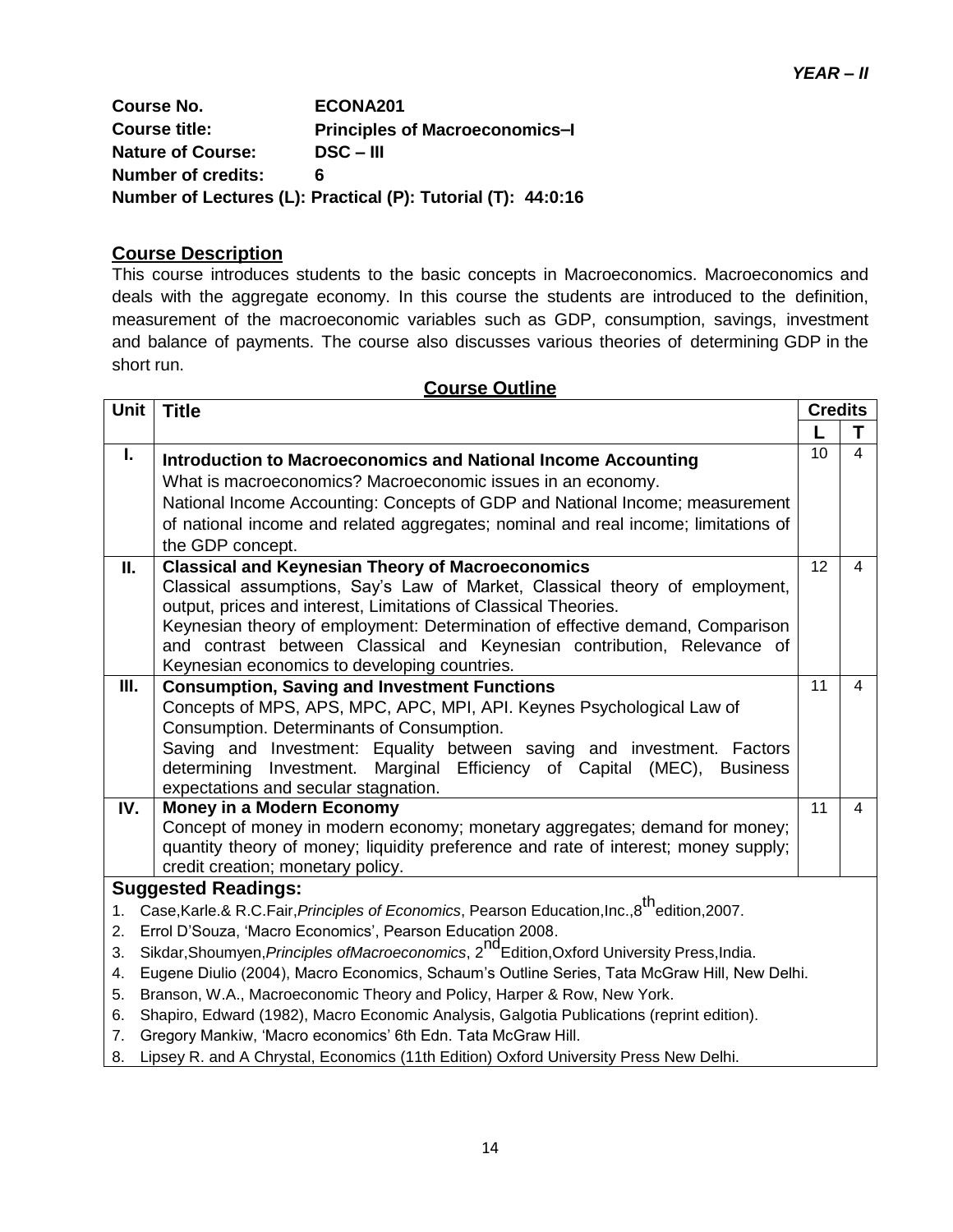**Course No. ECONA202 Course title: Principles of Macroeconomics–II Nature of Course: DSC – IV Number of credits: 6 Number of Lectures (L): Practical (P): Tutorial (T): 44:0:16**

## **Course Description**

This is a sequel to Principles of Macroeconomics–I. It analyses various aspects of macroeconomics in greater detail. It also introduces the student to concept of inflation, its relationship with unemployment and some basic concepts in an open economy.

|                                                                                                                                                                                                                                                                    | <b>Course Outline</b>                                                                                                                                                                                                                                                                                                                                                                 |                |                |  |  |
|--------------------------------------------------------------------------------------------------------------------------------------------------------------------------------------------------------------------------------------------------------------------|---------------------------------------------------------------------------------------------------------------------------------------------------------------------------------------------------------------------------------------------------------------------------------------------------------------------------------------------------------------------------------------|----------------|----------------|--|--|
| Unit                                                                                                                                                                                                                                                               | <b>Title</b>                                                                                                                                                                                                                                                                                                                                                                          | <b>Credits</b> |                |  |  |
|                                                                                                                                                                                                                                                                    |                                                                                                                                                                                                                                                                                                                                                                                       |                | T              |  |  |
| L.                                                                                                                                                                                                                                                                 | <b>Multiplier and Accelerator</b><br>Investment Multiplier: Its working and leakages, Importance and critique.<br>Acceleration Principle: contribution of Samuelson's and Hicks; Super Multiplier;<br>Basic Concept of Business Cycle (excluding theories).                                                                                                                           | 10             | $\overline{4}$ |  |  |
| Ш.                                                                                                                                                                                                                                                                 | <b>Theories of Money and Inflation</b><br>Value of money, Fisher's equation, Cambridge equation, Keynesian theory of<br>money and prices, Milton Friedman's Restatement of Quantity theory of money.<br>Inflation and Unemployment: Concept of inflation; determinants of inflation;<br>relationship between inflation and unemployment: Phillips Curve in short run and<br>long run. | 12             | $\overline{4}$ |  |  |
| Ш.                                                                                                                                                                                                                                                                 | <b>IS-LM Analysis</b><br>Equilibrium of monetary and real sector: Classical and Keynesian Dichotomy;<br>Derivation, Properties, Shifts of IS and LM Curves; Simultaneous Equilibrium in<br>monetary and real sector.                                                                                                                                                                  | 10             | $\overline{4}$ |  |  |
| IV.                                                                                                                                                                                                                                                                | <b>Balance of Payments and Exchange Rate</b><br>Balance of payments: Capital and Current Accounts, Causes and Consequences<br>of Disequilibrium in Balance of Payments.<br>Market for foreign exchange: determination of exchange rate under Fixed and<br>Flexible Exchange Rates. Balance of Payments Adjustment under Fixed and<br>Flexible Exchange Rates.                         | 12             | $\overline{4}$ |  |  |
|                                                                                                                                                                                                                                                                    | <b>Suggested Readings:</b>                                                                                                                                                                                                                                                                                                                                                            |                |                |  |  |
| Case, Karl E.& R.C.Fair, Principles of Economics, PearsonEducation, Inc., 8 <sup>th</sup> edition, 2007.<br>1.<br>Errol D'Souza - 'Macro Economics' - Pearson Education 2008.<br>2.                                                                                |                                                                                                                                                                                                                                                                                                                                                                                       |                |                |  |  |
| Sikdar, Shoumyen, Principles of Macroeconomics, 2 <sup>nd</sup> Edition, Oxford University Press, India<br>3.<br>Edward Shapiro - 'Macro economic Analysis' Oxford University press<br>4.<br>Gregory Mankiw - 'Macro economics' - 6th Edn. Tata McGraw Hill.<br>5. |                                                                                                                                                                                                                                                                                                                                                                                       |                |                |  |  |

- 6. Richard T. Frogmen "Macro economics", Pearson education.
- 7. Eugene Diutio Macro economic Theory, Shaum"s Outline series. Tata McGraw Hill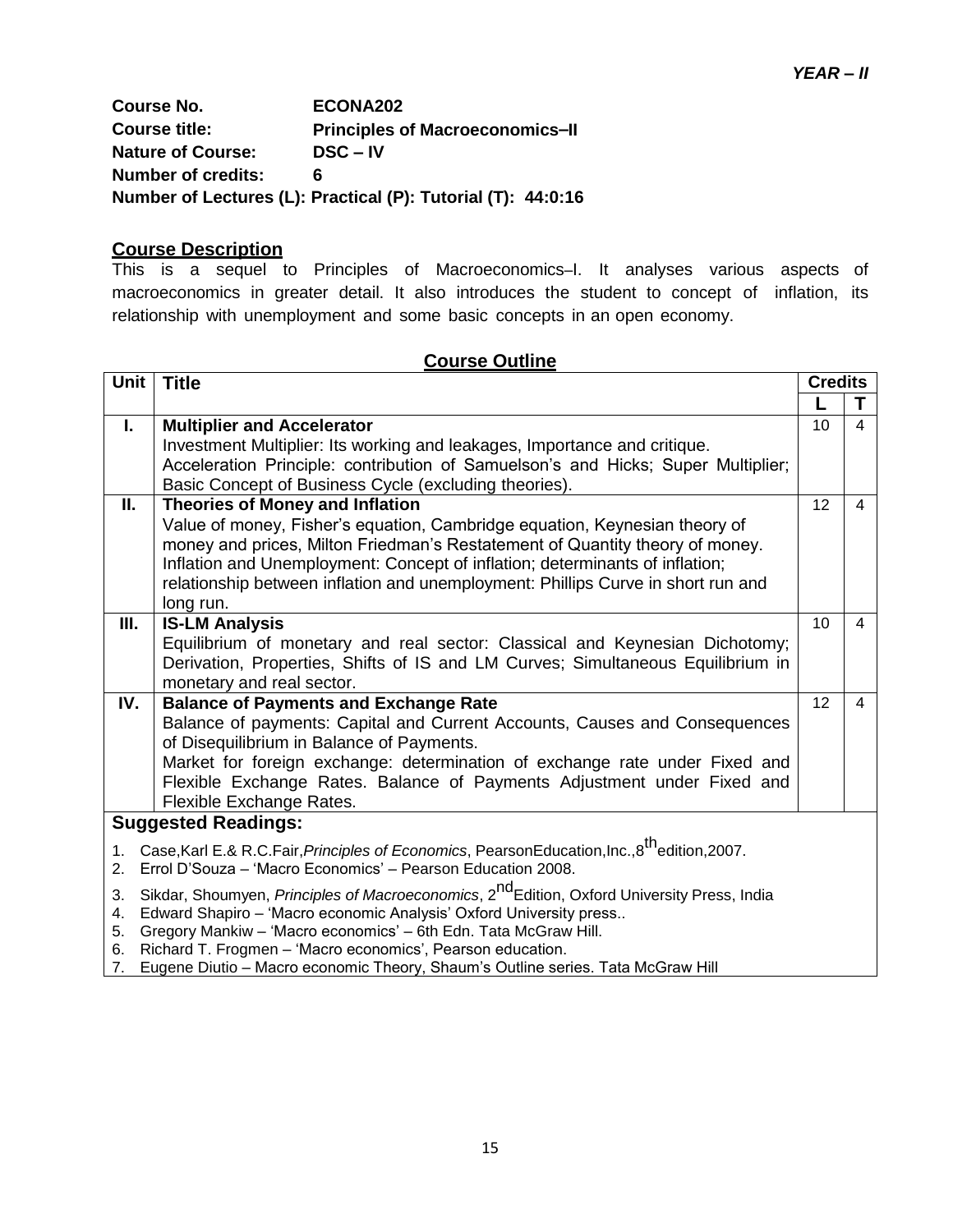# **SYLLABUS: DISCIPLINE SPECIFIC ELECTIVE**

| Ш | Year Discipline Specific Elective (DSE)<br><b>DSE-GROUPI</b> | <b>Course Code</b> |
|---|--------------------------------------------------------------|--------------------|
|   | <b>DSE 1: Indian Economy</b>                                 | ECONA301           |
|   | DSE 2: Economic History of India 1857 - 1947                 | ECONA302           |
|   | DSE 3: Economy of Himachal Pradesh                           | ECONA303           |
|   | <b>DSE 4: Basic Econometrics</b>                             | ECONA304           |
|   | <b>DSE – GROUP II</b>                                        |                    |
|   | <b>DSE 5: Development Economics</b>                          | ECONA305           |
|   | <b>DSE 6: International Economics</b>                        | ECONA306           |
|   | <b>DSE 7: Mathematical Economics</b>                         | ECONA307           |
|   | <b>DSE 8: Economic Systems</b>                               | ECONA308           |
|   |                                                              |                    |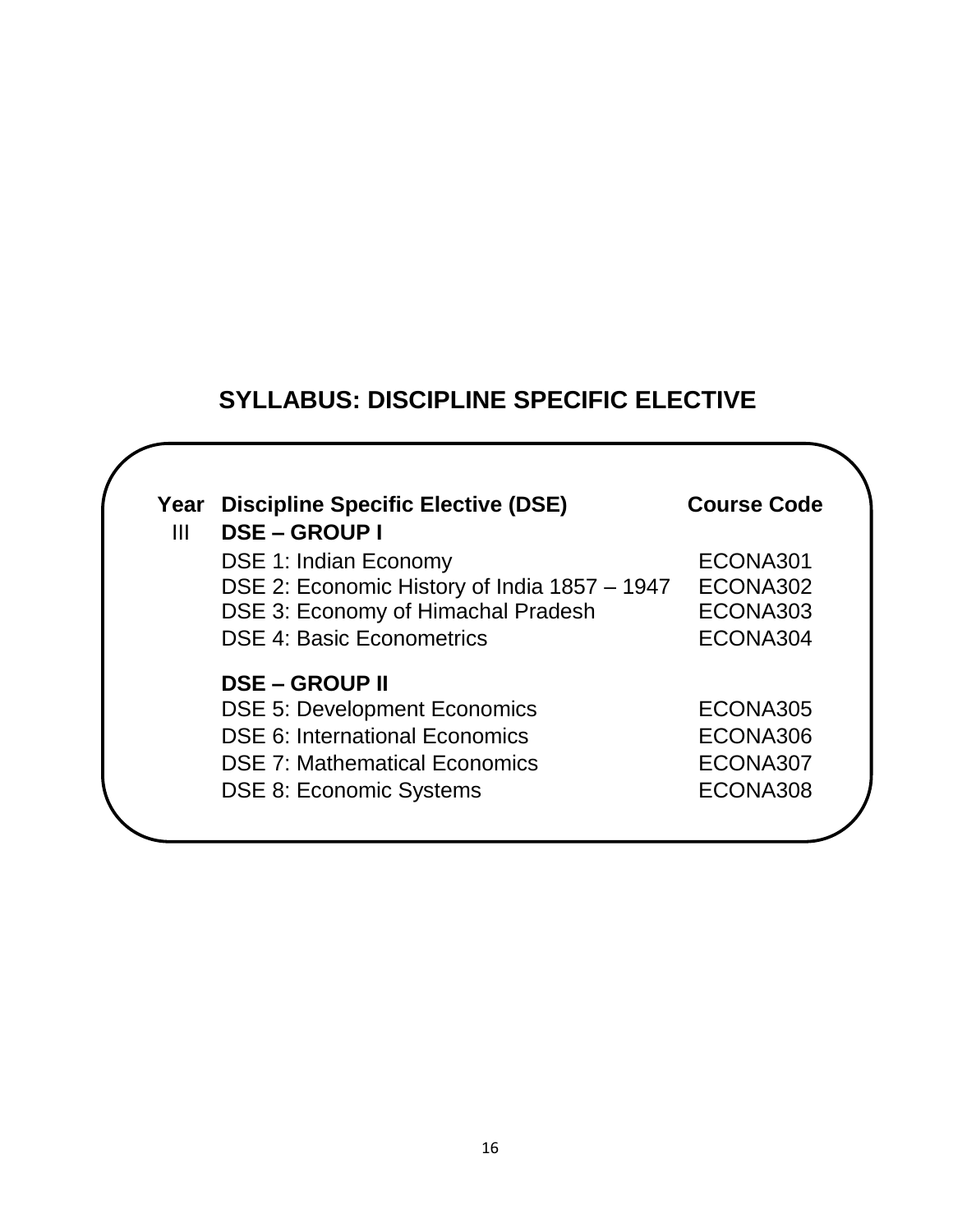**Course No. ECONA301 Course title: Indian Economy Nature of Course: DSE – 1 Number of credits: 6 Number of Lectures (L): Practical (P): Tutorial (T): 44:00:16**

#### **Course Description**

This course is designed to enable students to have in-depth knowledge of various problems and issues faced by Indian Economy. The course will concentrate on both the achievements and the issues of the economy.

| <b>Unit</b> | <b>Title</b>                                                                                                                                                                                                                                                                                                                                                                                                                                                                                                                                                                                                                                                                                                                                                                                                                                                                                                                                                                                                                                                                                                                                                                                                                                                                                                                                                                                                                                                                                                                                                        | <b>Credits</b> |
|-------------|---------------------------------------------------------------------------------------------------------------------------------------------------------------------------------------------------------------------------------------------------------------------------------------------------------------------------------------------------------------------------------------------------------------------------------------------------------------------------------------------------------------------------------------------------------------------------------------------------------------------------------------------------------------------------------------------------------------------------------------------------------------------------------------------------------------------------------------------------------------------------------------------------------------------------------------------------------------------------------------------------------------------------------------------------------------------------------------------------------------------------------------------------------------------------------------------------------------------------------------------------------------------------------------------------------------------------------------------------------------------------------------------------------------------------------------------------------------------------------------------------------------------------------------------------------------------|----------------|
|             |                                                                                                                                                                                                                                                                                                                                                                                                                                                                                                                                                                                                                                                                                                                                                                                                                                                                                                                                                                                                                                                                                                                                                                                                                                                                                                                                                                                                                                                                                                                                                                     | L              |
| Ι.          | <b>Understanding the Indian Economy</b>                                                                                                                                                                                                                                                                                                                                                                                                                                                                                                                                                                                                                                                                                                                                                                                                                                                                                                                                                                                                                                                                                                                                                                                                                                                                                                                                                                                                                                                                                                                             | 12             |
|             | Impact of colonization on Indian Economy. Post-Independence Economy;                                                                                                                                                                                                                                                                                                                                                                                                                                                                                                                                                                                                                                                                                                                                                                                                                                                                                                                                                                                                                                                                                                                                                                                                                                                                                                                                                                                                                                                                                                |                |
|             | Planning for the economy - objectives, strategy and achievements (Plan wise                                                                                                                                                                                                                                                                                                                                                                                                                                                                                                                                                                                                                                                                                                                                                                                                                                                                                                                                                                                                                                                                                                                                                                                                                                                                                                                                                                                                                                                                                         |                |
|             | details to be excluded). State of the Economy in 1991. Features of the Economic                                                                                                                                                                                                                                                                                                                                                                                                                                                                                                                                                                                                                                                                                                                                                                                                                                                                                                                                                                                                                                                                                                                                                                                                                                                                                                                                                                                                                                                                                     |                |
|             | Reforms and Structural Adjustment Programme: Liberalization, Privatization and                                                                                                                                                                                                                                                                                                                                                                                                                                                                                                                                                                                                                                                                                                                                                                                                                                                                                                                                                                                                                                                                                                                                                                                                                                                                                                                                                                                                                                                                                      |                |
|             | Globalization. Appraisal of Economic Reform Programme. Relevance of planning                                                                                                                                                                                                                                                                                                                                                                                                                                                                                                                                                                                                                                                                                                                                                                                                                                                                                                                                                                                                                                                                                                                                                                                                                                                                                                                                                                                                                                                                                        |                |
|             | in the context of globalization, Objectives and Functions of NITI Aayog.                                                                                                                                                                                                                                                                                                                                                                                                                                                                                                                                                                                                                                                                                                                                                                                                                                                                                                                                                                                                                                                                                                                                                                                                                                                                                                                                                                                                                                                                                            |                |
| П.          | <b>Problems Faced by Indian Economy</b>                                                                                                                                                                                                                                                                                                                                                                                                                                                                                                                                                                                                                                                                                                                                                                                                                                                                                                                                                                                                                                                                                                                                                                                                                                                                                                                                                                                                                                                                                                                             | 10             |
|             |                                                                                                                                                                                                                                                                                                                                                                                                                                                                                                                                                                                                                                                                                                                                                                                                                                                                                                                                                                                                                                                                                                                                                                                                                                                                                                                                                                                                                                                                                                                                                                     |                |
|             |                                                                                                                                                                                                                                                                                                                                                                                                                                                                                                                                                                                                                                                                                                                                                                                                                                                                                                                                                                                                                                                                                                                                                                                                                                                                                                                                                                                                                                                                                                                                                                     |                |
|             |                                                                                                                                                                                                                                                                                                                                                                                                                                                                                                                                                                                                                                                                                                                                                                                                                                                                                                                                                                                                                                                                                                                                                                                                                                                                                                                                                                                                                                                                                                                                                                     |                |
|             |                                                                                                                                                                                                                                                                                                                                                                                                                                                                                                                                                                                                                                                                                                                                                                                                                                                                                                                                                                                                                                                                                                                                                                                                                                                                                                                                                                                                                                                                                                                                                                     |                |
|             |                                                                                                                                                                                                                                                                                                                                                                                                                                                                                                                                                                                                                                                                                                                                                                                                                                                                                                                                                                                                                                                                                                                                                                                                                                                                                                                                                                                                                                                                                                                                                                     |                |
|             |                                                                                                                                                                                                                                                                                                                                                                                                                                                                                                                                                                                                                                                                                                                                                                                                                                                                                                                                                                                                                                                                                                                                                                                                                                                                                                                                                                                                                                                                                                                                                                     |                |
|             |                                                                                                                                                                                                                                                                                                                                                                                                                                                                                                                                                                                                                                                                                                                                                                                                                                                                                                                                                                                                                                                                                                                                                                                                                                                                                                                                                                                                                                                                                                                                                                     |                |
|             |                                                                                                                                                                                                                                                                                                                                                                                                                                                                                                                                                                                                                                                                                                                                                                                                                                                                                                                                                                                                                                                                                                                                                                                                                                                                                                                                                                                                                                                                                                                                                                     |                |
|             |                                                                                                                                                                                                                                                                                                                                                                                                                                                                                                                                                                                                                                                                                                                                                                                                                                                                                                                                                                                                                                                                                                                                                                                                                                                                                                                                                                                                                                                                                                                                                                     |                |
|             | Deceleration in the 1990s - Causes and Future Challenges. Economic                                                                                                                                                                                                                                                                                                                                                                                                                                                                                                                                                                                                                                                                                                                                                                                                                                                                                                                                                                                                                                                                                                                                                                                                                                                                                                                                                                                                                                                                                                  |                |
|             | Liberalization and Emerging Trends in Indian Agriculture. New Agricultural Policy                                                                                                                                                                                                                                                                                                                                                                                                                                                                                                                                                                                                                                                                                                                                                                                                                                                                                                                                                                                                                                                                                                                                                                                                                                                                                                                                                                                                                                                                                   |                |
|             | (In the context of liberalization.)                                                                                                                                                                                                                                                                                                                                                                                                                                                                                                                                                                                                                                                                                                                                                                                                                                                                                                                                                                                                                                                                                                                                                                                                                                                                                                                                                                                                                                                                                                                                 |                |
| IV.         |                                                                                                                                                                                                                                                                                                                                                                                                                                                                                                                                                                                                                                                                                                                                                                                                                                                                                                                                                                                                                                                                                                                                                                                                                                                                                                                                                                                                                                                                                                                                                                     | 10             |
|             |                                                                                                                                                                                                                                                                                                                                                                                                                                                                                                                                                                                                                                                                                                                                                                                                                                                                                                                                                                                                                                                                                                                                                                                                                                                                                                                                                                                                                                                                                                                                                                     |                |
|             |                                                                                                                                                                                                                                                                                                                                                                                                                                                                                                                                                                                                                                                                                                                                                                                                                                                                                                                                                                                                                                                                                                                                                                                                                                                                                                                                                                                                                                                                                                                                                                     |                |
|             |                                                                                                                                                                                                                                                                                                                                                                                                                                                                                                                                                                                                                                                                                                                                                                                                                                                                                                                                                                                                                                                                                                                                                                                                                                                                                                                                                                                                                                                                                                                                                                     |                |
|             |                                                                                                                                                                                                                                                                                                                                                                                                                                                                                                                                                                                                                                                                                                                                                                                                                                                                                                                                                                                                                                                                                                                                                                                                                                                                                                                                                                                                                                                                                                                                                                     |                |
|             |                                                                                                                                                                                                                                                                                                                                                                                                                                                                                                                                                                                                                                                                                                                                                                                                                                                                                                                                                                                                                                                                                                                                                                                                                                                                                                                                                                                                                                                                                                                                                                     |                |
|             |                                                                                                                                                                                                                                                                                                                                                                                                                                                                                                                                                                                                                                                                                                                                                                                                                                                                                                                                                                                                                                                                                                                                                                                                                                                                                                                                                                                                                                                                                                                                                                     |                |
|             |                                                                                                                                                                                                                                                                                                                                                                                                                                                                                                                                                                                                                                                                                                                                                                                                                                                                                                                                                                                                                                                                                                                                                                                                                                                                                                                                                                                                                                                                                                                                                                     |                |
|             |                                                                                                                                                                                                                                                                                                                                                                                                                                                                                                                                                                                                                                                                                                                                                                                                                                                                                                                                                                                                                                                                                                                                                                                                                                                                                                                                                                                                                                                                                                                                                                     |                |
|             | 4. A. Panagariya (2008): India: the Emerging Giant, Oxford University Press, New York                                                                                                                                                                                                                                                                                                                                                                                                                                                                                                                                                                                                                                                                                                                                                                                                                                                                                                                                                                                                                                                                                                                                                                                                                                                                                                                                                                                                                                                                               |                |
|             | 5. S. Acharya and R. Mohan (Eds.) (2010): India's Economy: Performance and Challenges, Oxford University                                                                                                                                                                                                                                                                                                                                                                                                                                                                                                                                                                                                                                                                                                                                                                                                                                                                                                                                                                                                                                                                                                                                                                                                                                                                                                                                                                                                                                                            |                |
|             |                                                                                                                                                                                                                                                                                                                                                                                                                                                                                                                                                                                                                                                                                                                                                                                                                                                                                                                                                                                                                                                                                                                                                                                                                                                                                                                                                                                                                                                                                                                                                                     |                |
|             |                                                                                                                                                                                                                                                                                                                                                                                                                                                                                                                                                                                                                                                                                                                                                                                                                                                                                                                                                                                                                                                                                                                                                                                                                                                                                                                                                                                                                                                                                                                                                                     |                |
| Ш.          | Poverty: definition and estimate, poverty line, poverty alleviation programs.<br>Inequality: income and regional inequality - causes and corrective measures.<br>Unemployment: concepts, measurement, types, causes and remedies.<br>Food problem and food security, Role of Public Distribution System (PDS) in India.<br>Direct Cash Transfer Scheme of Government.<br><b>Agriculture in India</b><br>Pattern of Growth of Indian Agriculture since 1950; Land Reforms, Green<br>Revolution, Agricultural Production, Productivity. Factors Influencing Agricultural<br>Development: Marginalisation, Labour, Marketing and Finance. Issues and<br>challenges in agricultural credit and subsidy.<br><b>Industries in India</b><br>Role of Industry in Economic Development. Pattern of Industrialization, Industrial<br>development during the plan period. Role, Growth and Problems of Cottage, small<br>scale and Medium scale industries in India.<br>Industrial Policy: 1948, 1956 and 1991 and Recent Developments. Impact of New<br>Industrial Policy on Industrial Sector.<br><b>Suggested Readings:</b><br>1. U. Kapila (2010): Indian economy since Independence. Academic Foundation, New Delhi<br>2. S. Chakraborty (): Development Planning: The Indian Experience. Clarendon Press.<br>3. Jalan Bimal 1992, The Indian Economy - Problems and Prospects.<br>Press, New Delhi.<br>6. I. J. Ahluwalia and I. M. D. Little (Eds.) (1998): India's Economic Reforms and Development: Essays for<br>Manmohan Singh, Oxford University Press, New Delhi. | 12             |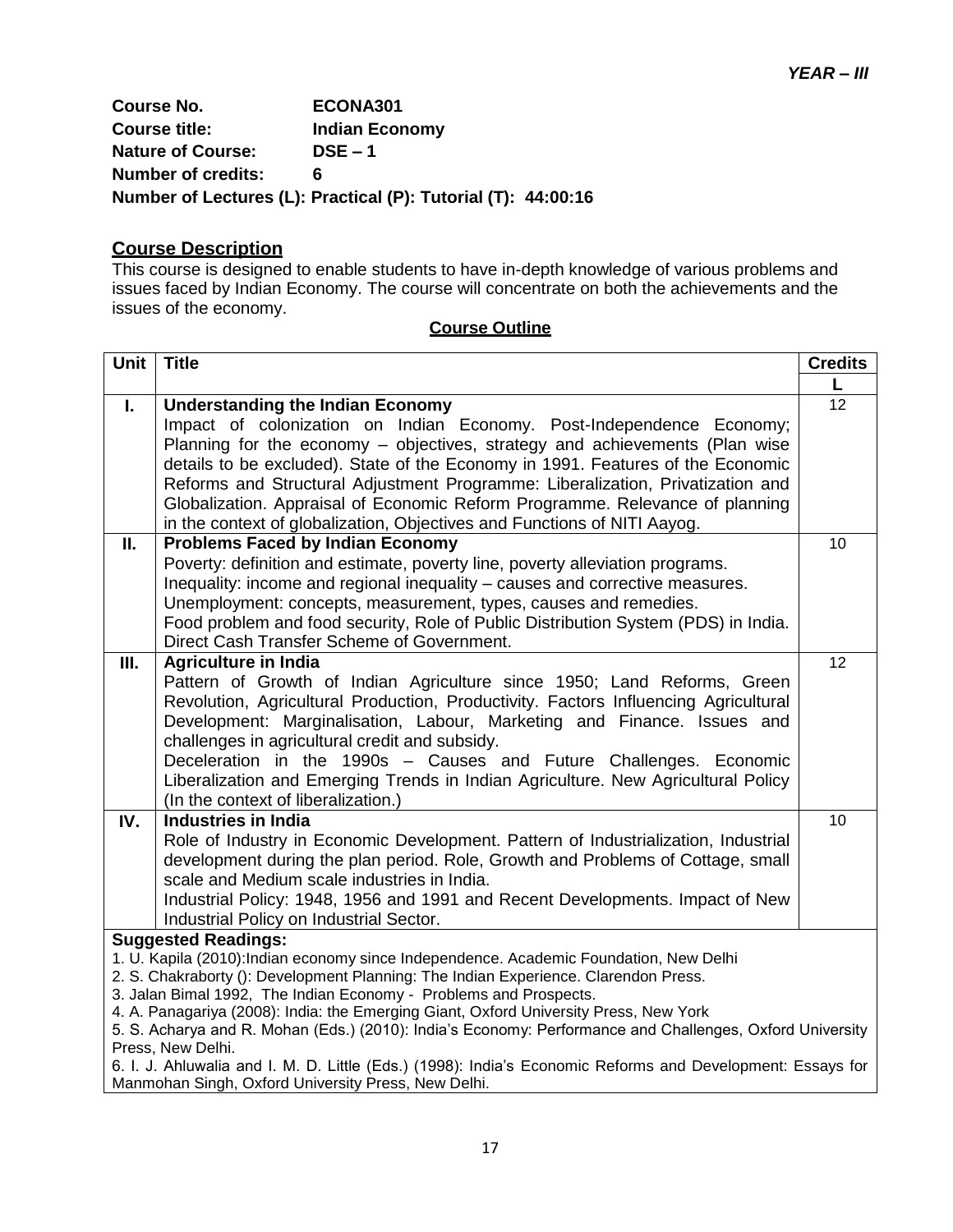**Course No. ECONA302 Course title: Economic History of India 1857 – 1947 Nature of Course: DSE – 2 Number of credits: 6 Number of Lectures (L): Practical (P): Tutorial (T): 44:0:16**

#### **Course Description**

This course analyses key aspects of Indian economic development during the second half of British colonial rule. This course links directly to the course on India"s economic development after independence in 1947.

| Unit                                                               | <b>Title</b>                                                                                                                                                                                        | <b>Credits</b> |                |  |
|--------------------------------------------------------------------|-----------------------------------------------------------------------------------------------------------------------------------------------------------------------------------------------------|----------------|----------------|--|
|                                                                    |                                                                                                                                                                                                     |                | т              |  |
| L.                                                                 | <b>Introduction</b>                                                                                                                                                                                 | 10             | $\overline{4}$ |  |
|                                                                    | Colonial India: Background and Introduction, Overview of colonial economy.                                                                                                                          |                |                |  |
|                                                                    | Macro Trends: National Income; population; occupational structure.                                                                                                                                  |                |                |  |
| П.                                                                 | <b>Agriculture, Railways and Industry</b>                                                                                                                                                           | 12             | 4              |  |
|                                                                    | Agrarian structure and land relations; agricultural markets and institutions -credit,                                                                                                               |                |                |  |
|                                                                    | commerce and technology; trends in performance and productivity; famines.                                                                                                                           |                |                |  |
|                                                                    | Railways; the de-industrialisation debate; evolution of entrepreneurial and                                                                                                                         |                |                |  |
|                                                                    | Industrial structure; nature of industrialisation in the interwar period; constraints to<br>industrial breakthrough; labor relations.                                                               |                |                |  |
| Ш.                                                                 | <b>Economy and State in the Imperial Context</b>                                                                                                                                                    | 10             | 4              |  |
|                                                                    | The imperial priorities and the Indian economy; drain of wealth; international                                                                                                                      |                |                |  |
|                                                                    | Trade, capital flows and the colonial economy - changes and continuities;                                                                                                                           |                |                |  |
|                                                                    | government and fiscal policy.                                                                                                                                                                       |                |                |  |
| IV.                                                                | <b>Indian Economic Thought</b>                                                                                                                                                                      | 12             | 4              |  |
|                                                                    | Economic Thought of R.C Dutt; D. Naoroji; M.G. Ranade, G.K. Gokhale; M.K.                                                                                                                           |                |                |  |
|                                                                    | Gandhi; B.R. Ambedkar and J.L. Nehru.                                                                                                                                                               |                |                |  |
|                                                                    | <b>Suggested Readings:</b>                                                                                                                                                                          |                |                |  |
|                                                                    | 1. Lakshmi Subramanian, "History of India 1707-1857", Orient Blackswan, 2010, Chapter 4.<br>2. Sumit Guha, 1991, Mortality decline in early 20th century India', Indian Economic and Social History |                |                |  |
|                                                                    | Review (IESHR), pp 371-74 and 385-87.                                                                                                                                                               |                |                |  |
|                                                                    | 3. Tirthankar Roy, The Economic History of India 1857-1947, Oxford University Press, 3rd edition, 2011.                                                                                             |                |                |  |
|                                                                    | 4. J. Krishnamurty, Occupational Structure, Dharma Kumar (editor), The Cambridge Economic History of                                                                                                |                |                |  |
| India, Vol. II, (henceforth referred to as CEHI), 2005, Chapter 6. |                                                                                                                                                                                                     |                |                |  |
|                                                                    | 5. Irfan Habib, Indian Economy 1858-1914, A People's History of India, Vol.28, Tulika, 2006.<br>6. Ira Klein, 1984, -When Rains Fail: Famine relief and mortality in British Indiall, IESHR 21.     |                |                |  |
|                                                                    | 7. Jean Dreze, Famine Prevention in India in Dreze and Sen (eds.) Political Economy of Hunger, WIDER                                                                                                |                |                |  |
|                                                                    | Studies in Development Economics, 1990, pp.13-35.                                                                                                                                                   |                |                |  |
|                                                                    | 8. John Hurd, Railways, CEHI, Chapter 8, pp.737-761.                                                                                                                                                |                |                |  |
|                                                                    | 9. Rajat Ray (ed.), Entrepreneurship and Industry in India, 1994.                                                                                                                                   |                |                |  |
|                                                                    | 10. AK Bagchi, —Deindustrialization in India in the nineteenth century: Some theoretical implicationsll,                                                                                            |                |                |  |
|                                                                    | Journal of Development Studies, 1976.<br>11. MD Morris, Emergence of an Industrial Labour Force in India, OUP 1965, Chapter 11, Summary and                                                         |                |                |  |
|                                                                    | Conclusions.                                                                                                                                                                                        |                |                |  |
|                                                                    | 12. B.R. Tomlison, 1975, India and the British Empire 1880-1935, IESHR, Vol.XII.                                                                                                                    |                |                |  |
|                                                                    | 14. Dharma Kumar, The Fiscal System, CEHI, Chapter 12.                                                                                                                                              |                |                |  |
|                                                                    | 15. Basudev Chatterjee, Trade, Tariffs and Empire, OUP 1992, Epilogue.<br>16. Daniel Thorner, Agrarian Prospect in India, 1977.                                                                     |                |                |  |
|                                                                    |                                                                                                                                                                                                     |                |                |  |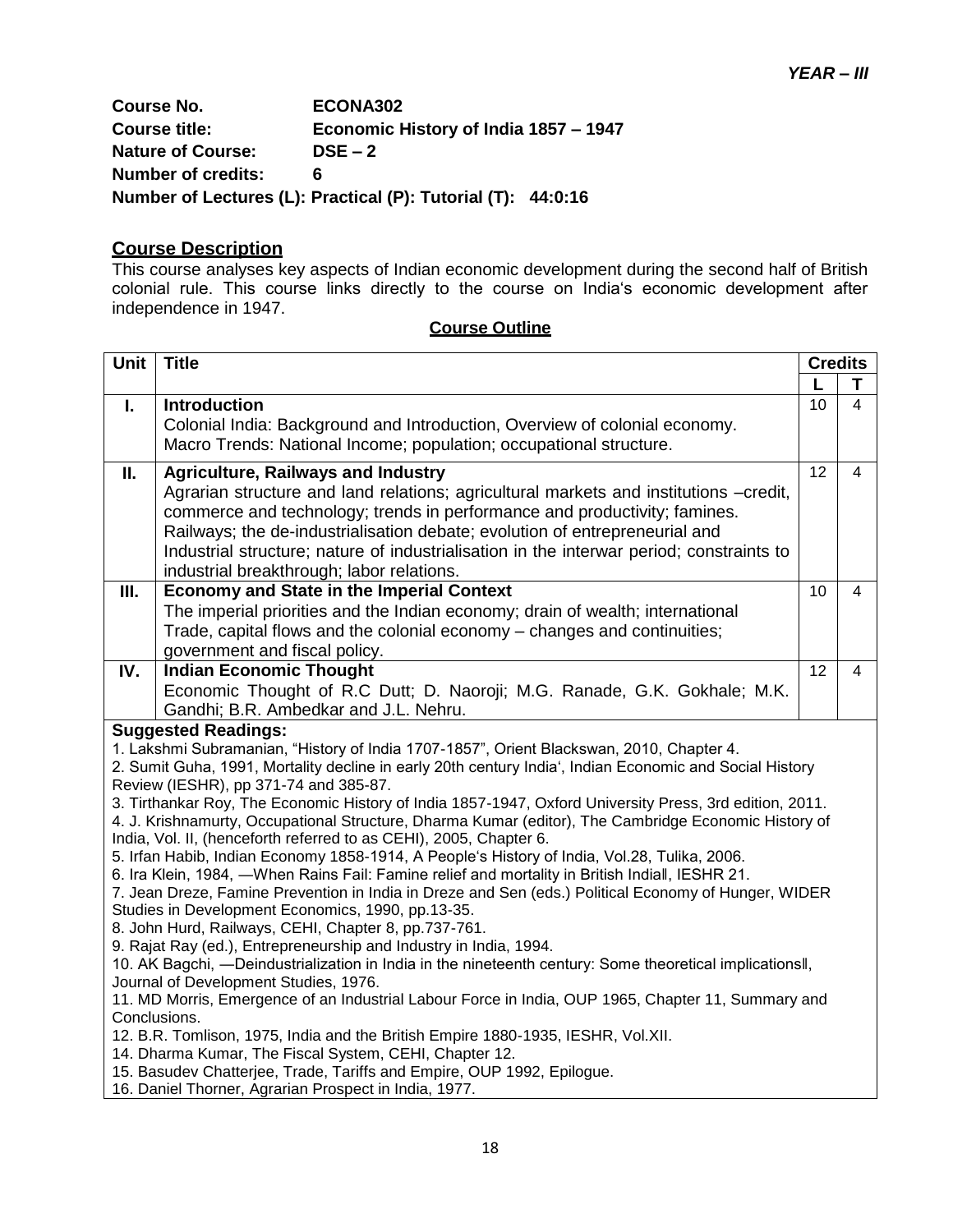**Course No. ECONA303 Course title: Economy of Himachal Pradesh Nature of Course: DSE – 3 Number of credits: 6 Number of Lectures (L): Practical (P): Tutorial (T): 40:00:00**

#### **Course Description**

This course highlights the basic features, characteristics and developmental issues of the Himachal Pradesh economy.

| <b>Course Outline</b> |  |  |
|-----------------------|--|--|
|                       |  |  |

| <b>Unit</b> | <b>Title</b>                                                                                                                                                  | <b>Credits</b> |
|-------------|---------------------------------------------------------------------------------------------------------------------------------------------------------------|----------------|
|             |                                                                                                                                                               |                |
| L.          | <b>Features of Himachal Pradesh Economy</b>                                                                                                                   | 10             |
|             | Resource endowment - Land, Water, Minerals, Forests, Demographic Trends,                                                                                      |                |
|             | Human Development Index. Trends in State income - Structural growth before                                                                                    |                |
|             | and after reforms, Sources of State Finances. Targets and Achievements of Plans                                                                               |                |
|             | and current year Budget.                                                                                                                                      |                |
| II.         | Agriculture and Horticulture of Himachal Pradesh                                                                                                              | 10             |
|             | Role of Agriculture and Horticulture in State Domestic Product Cropping pattern,                                                                              |                |
|             | Productivity and yield of major crops, Agricultural marketing, Agricultural finance,<br>Marginalization and Agricultural Diversification in Himachal Pradesh. |                |
|             | Trends in Fruit and vegetable Production and Productivity. Critical evaluation of                                                                             |                |
|             | government policies on agriculture and horticulture sector.                                                                                                   |                |
| III.        | <b>Industrial and Power Sector of Himachal Pradesh</b>                                                                                                        | 10             |
|             | Trends and patterns in industrial growth, large scale and small scale industries of                                                                           |                |
|             | Himachal Pradesh, Labour Welfare measures and skill development programmes.                                                                                   |                |
|             | Trends in hydro power generation in Himachal Pradesh. Environmental issues                                                                                    |                |
|             | related to Industrilisation and power projects in Himachal Pradesh.                                                                                           |                |
| IV.         | Infrastructure and Tourism of Himachal Pradesh                                                                                                                | 10             |
|             | Transport: road, rail and air. Banking, Housing, Social Welfare, Education and                                                                                |                |
|             | health programmes of the State Government.                                                                                                                    |                |
|             | Role of Tourism in the economic development of Himachal Pradesh.                                                                                              |                |
|             | <b>Suggested Readings:</b>                                                                                                                                    |                |
|             | 1. Economic Survey, Various Issues, Department of Economics and Statistics, GoHP.<br>2. Himachal Pradesh Development Report, Planning Commission. Gol.        |                |
|             | 3. Sharma, L.R. (1987), The Economy of Himachal Pradesh: Growth and Structure: a Study in Development                                                         |                |
|             | Performance, Mittal Publishing.                                                                                                                               |                |
|             | 4. Ashok Kumar Tiwari, 2000, Infrastructure and economic development in Himachal Pradesh, Indus                                                               |                |
| Publishing. |                                                                                                                                                               |                |
|             | 5. Y.S. Parmar, Years of Challenge and Growth, Rubicon Publishing House.                                                                                      |                |
|             | 6. L.R. Sharma, (2005), Quality of Life in Himalayan Region, Indus Publishing.                                                                                |                |

7. Mian Goverdhan Singh, History, Culture and Economy of Himachal Pradesh, Minerva Book House.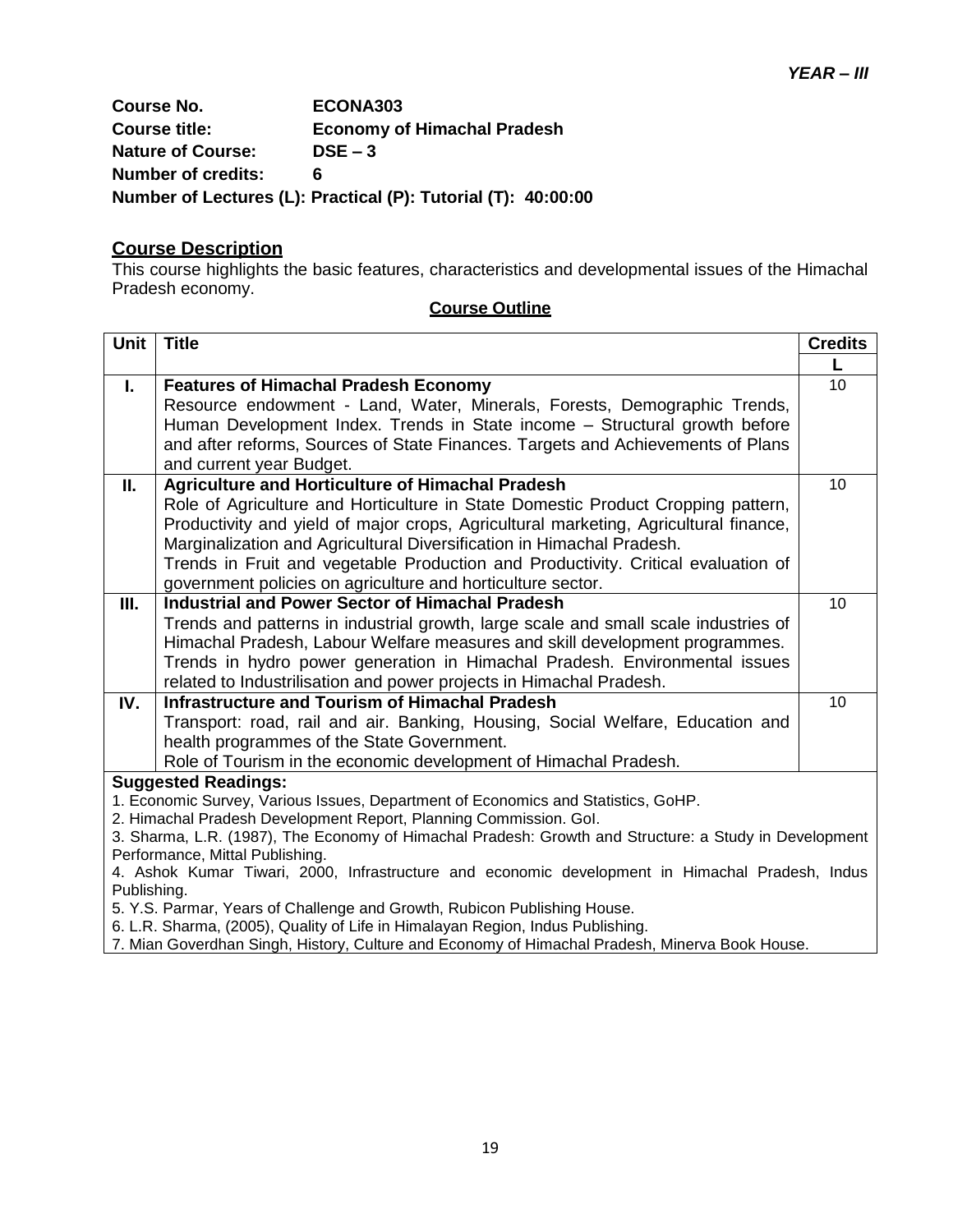**Course No. ECONA304 Course title: Basic Econometrics Nature of Course: DSE – 4 Number of credits: 6 Number of Lectures (L): Practical (P): Tutorial (T): 44:16:00**

#### **Course Description**

This course provides a comprehensive introduction to basic econometric concepts and techniques. It covers statistical concepts of hypothesis testing, estimation and diagnostic testing of simple and multiple regression models.

| <b>Unit</b>                                                                                                                                                                                                                                                                                                                                                                                                                                                                                                                                                     | <b>Title</b>                                                                                                                                                                                                                                                                                                                                                                                                                                                                               |    | <b>Credits</b> |  |
|-----------------------------------------------------------------------------------------------------------------------------------------------------------------------------------------------------------------------------------------------------------------------------------------------------------------------------------------------------------------------------------------------------------------------------------------------------------------------------------------------------------------------------------------------------------------|--------------------------------------------------------------------------------------------------------------------------------------------------------------------------------------------------------------------------------------------------------------------------------------------------------------------------------------------------------------------------------------------------------------------------------------------------------------------------------------------|----|----------------|--|
|                                                                                                                                                                                                                                                                                                                                                                                                                                                                                                                                                                 |                                                                                                                                                                                                                                                                                                                                                                                                                                                                                            |    | P              |  |
| $\mathbf{L}$                                                                                                                                                                                                                                                                                                                                                                                                                                                                                                                                                    | <b>Elements of Statistical Inference</b><br>Concepts of population, samples, parameter and statistic; Estimation theory: Point<br>Estimation small sample properties, asymptotic properties, Interval Estimation,<br>Testing of hypotheses: Null v/s Alternative hypothesis, Simple and Composite<br>hypotheses, Procedure for testing of hypotheses; Type I and Type II errors; power<br>of a test; level of significance, Confidence Interval, confidence limits, Degrees of<br>freedom. | 12 | $\overline{4}$ |  |
| Ш.                                                                                                                                                                                                                                                                                                                                                                                                                                                                                                                                                              | <b>Simple Linear Regression Models</b><br>Two-variable linear regression model, Assumptions under CLRM, OLS method of<br>estimation, Importance of stochastic error term, Properties of an estimator,<br>Variance and covariance of the OLS estimator, Gauss-Markov theorem.                                                                                                                                                                                                               | 12 | 4              |  |
| Ш.                                                                                                                                                                                                                                                                                                                                                                                                                                                                                                                                                              | <b>Multiple Regression Models</b><br>k-variable linear regression model, least squares estimators, Properties, R square<br>and Adjusted R square, ANOVA.                                                                                                                                                                                                                                                                                                                                   | 10 | 4              |  |
| IV.                                                                                                                                                                                                                                                                                                                                                                                                                                                                                                                                                             | <b>Regression with Dummy Variables</b><br>Dummy independent variables-dummy variable trap, Structural change Model,<br>Interaction effects, Seasonal analysis of time series, Piecewise linear regressions.                                                                                                                                                                                                                                                                                | 10 | 4              |  |
| <b>Suggested Readings:</b><br>1. Kotsoyiannis, A Basic Econometrics. McGraw Hill, New Delhi.<br>2. Johnston J. Econometrics Methods, McGraw Hill<br>3. Kmenta J. Elements of Econometrics. University of Michigan Press<br>4. Maddala G. S. Econometrics Methods and Application. E. Elgar Pub<br>5. Richard J. Larsen and Morris L. Marx, An Introduction to Mathematical Statistics and its Applications,<br>Prentice Hall, 2011.<br>6. D. N. Gujarati and D.C. Porter, Essentials of Econometrics, McGraw Hill, 4th edition, International Edition,<br>2009. |                                                                                                                                                                                                                                                                                                                                                                                                                                                                                            |    |                |  |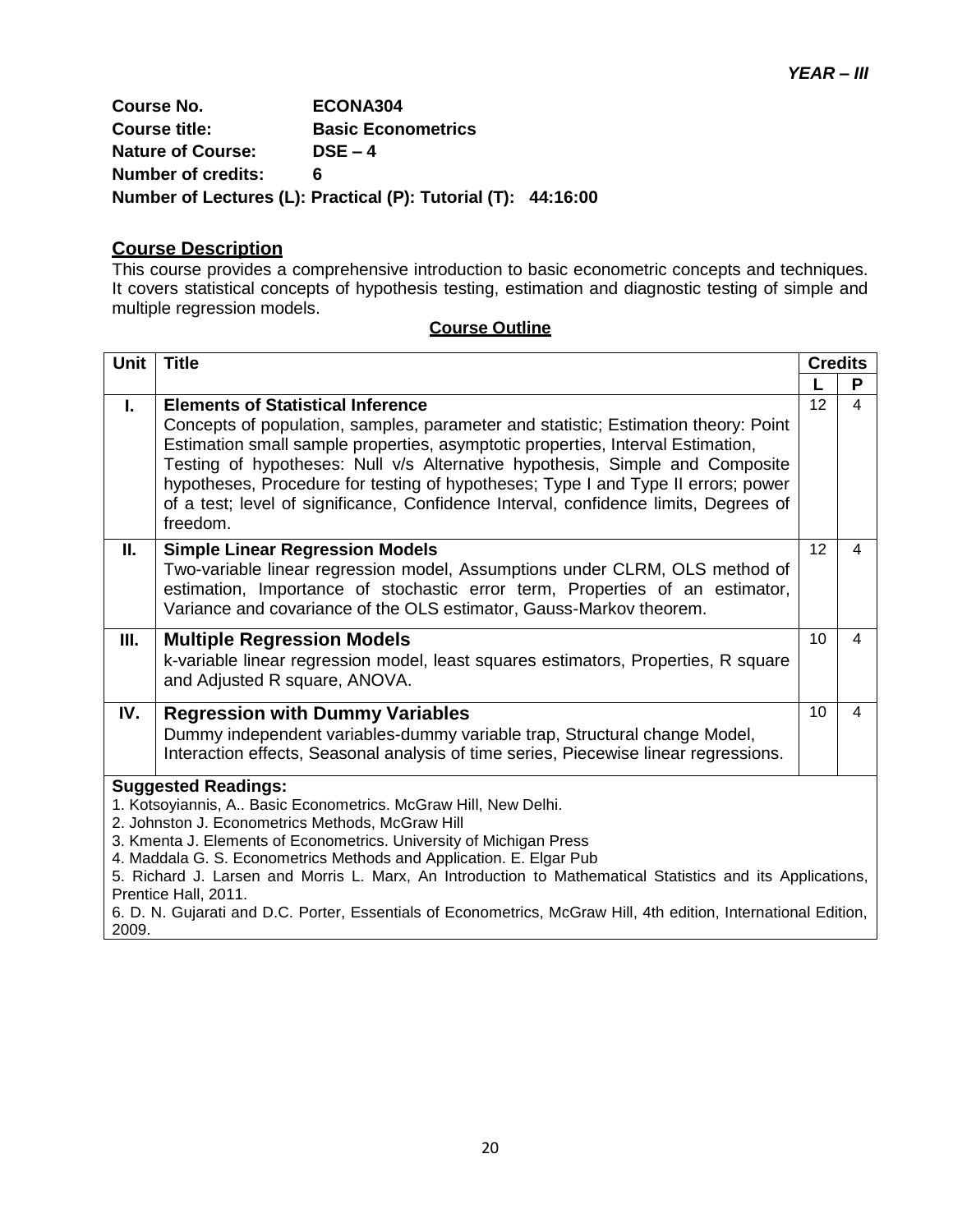**Course No. ECONA305 Course title: Development Economics Nature of Course: DSE – 5 Number of credits: 6 Number of Lectures (L): Practical (P): Tutorial (T): 44:0:16**

#### **Course Description**

This course reviews major trends in aggregate economic indicators in India and places these against the backdrop of major policy debates in India in the post- Independence period.

#### **Course Outline**

| Unit                                                                                                                                                                                                                                                                                                                                                                                                                                                                                                                                               | <b>Title</b>                                                                                                                                                                                                                                                                                                                                                                                                                                                                                                    | <b>Credits</b>  |                |
|----------------------------------------------------------------------------------------------------------------------------------------------------------------------------------------------------------------------------------------------------------------------------------------------------------------------------------------------------------------------------------------------------------------------------------------------------------------------------------------------------------------------------------------------------|-----------------------------------------------------------------------------------------------------------------------------------------------------------------------------------------------------------------------------------------------------------------------------------------------------------------------------------------------------------------------------------------------------------------------------------------------------------------------------------------------------------------|-----------------|----------------|
|                                                                                                                                                                                                                                                                                                                                                                                                                                                                                                                                                    |                                                                                                                                                                                                                                                                                                                                                                                                                                                                                                                 |                 | т              |
| I.                                                                                                                                                                                                                                                                                                                                                                                                                                                                                                                                                 | <b>Economic Development: Meaning and Measurement</b><br>Meaning of economic development. Distinction between growth, development and<br>sustainable development. Features of underdevelopment. Factors affecting<br>development. Economic development and<br>economic<br>human<br>welfare.<br>Measurement of economic development. Limitations of using per capita income as<br>a measure. Alternative measures: PQLI, HDI, Human Poverty Index, Gender<br>Development Index, Kuznet's inverted 'U' hypothesis. | 10 <sup>1</sup> | 4              |
| Ш.                                                                                                                                                                                                                                                                                                                                                                                                                                                                                                                                                 | <b>Factors in Development and Indian Development Experience</b><br>Capital formation (Physical and Human); technology; institutions.<br>Indian Development Experience: Critical evaluation of growth, inequality, poverty<br>and competitiveness, pre and post reforms era.                                                                                                                                                                                                                                     | 10              | 4              |
| Ш.                                                                                                                                                                                                                                                                                                                                                                                                                                                                                                                                                 | Theories of Under Development and Development<br>Theories of Under Development: The Vicious Circle of Poverty, Low Level<br>Equilibrium Trap, circular causation and backwash effect, dualism.<br>Theories of Development: classical theories (Smith, Ricardo, Malthus), Marxian<br>theory of capitalist development.                                                                                                                                                                                           | 12              | $\overline{4}$ |
| IV.                                                                                                                                                                                                                                                                                                                                                                                                                                                                                                                                                | <b>Theories of Development</b><br>Classical theories (Smith, Ricardo, Malthus); Marxian theory of capitalist<br>development. Big push, Balanced vs Unbalanced growth.<br>Balance between agriculture and industry, import substitution vs export promotion,<br>neo-liberal vs interventionist policies.                                                                                                                                                                                                         | 12              | $\overline{4}$ |
| <b>Suggested Readings:</b><br>1. AK Bagchi - The Political Economy of Development - Orient Longman<br>2. Todaro and Smith, Economic Development, Pearson Education, New Delhi (recent edition).<br>3. Thirlwall (recent edition), Growth and Development with Special Reference to Developing<br>Countries (recent edition) Palgrave McMillan, New Delhi.<br>4. Benjamin Higgins (1968), Economic Development, Universal Book Stall, New Delhi.<br>5. Meier, G.M. and J.E. Rauch (2007), Leading Issues in Economic Development, Oxford University |                                                                                                                                                                                                                                                                                                                                                                                                                                                                                                                 |                 |                |

Press, New Delhi.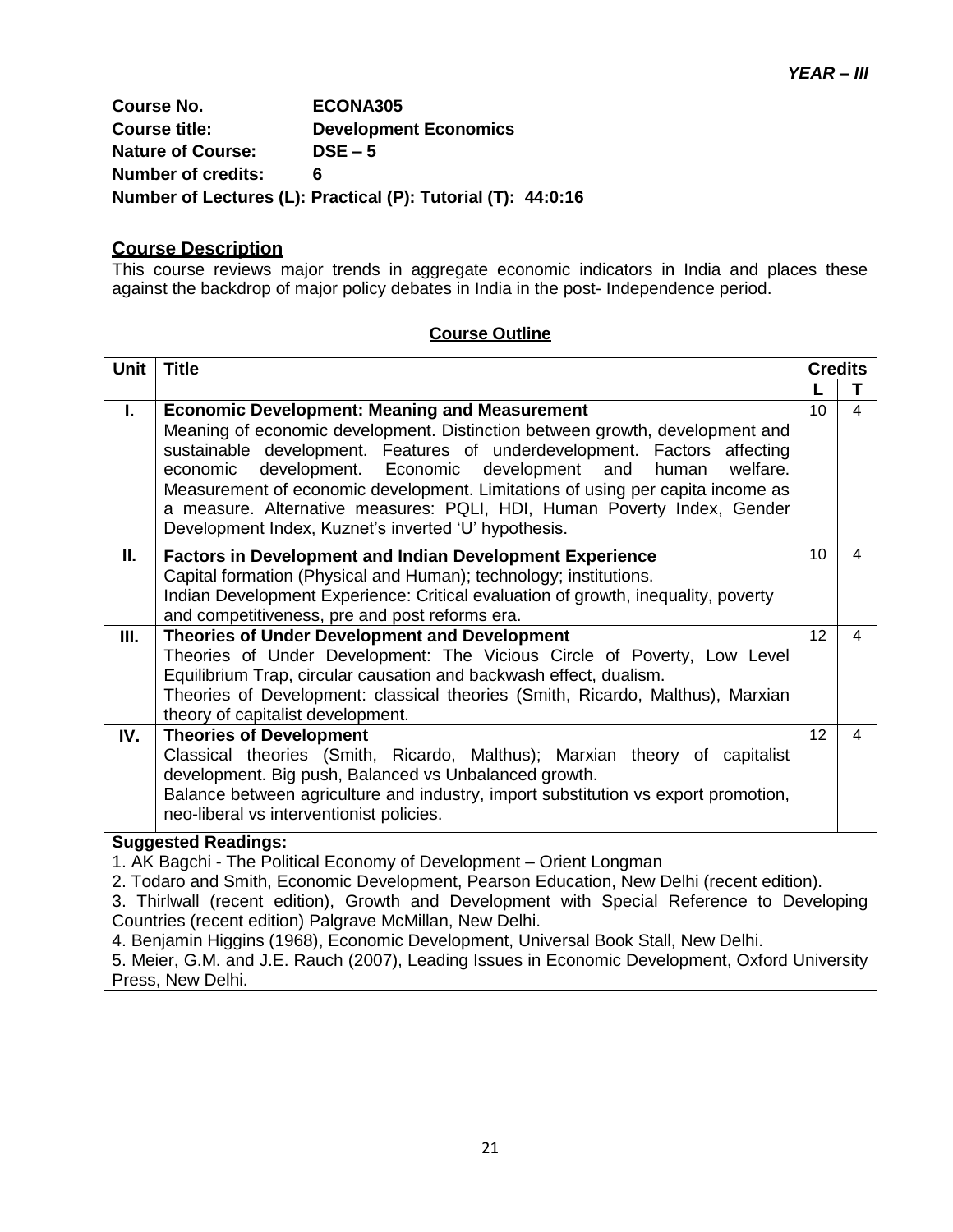**Course No. ECONA306 Course title: International Economics Nature of Course: DSE – 6 Number of credits: 6 Number of Lectures (L): Practical (P): Tutorial (T): 44:0:16**

#### **Course Description**

This course develops a systematic exposition of models that try to explain the composition, direction, and consequences of international trade, and the determinants and effects of trade policy. The basic aim of this course is to link international trade relations and its impact on exports of nations.

| Unit                                                              | <b>Title</b>                                                                                                                          | <b>Credits</b> |   |
|-------------------------------------------------------------------|---------------------------------------------------------------------------------------------------------------------------------------|----------------|---|
|                                                                   |                                                                                                                                       |                | т |
| L.                                                                | Introduction to International Trade and Trade Theories                                                                                | 12             | 4 |
|                                                                   | Nature and importance of International Trade - Inter-Regional and International                                                       |                |   |
|                                                                   | Trade. Theories of Absolute Advantage, Comparative Advantage and Opportunity                                                          |                |   |
|                                                                   | Costs, Heckscher-Ohlin Theory of Trade - Its main Features, Assumptions and                                                           |                |   |
|                                                                   | Limitations; Leontief Paradox.                                                                                                        |                | 4 |
| П.                                                                | Terms of Trade, Tariff and Economic Integration<br>Terms of Trade: Concept, Measurement and Effects on Nation's Welfare.              | 10             |   |
|                                                                   | Trade Policy: Arguments for and against Free Trade and Protection.                                                                    |                |   |
|                                                                   | Tariff and Non-Tariff Barriers: Economic Effects.                                                                                     |                |   |
|                                                                   | Economic Integration: Concept and Forms of Regional Integration; Static and                                                           |                |   |
|                                                                   | Dynamic Effects of Custom Union.                                                                                                      |                |   |
| Ш.                                                                | <b>Balance of Payment</b>                                                                                                             | 10             | 4 |
|                                                                   | BOT, BOP, Current Account, Capital Account, Visible and Invisible, causes and                                                         |                |   |
|                                                                   | consequences of disequilibrium in Balance of Payments, Methods of correcting the                                                      |                |   |
|                                                                   | disequilibrium.                                                                                                                       |                |   |
|                                                                   | Devaluation of Currency, Convertibility of Currency: Partial Account and Full                                                         |                |   |
|                                                                   | Account. Recent trends in balance of Payment in India.                                                                                |                |   |
| IV.                                                               | <b>Foreign Exchange Rate</b>                                                                                                          | 12             | 4 |
|                                                                   | Exchange Rate - Meaning - Demand and supply of Foreign Exchange; Types of                                                             |                |   |
|                                                                   | Exchange Rate: Fixed Vs Flexible Exchange Rate. Theories of Foreign Exchange                                                          |                |   |
|                                                                   | Rate: The Mint-Parity Theory, The Purchasing Power Parity Theory, BOP Theory.<br>Objectives, Functions and Role of IMF, IBRD and WTO. |                |   |
|                                                                   | <b>Suggested Readings:</b>                                                                                                            |                |   |
|                                                                   | 1. Salvatore, Dominick, 'International Economics', Weily India New Delhi.                                                             |                |   |
| 2. Mannur, H.G. 'International Economics', Vikas Publishing House |                                                                                                                                       |                |   |
|                                                                   | 3. C.P. Kindleberger 'International Economics', R D Irwin, Homewood $8th$ Ed.                                                         |                |   |
|                                                                   | 4. Bo Soderstein and Geoffrey Reed 'International Economics' MacMillan.                                                               |                |   |
|                                                                   | 5. Francis Cherumilam - 'International Economics'                                                                                     |                |   |
| 6. Errol D'Souza, 'Macro Economics', Pearson Education 2008.      |                                                                                                                                       |                |   |
|                                                                   | 7. RBI bulletin, Various issues.                                                                                                      |                |   |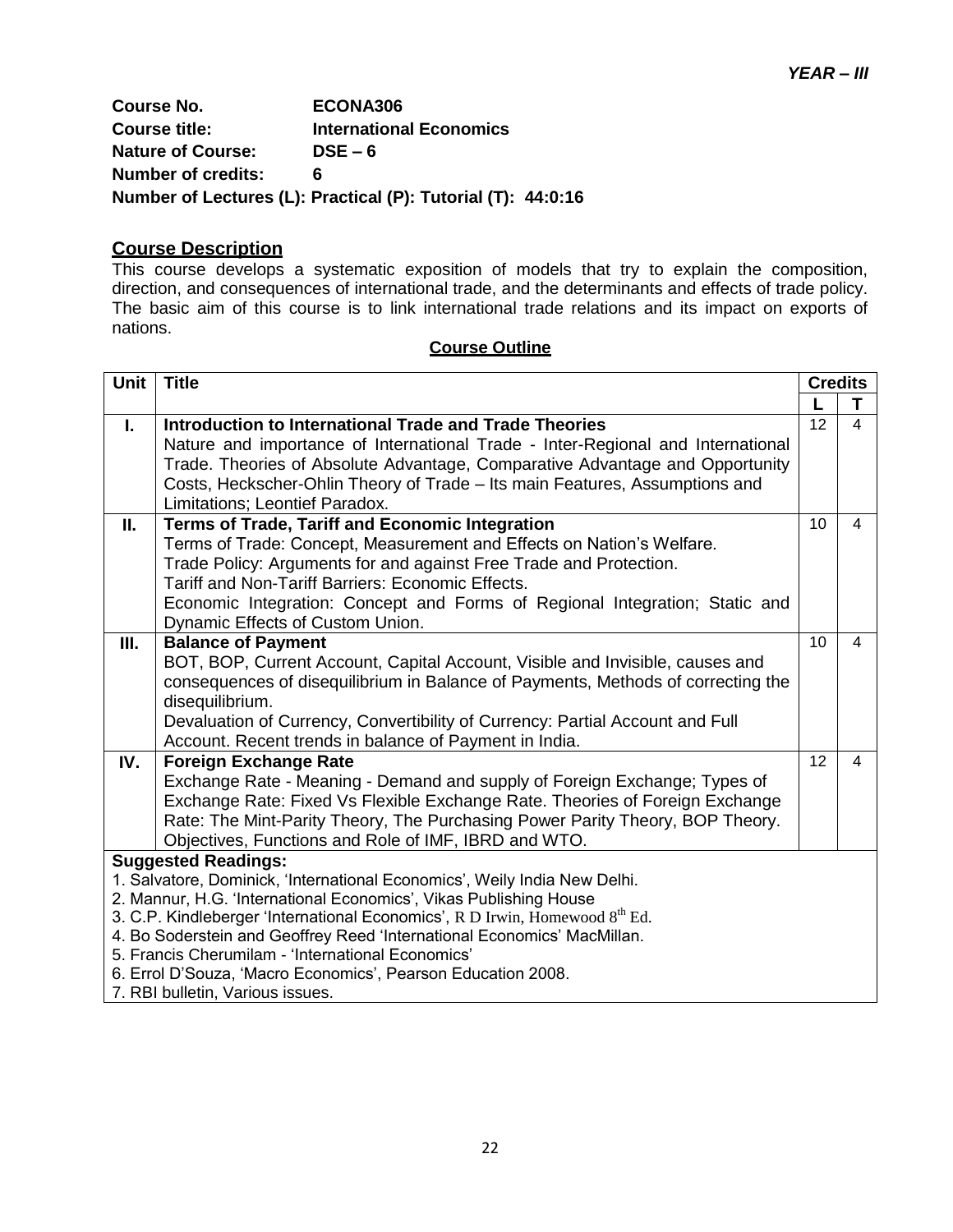**Course No. ECONA307 Course title: Mathematical Economics Nature of Course: DSE – 7 Number of credits: 6 Number of Lectures (L): Practical (P): Tutorial (T): : 44:0:16**

### **Course Description**

The main objective of this paper is to train the students to use the techniques of mathematical and statistical analysis, which are commonly applied to understand and analyze economic problems. The emphasis of this paper is on understanding economic concepts with the help of mathematical methods rather than learning mathematics itself. Hence in this paper a student will be initiated into various economic concepts, which are amenable to mathematical treatment.

| Unit | <b>Title</b>                                                                                                                                                                                                      |                 | <b>Credits</b> |  |
|------|-------------------------------------------------------------------------------------------------------------------------------------------------------------------------------------------------------------------|-----------------|----------------|--|
|      |                                                                                                                                                                                                                   | $\mathbf{L}$    | т              |  |
| L.   | <b>Introductory Concepts</b>                                                                                                                                                                                      | 11              | 4              |  |
|      | Set and set theories. Equations of Straight Line. Concept of slope and Intercept.                                                                                                                                 |                 |                |  |
|      | Point of intersection of two lines. Application of straight lines in Economics:                                                                                                                                   |                 |                |  |
|      | Demand and supply analysis, determination of equilibrium price and quantity.                                                                                                                                      |                 |                |  |
|      | Arithmetic and Geometric Progressions and their Applications.                                                                                                                                                     |                 |                |  |
| Ш.   | <b>Differentiation</b>                                                                                                                                                                                            | 11              | 4              |  |
|      | Functions: Constant, Polynomial; Relation and Function.                                                                                                                                                           |                 |                |  |
|      | Simple Differentiation and economic applications, Marginal utility, marginal                                                                                                                                      |                 |                |  |
|      | revenue and marginal cost, Elasticity. Partial derivatives and economic                                                                                                                                           |                 |                |  |
|      | applications (homogeneous functions and Euler's Theorem, Partial Elasticity).                                                                                                                                     |                 |                |  |
|      | Maxima and Minima of Functions of One and Two Variables; unconstrained                                                                                                                                            |                 |                |  |
|      | Optimization Problem.                                                                                                                                                                                             |                 |                |  |
| Ш.   | <b>Concept of Matrix and Determinant</b>                                                                                                                                                                          | 10 <sup>1</sup> | 4              |  |
|      | Matrices: Meaning and types of matrices, Operation of Matrices: Addition,                                                                                                                                         |                 |                |  |
|      | subtraction, multiplication (3x3), division. Determinant, Properties of determinant                                                                                                                               |                 |                |  |
|      | (without proof).                                                                                                                                                                                                  |                 |                |  |
|      | Rank of matrix, trace, adjoint and inverse of a matrix, solution to linear equations -                                                                                                                            |                 |                |  |
|      | Cramer's rule - Inverse method. Application in economics.                                                                                                                                                         |                 |                |  |
| IV.  | Input - Output & Linear Programming                                                                                                                                                                               | 12              | 4              |  |
|      | Input- Output Model: technological coefficient Matrix (2 sector & 3 Sector Model),                                                                                                                                |                 |                |  |
|      | Hawkins Simons Conditions. Static Leontief Solution.                                                                                                                                                              |                 |                |  |
|      | Linear Programming: Meaning, Basic concepts, Primal and Dual, Nature of                                                                                                                                           |                 |                |  |
|      | feasible, basic and feasible solution, Graphical solution to linear programming                                                                                                                                   |                 |                |  |
|      | problem (only two variables).                                                                                                                                                                                     |                 |                |  |
|      | <b>Suggested Readings:</b>                                                                                                                                                                                        |                 |                |  |
|      | 1. Allen, R.G.D (1974) Mathematical Analysis for Economics, McMillan Press, London. (reprint edition)<br>2. Chiang, A.C., Fundamental Methods of Mathematical Economics, McGraw Hill, New Delhi (recent edition). |                 |                |  |
|      | 3. Jeffrey Baldani et al. (2009), An Introduction to Mathematical Economics, Cengage Learning, Delhi.                                                                                                             |                 |                |  |
|      |                                                                                                                                                                                                                   |                 |                |  |
|      | 4. Taro Yamane, Mathematics for Economist, Prentice- Hall of India.                                                                                                                                               |                 |                |  |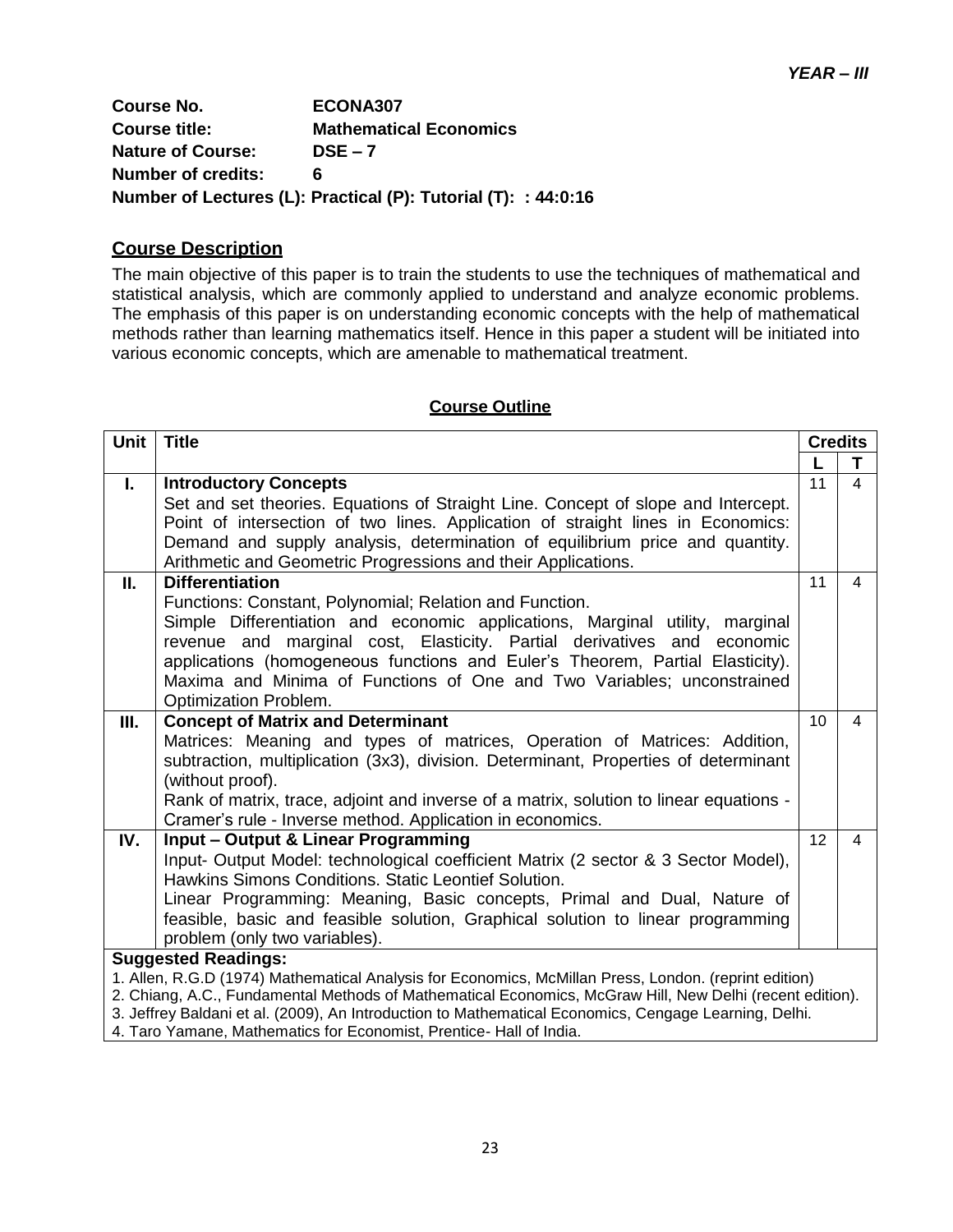**Course No. ECONA308 Course title: Economic Systems Nature of Course: DSE – 8 Number of credits: 6 Number of Lectures (L): Practical (P): Tutorial (T): 44:0:16**

### **Course Description**

This course seeks to enrich the knowledge of the students regarding working of various economic systems. The course does not require any prior knowledge of economics.

| Unit                                                                                                         | <b>Title</b>                                                                                                                                                                                                                        | <b>Credits</b> |   |
|--------------------------------------------------------------------------------------------------------------|-------------------------------------------------------------------------------------------------------------------------------------------------------------------------------------------------------------------------------------|----------------|---|
|                                                                                                              |                                                                                                                                                                                                                                     |                | T |
| L.                                                                                                           | <b>Introduction to Economic Systems</b>                                                                                                                                                                                             | 12             | 4 |
|                                                                                                              | Nature, Scope and Importance of the study of Economic Systems: The economy<br>as a system. Definitions of an Economic system. Functions of an economic<br>system. Kinds of Economic systems (Broad features of Primitive Communism, |                |   |
|                                                                                                              | Feudalism, Mercantilism, Capitalism, Socialism, communism and<br>Mixed<br>economy). Mode of Production.                                                                                                                             |                |   |
| П.                                                                                                           | <b>Capitalism</b><br>Evolution of Capitalism: Laissez-faire capitalism, Welfare capitalism, Regulated<br>capitalism, Industrial capitalism, Capitalism and Technological<br>Progress,<br>Achievements and failures of capitalism.   | 11             | 4 |
| Ш.                                                                                                           | <b>Socialism</b><br>Evolution of Socialism: Types of Socialism: Utopian Socialism, Marxian Socialism<br>(Theory of Social Change), Market Socialism and Decentralisation.                                                           | 10             | 4 |
| IV.                                                                                                          | <b>Mixed Economic System</b>                                                                                                                                                                                                        | 11             | 4 |
|                                                                                                              | Mixed Economies and their Problems: Characteristics - Role of Public Sector in                                                                                                                                                      |                |   |
|                                                                                                              | India – Factors Responsible for Privatisation in India – Globalisation and its Impact                                                                                                                                               |                |   |
|                                                                                                              | on Indian Economy.                                                                                                                                                                                                                  |                |   |
| <b>Suggested Readings:</b><br>1. Desai, S.S.M., (1982), Economic Systems, Himalaya Publishing House, Bombay; |                                                                                                                                                                                                                                     |                |   |
| 2. Halm, George N., (1968), Economic Systems, Oxford & IBH Publishing Co., New Delhi                         |                                                                                                                                                                                                                                     |                |   |
| 3. Sen, K.K., (1994), Comparative Economics Systems, Sultan Chand & Sons, New Delhi                          |                                                                                                                                                                                                                                     |                |   |
| 4. Grossman, Gregory, (1978), Economic Systems, Prentice Hall, New Delhi.                                    |                                                                                                                                                                                                                                     |                |   |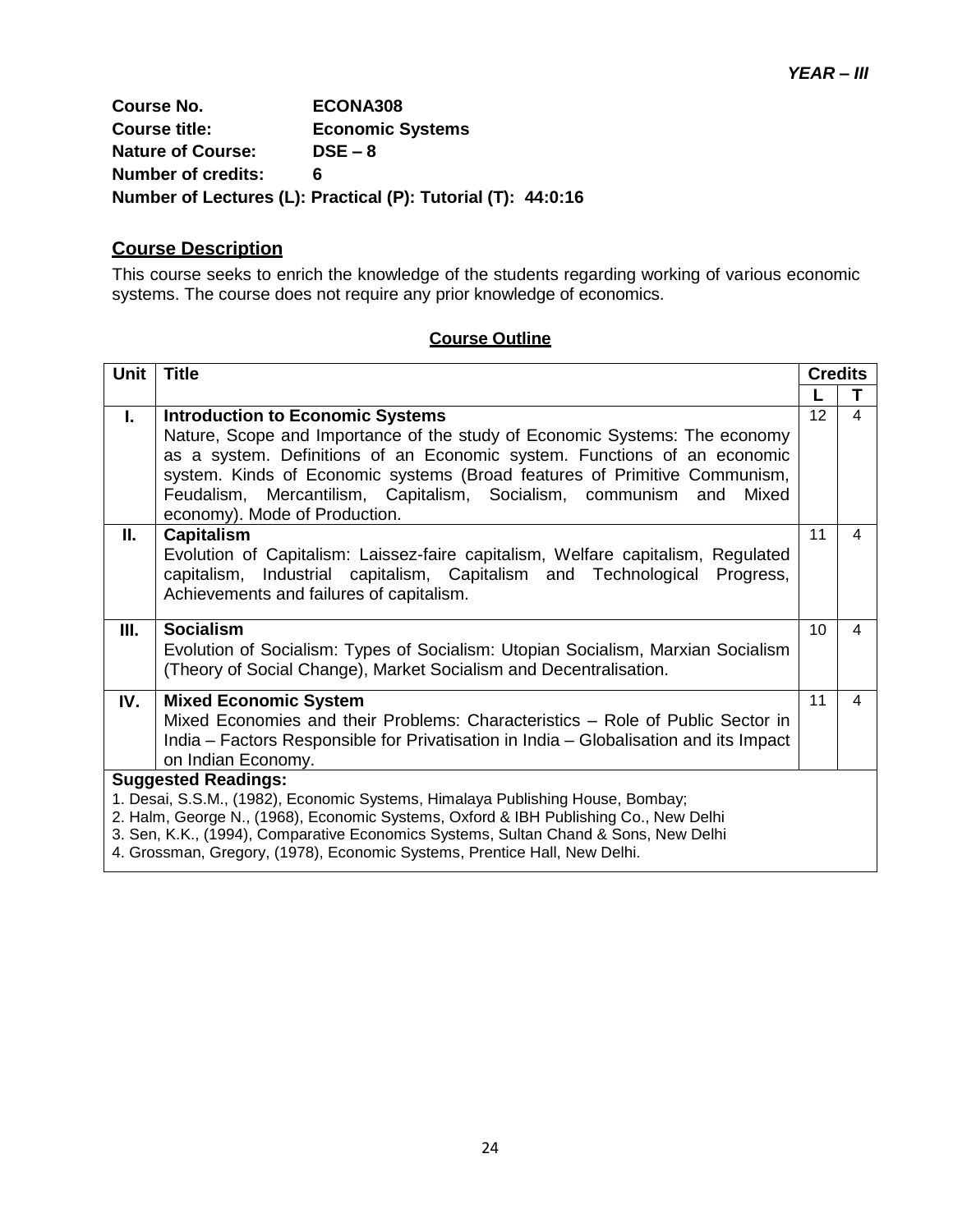# **Syllabus: Skill Enhancement Course (SEC)**

|              | Year Skill Enhancement Course (SEC)            | <b>Course Code</b> |
|--------------|------------------------------------------------|--------------------|
| $\mathbf{H}$ | $SEC - I$                                      |                    |
|              | SEC 1: Statistical Methods - I                 | ECONA203           |
|              | SEC 2: Economics of Rural Development ECONA204 |                    |
|              | $SEC - II$                                     |                    |
|              | SEC 3: Statistical Methods - II                | ECONA205           |
|              | SEC 4: Demography                              | ECONA206           |
| Ш            | $SEC - III$                                    |                    |
|              | <b>SEC 5: Research Methodology</b>             | ECONA309           |
|              | <b>SEC 6: Public Finance</b>                   | ECONA310           |
|              | $SEC - IV$                                     |                    |
|              | SEC 7: Money and Banking                       | ECONA311           |
|              | <b>SEC 8: Project Work</b>                     | ECONA312           |
|              |                                                |                    |
|              |                                                |                    |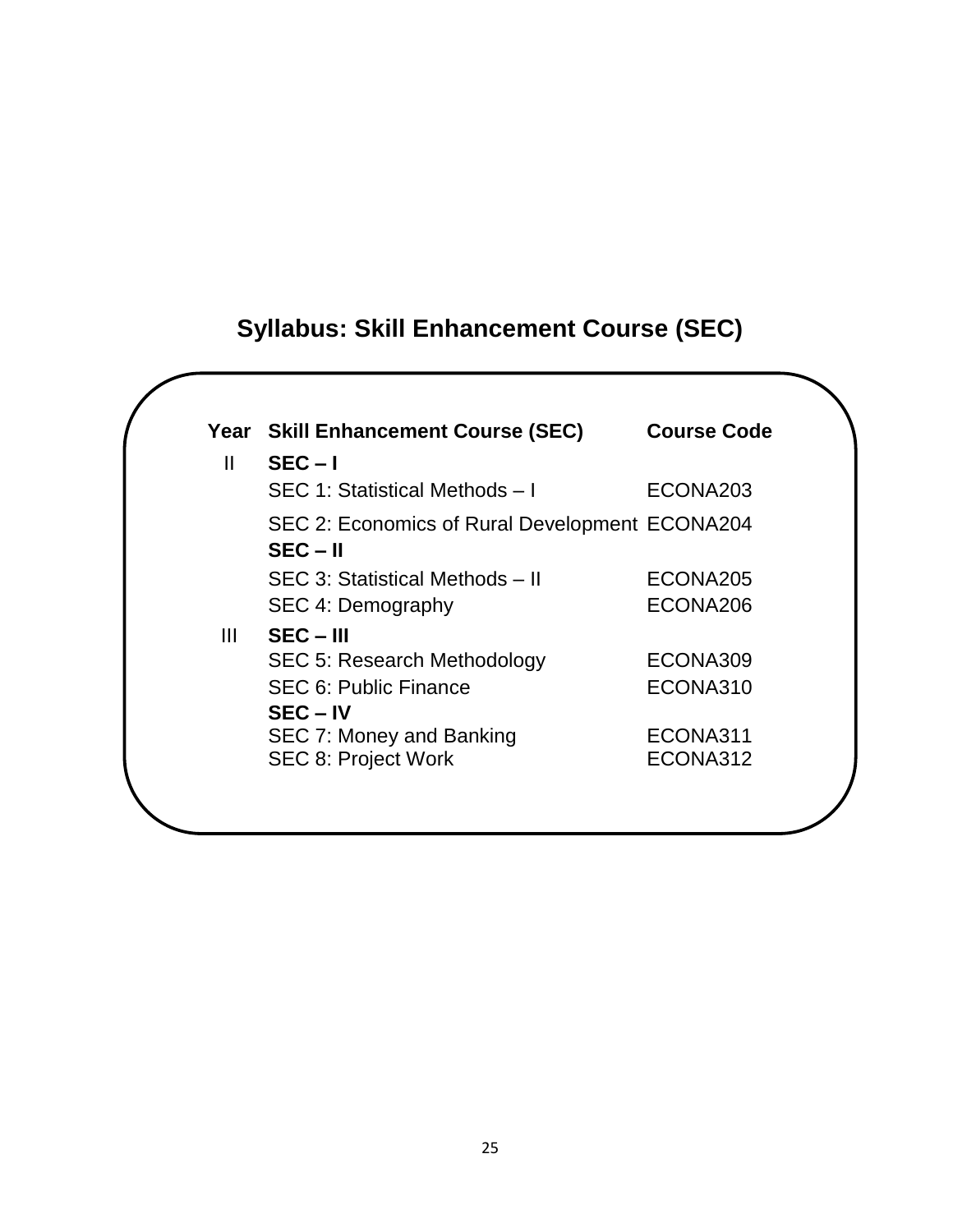**Course No. ECONA203 Course title: Statistical Methods – I Nature of Course: SEC – 1 Number of credits: 4 Number of Lectures (L): Practical (P): Tutorial (T): 44:0:16**

### **Course Description**

This course introduces the student to collection and presentation of data. It also discusses how data can be summarized and analysed for drawing statistical inferences. The students will be introduced to important data sources that are available and will also be trained in the use of free statistical software to analyse data.

#### **Course Outline**

| Unit                                                                                                                                                                                                                                                                                                                                                                                                  | <b>Title</b>                                                                                                                                                                                                                                                                                                                                                                                                        |                 | <b>Credits</b> |  |
|-------------------------------------------------------------------------------------------------------------------------------------------------------------------------------------------------------------------------------------------------------------------------------------------------------------------------------------------------------------------------------------------------------|---------------------------------------------------------------------------------------------------------------------------------------------------------------------------------------------------------------------------------------------------------------------------------------------------------------------------------------------------------------------------------------------------------------------|-----------------|----------------|--|
|                                                                                                                                                                                                                                                                                                                                                                                                       |                                                                                                                                                                                                                                                                                                                                                                                                                     |                 | T              |  |
| L.                                                                                                                                                                                                                                                                                                                                                                                                    | <b>INTRODUCTION TO STATISTICS</b><br>Statistics: Meaning, Scope, Nature, Function, Importance and Limitations of<br>statistics.<br>Types of Data: Primary and Secondary data, Univariate and Bivariate data,<br>qualitative and quantitative data; nominal and ordinal data, Cross-section and<br>Time Series. Sources of data: Primary and Secondary data. Diagrammatic and<br><b>Graphic Presentation of Data</b> | 12              | 4              |  |
| Ш.                                                                                                                                                                                                                                                                                                                                                                                                    | <b>CENSUS AND SAMPLE</b><br>Collection of Statistical Data: Census and sample Method, Merits and demerits of<br>census and sampling. Some basic sampling methods: Probability and Non<br>Probability Sampling Methods with merits and demerits. Essentials of sampling,<br>Methods of Selecting Sample, Sampling and Non-Sampling Errors.                                                                           | 11              | 4              |  |
| III.                                                                                                                                                                                                                                                                                                                                                                                                  | <b>MEASURES OF CENTRAL TENDENCY</b><br>Objectives of Averaging, Requisites of a Good Average. Arithmetic Mean, Median,<br>Mode, Geometric Mean and Harmonic Mean. Quartiles, Deciles, Percentiles and<br>Limitations of Averages.                                                                                                                                                                                   | 10 <sup>1</sup> | $\overline{4}$ |  |
| IV.                                                                                                                                                                                                                                                                                                                                                                                                   | <b>DISPERSION</b><br>11<br>Meaning and significance of dispersion. Measures of dispersion: Range, Quartile<br>Deviation, Mean Deviation, Standard Deviation, Coefficient of Variation, Variance,<br>Absolute and Relative measures of variation - Lorenz Curve.                                                                                                                                                     |                 | 4              |  |
|                                                                                                                                                                                                                                                                                                                                                                                                       | <b>Suggested Readings</b>                                                                                                                                                                                                                                                                                                                                                                                           |                 |                |  |
| 1. Gupta S.P., Statistical Methods, Sultan Chand & Sons, New Delhi.<br>Elhance & Elhance, Fundamentals of Statistics, Kitab Mahal, New Delhi.<br>2.<br>3. Lind D.A., W.G. Marchal and S.A Wathen., Statistical Techniques in Business and Economics,<br>Tata Mc Graw Hill, New Delhi.<br>4. Goon A.M., Gupta M.K., Das Gupta.B. (1999): Fundamentals of Statistics, Vol.II, World Press,<br>Calcutta. |                                                                                                                                                                                                                                                                                                                                                                                                                     |                 |                |  |
|                                                                                                                                                                                                                                                                                                                                                                                                       | D (400 TH OD II COULD' OI ID IT IT                                                                                                                                                                                                                                                                                                                                                                                  |                 |                |  |

5. Spiegel, M. R. (1967): Theory & Problems of Statistics, Schaum"s Publishing Series.

6. Croxton F.E, Cowden D.J and Kelin S (1973): Applied General Statistics, Prentice Hall of India.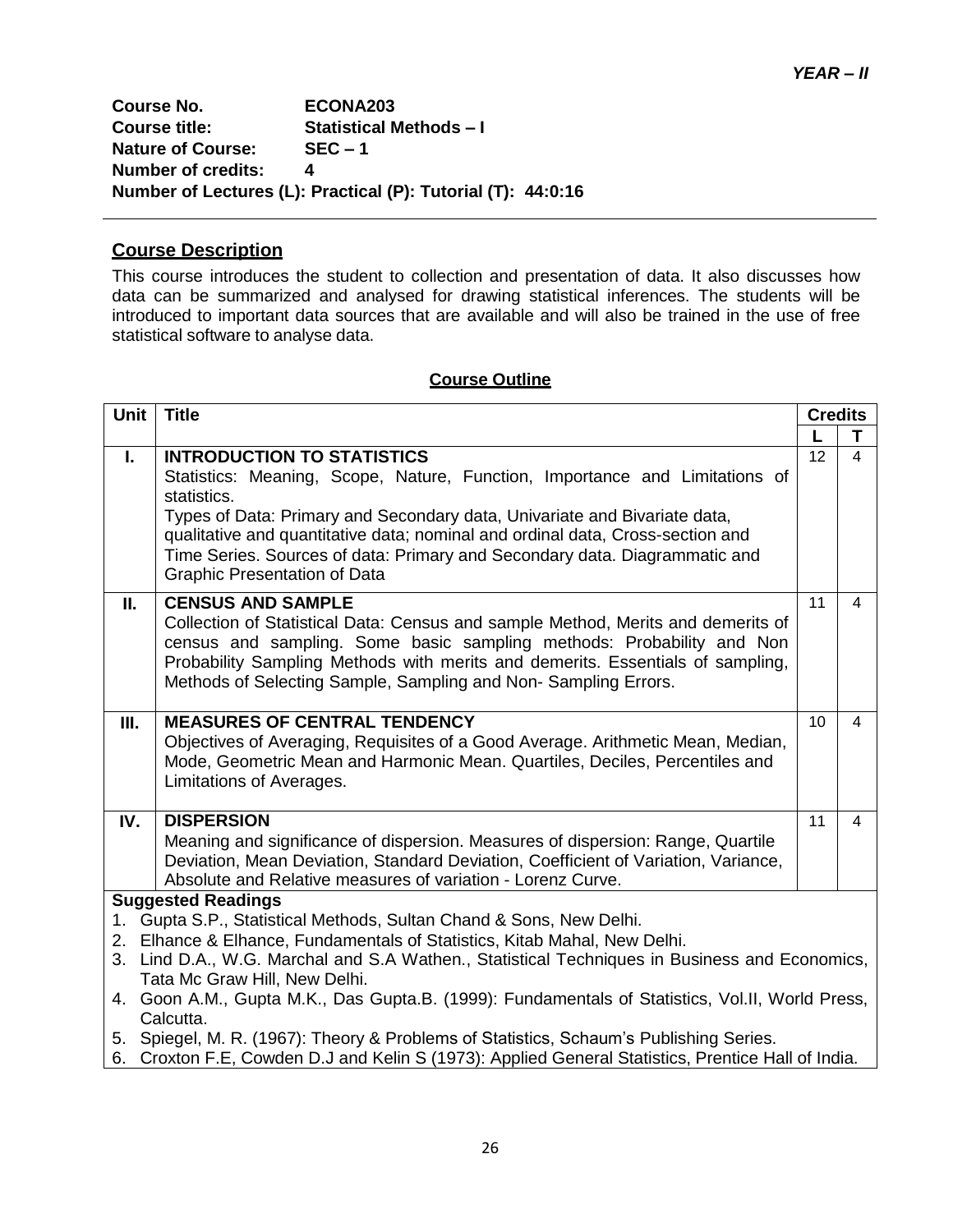**Course No. ECONA204 Course title: Economics of Rural Development Nature of Course: SEC – 2 Number of credits: 4 Number of Lectures (L): Practical (P): Tutorial (T): 40:00:00**

### **Course Description**

This course is designed to instill in the student a deeper understanding of rural development and issues therein. The student is expected to also achieve an appreciation of institutional efforts aimed at achieving rural development.

| <b>Unit</b>                                                                                                                                                          | <b>Title</b>                                                                                                                           | <b>Credits</b> |  |
|----------------------------------------------------------------------------------------------------------------------------------------------------------------------|----------------------------------------------------------------------------------------------------------------------------------------|----------------|--|
|                                                                                                                                                                      |                                                                                                                                        |                |  |
| $\mathbf{L}$                                                                                                                                                         | <b>Introduction of Rural Economy</b>                                                                                                   | 10             |  |
|                                                                                                                                                                      | Characteristics of rural economy, Social Aspects of India's Rural Areas, Barter                                                        |                |  |
|                                                                                                                                                                      | System, Non-monetized Sector, Economic Characteristics Land and Asset                                                                  |                |  |
|                                                                                                                                                                      | Distribution. Agricultural Income, Vagaries of Monsoon, Agricultural Marketing,                                                        |                |  |
|                                                                                                                                                                      | Agricultural Price Policy, Farm and Non-farm Income, Marketed and Marketable                                                           |                |  |
|                                                                                                                                                                      | Surplus.                                                                                                                               |                |  |
| П.                                                                                                                                                                   | <b>Unemployment and Poverty</b>                                                                                                        | 10             |  |
|                                                                                                                                                                      | Rural Unemployment: Types and Magnitude, Agricultural Labour, Marginal                                                                 |                |  |
|                                                                                                                                                                      | Productivity. Agricultural Wages, Wage Fixation: Minimum Wages Act. Rural<br>Employment programmes, Employment Guarantee Act: MGNREGA. |                |  |
|                                                                                                                                                                      | Rural Poverty: Nature, Trends, Causes and Consequences. Evaluation of Poverty                                                          |                |  |
|                                                                                                                                                                      | Alleviation Programmes of Government.                                                                                                  |                |  |
| III.                                                                                                                                                                 | <b>Rural Indebtedness</b>                                                                                                              | 10             |  |
|                                                                                                                                                                      | Meaning of rural indebtedness, Rural Finance, Causes and magnitude of rural                                                            |                |  |
|                                                                                                                                                                      | indebtedness, Sources of rural credit, Organized and unorganized, Money lenders,                                                       |                |  |
|                                                                                                                                                                      | Indigenous Bankers, Co-operatives, Commercial Banks, Regional Rural Banks -                                                            |                |  |
|                                                                                                                                                                      | NABARD.                                                                                                                                |                |  |
| IV.                                                                                                                                                                  | Decentralisation, Infrastructure and Rural Marketing                                                                                   | 10             |  |
|                                                                                                                                                                      | Critical evaluation of Panchayati Raj Institutions in rural development. Rural                                                         |                |  |
|                                                                                                                                                                      | Infrastructure, Rural<br>Industrialization. Agro-based<br>Industries. Cooperative                                                      |                |  |
|                                                                                                                                                                      | societies, Rural Marketing. Cooperative Marketing. Role of Self Help Groups.                                                           |                |  |
| <b>Suggested Readings:</b>                                                                                                                                           |                                                                                                                                        |                |  |
| 1. Gerald, Meir: Leading Issues in Rural Development, Oxford University Press, New Delhi<br>2. Agarwal A.N., Kundan Lal, Rural Economy of India, Vikas, Delhi, 1990. |                                                                                                                                        |                |  |
| 3. L.C. Jain, Grass Without Roots, Oxford Publishing House.                                                                                                          |                                                                                                                                        |                |  |
| 4. Patel, K.V, Shan A.C, and Mello L.D, Rural Economics, Himalya, Mumbai, 1984.                                                                                      |                                                                                                                                        |                |  |
| 5. Singh, Katar.: Rural Development - Principles, Policies and Management, Sage Publications. New Delhi                                                              |                                                                                                                                        |                |  |
| 6. Reddy, Venkata, K.: Agriculture and Rural Development (A Gandhian Perspective), Himalaya Publishing                                                               |                                                                                                                                        |                |  |
| House.<br>7. Sundaram, Satya, I.: Rural Development, Himalaya Publishing                                                                                             |                                                                                                                                        |                |  |
|                                                                                                                                                                      | 8. Todaro, Michael P.: Economic Development, Pearson Education.                                                                        |                |  |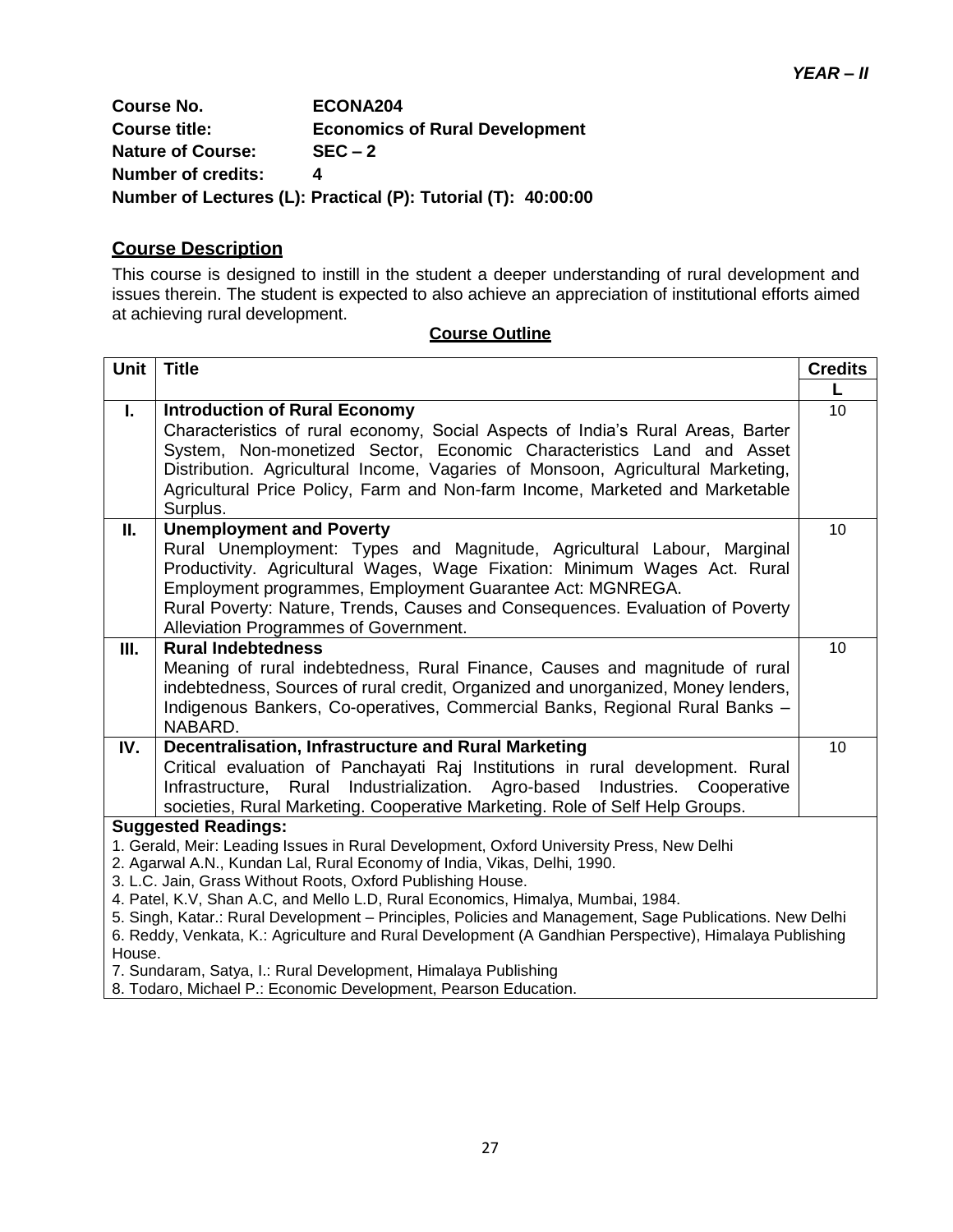**Course No. ECONA205 Course title: Statistical Methods – II Nature of Course: SEC – 3 Number of credits: 4 Number of Lectures (L): Practical (P): Tutorial (T): 44:0:16**

# **Course Description**

This course introduces the student to collection and presentation of data. It also discusses how data can be summarized and analysed for drawing statistical inferences. The students will be introduced to important data sources that are available and will also be trained in the use of free statistical software to analyse data.

#### **Course Outline**

| Unit                                                                                                                                                                                                                                                                                                                                                                                                                                                                                               | <b>Title</b>                                                                                                                                                                                                                                                                                                                                                                                                            |                 | <b>Credits</b> |  |
|----------------------------------------------------------------------------------------------------------------------------------------------------------------------------------------------------------------------------------------------------------------------------------------------------------------------------------------------------------------------------------------------------------------------------------------------------------------------------------------------------|-------------------------------------------------------------------------------------------------------------------------------------------------------------------------------------------------------------------------------------------------------------------------------------------------------------------------------------------------------------------------------------------------------------------------|-----------------|----------------|--|
|                                                                                                                                                                                                                                                                                                                                                                                                                                                                                                    |                                                                                                                                                                                                                                                                                                                                                                                                                         |                 | T.             |  |
| L.                                                                                                                                                                                                                                                                                                                                                                                                                                                                                                 | <b>CORRELATION ANALYSIS</b><br>Meaning, Significance of the Study of Correlation. Correlation and Causation.<br>Types of Correlation: Positive, Negative, Partial, Multiple, Linear and Non-Linear.<br>Methods of Studying Correlation: Scatter Diagram Method, Graphic Method, Karl<br>Pearson's Coefficient of Correlation, Spearman's Rank Correlation. Properties and<br>Interpretation of Correlation Coefficient. | 12              | $\overline{4}$ |  |
| П.                                                                                                                                                                                                                                                                                                                                                                                                                                                                                                 | <b>REGRESSION ANALYSIS</b><br>Meaning - Difference between Correlation and Regression - Regression Lines -<br>Regression Equations of X on Y and Y on X Only - Regression Coefficients.<br>Elementary application of regression in demand, supply, consumption and<br>investment functions.                                                                                                                             | 11              | $\overline{4}$ |  |
| III.                                                                                                                                                                                                                                                                                                                                                                                                                                                                                               | <b>ANALYSIS OF TIME SERIES</b><br>Meaning and Importance of Time Series. Components of Time series,<br>Measurement of Trend: Graphic Method, Semi, Average method, Moving Average<br>Method, Least Square Method. Applications in Economics.                                                                                                                                                                            | 10 <sup>1</sup> | $\overline{4}$ |  |
| IV.                                                                                                                                                                                                                                                                                                                                                                                                                                                                                                | <b>INDEX NUMBERS</b><br>Meaning, Characteristics, Importance and Uses, Classification. Types of Index<br>Numbers: Price, Quantity and Value Index Numbers. Special Purpose Indices:<br>Cost of Living Index, Wholesale Price Index, Consumer Price Index. Problems in<br>construction of Index Numbers.                                                                                                                 | 11              | $\overline{4}$ |  |
| 1. Gupta S.P., Statistical Methods, Sultan Chand & Sons, New Delhi.<br>2. Elhance & Elhance, Fundamentals of Statistics, Kitab Mahal, New Delhi.<br>3. Lind D.A., W.G. Marchal and S.A Wathen., Statistical Techniques in Business and Economics,<br>Tata Mc Graw Hill, New Delhi.<br>4. Goon A.M., Gupta M.K., Das Gupta.B. (1999): Fundamentals of Statistics, Vol.II, World Press,<br>Calcutta.<br>5. Meyer P.L (1970): Introductory Probability and Statistical applications. Addision Wesley. |                                                                                                                                                                                                                                                                                                                                                                                                                         |                 |                |  |
|                                                                                                                                                                                                                                                                                                                                                                                                                                                                                                    | 6. Spiegel, M. R. (1967): Theory & Problems of Statistics, Schaum's Publishing Series.<br>$\overline{z}$ . Our density $\overline{z}$ to control the field of $(4070)$ , Angled Our and Obeleder . Departure that of both                                                                                                                                                                                               |                 |                |  |

7. Croxton F.E, Cowden D.J and Kelin S (1973): Applied General Statistics, Prentice Hall of India.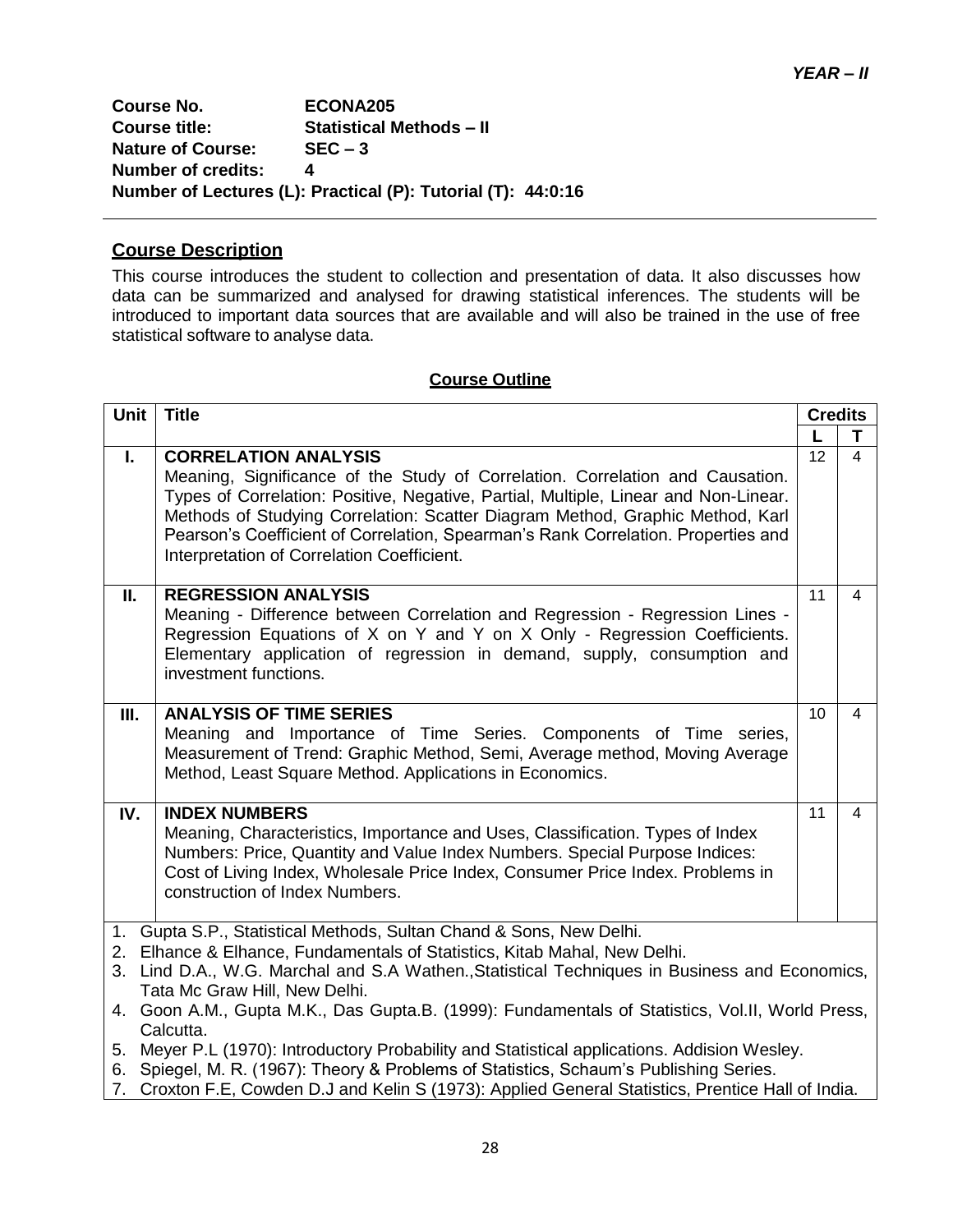*YEAR – II*

**Course No. ECONA206 Demography Nature of Course: SEC - 4 Number of credits: 4**

**Number of Lectures (L): Practical (P): Tutorial (T): 40:00:00**

## **Course Description**

The main objective of this paper is to make the students aware of the importance of population in economic development and the various theories that explain the growth of population in a country. The study of Quantitative and Qualitative composition of population is also required to understand the dynamics of population growth.

| 10<br><b>Theories of Population</b><br>L.<br>Theories of Population:<br>Malthus,<br>Becker,<br>Optimum, Marxian, Leibenstein,<br>Demographic Transition Theory and Optimum Population Theory.<br>Population and Economic Development: Utilization of Resources (Boserup Thesis)<br>Technology and Production of Food, Population and Environment.<br>10<br><b>Components of Population Growth</b><br>П.<br>Population Structure and Characteristics: Impact of Population Growth on the Age and<br>Gender Structure. Aging of Population. Fertility: Concepts of Fertility Transition.<br>Measurement of Fertility; Factors affecting fertility and Fertility Differentials in India.<br>Mortality: Components and Measurement. causes of high infant mortality rate in<br>developing countries. Mortality Differentials in India.<br>10<br>III.<br><b>Migration and Urbanization</b><br>Migration: Concepts, Types, Measurement, Migration Selectivity, Causes and<br>Consequences (Economic and Demographic) of Migration. Migration in India: Causes |  |  |
|---------------------------------------------------------------------------------------------------------------------------------------------------------------------------------------------------------------------------------------------------------------------------------------------------------------------------------------------------------------------------------------------------------------------------------------------------------------------------------------------------------------------------------------------------------------------------------------------------------------------------------------------------------------------------------------------------------------------------------------------------------------------------------------------------------------------------------------------------------------------------------------------------------------------------------------------------------------------------------------------------------------------------------------------------------|--|--|
|                                                                                                                                                                                                                                                                                                                                                                                                                                                                                                                                                                                                                                                                                                                                                                                                                                                                                                                                                                                                                                                         |  |  |
|                                                                                                                                                                                                                                                                                                                                                                                                                                                                                                                                                                                                                                                                                                                                                                                                                                                                                                                                                                                                                                                         |  |  |
|                                                                                                                                                                                                                                                                                                                                                                                                                                                                                                                                                                                                                                                                                                                                                                                                                                                                                                                                                                                                                                                         |  |  |
|                                                                                                                                                                                                                                                                                                                                                                                                                                                                                                                                                                                                                                                                                                                                                                                                                                                                                                                                                                                                                                                         |  |  |
|                                                                                                                                                                                                                                                                                                                                                                                                                                                                                                                                                                                                                                                                                                                                                                                                                                                                                                                                                                                                                                                         |  |  |
|                                                                                                                                                                                                                                                                                                                                                                                                                                                                                                                                                                                                                                                                                                                                                                                                                                                                                                                                                                                                                                                         |  |  |
|                                                                                                                                                                                                                                                                                                                                                                                                                                                                                                                                                                                                                                                                                                                                                                                                                                                                                                                                                                                                                                                         |  |  |
|                                                                                                                                                                                                                                                                                                                                                                                                                                                                                                                                                                                                                                                                                                                                                                                                                                                                                                                                                                                                                                                         |  |  |
|                                                                                                                                                                                                                                                                                                                                                                                                                                                                                                                                                                                                                                                                                                                                                                                                                                                                                                                                                                                                                                                         |  |  |
|                                                                                                                                                                                                                                                                                                                                                                                                                                                                                                                                                                                                                                                                                                                                                                                                                                                                                                                                                                                                                                                         |  |  |
|                                                                                                                                                                                                                                                                                                                                                                                                                                                                                                                                                                                                                                                                                                                                                                                                                                                                                                                                                                                                                                                         |  |  |
|                                                                                                                                                                                                                                                                                                                                                                                                                                                                                                                                                                                                                                                                                                                                                                                                                                                                                                                                                                                                                                                         |  |  |
|                                                                                                                                                                                                                                                                                                                                                                                                                                                                                                                                                                                                                                                                                                                                                                                                                                                                                                                                                                                                                                                         |  |  |
|                                                                                                                                                                                                                                                                                                                                                                                                                                                                                                                                                                                                                                                                                                                                                                                                                                                                                                                                                                                                                                                         |  |  |
| and Trends, Migration Differentials in India: Rural-Urban, Male-Female.                                                                                                                                                                                                                                                                                                                                                                                                                                                                                                                                                                                                                                                                                                                                                                                                                                                                                                                                                                                 |  |  |
| Urbanization: Concepts, Determinants and Consequences. Trends of Urbanization in<br>India.                                                                                                                                                                                                                                                                                                                                                                                                                                                                                                                                                                                                                                                                                                                                                                                                                                                                                                                                                              |  |  |
| 10<br><b>Growth and Structure of Indian Population</b><br>IV.                                                                                                                                                                                                                                                                                                                                                                                                                                                                                                                                                                                                                                                                                                                                                                                                                                                                                                                                                                                           |  |  |
| Literacy: Literacy Transition in India, Pattern of Literacy and Literacy Differentials in                                                                                                                                                                                                                                                                                                                                                                                                                                                                                                                                                                                                                                                                                                                                                                                                                                                                                                                                                               |  |  |
| India. Economic Composition of Indian Population: Work Force Participation and                                                                                                                                                                                                                                                                                                                                                                                                                                                                                                                                                                                                                                                                                                                                                                                                                                                                                                                                                                          |  |  |
| Occupational Structure. Population in Estimation of India: Census, Sampling and Vital                                                                                                                                                                                                                                                                                                                                                                                                                                                                                                                                                                                                                                                                                                                                                                                                                                                                                                                                                                   |  |  |
| Registration Methods. Population Policy in India since Independence. National Family                                                                                                                                                                                                                                                                                                                                                                                                                                                                                                                                                                                                                                                                                                                                                                                                                                                                                                                                                                    |  |  |
| Health Survey of India - merits and demerits. National Rural Health Mission.                                                                                                                                                                                                                                                                                                                                                                                                                                                                                                                                                                                                                                                                                                                                                                                                                                                                                                                                                                            |  |  |
| <b>Suggested Readings:</b>                                                                                                                                                                                                                                                                                                                                                                                                                                                                                                                                                                                                                                                                                                                                                                                                                                                                                                                                                                                                                              |  |  |
| 1. Asha Bhende and Tara Kanitkar. 2001. Principles of Population Studies. Revised Edition. Himalya                                                                                                                                                                                                                                                                                                                                                                                                                                                                                                                                                                                                                                                                                                                                                                                                                                                                                                                                                      |  |  |
| Publishing House.                                                                                                                                                                                                                                                                                                                                                                                                                                                                                                                                                                                                                                                                                                                                                                                                                                                                                                                                                                                                                                       |  |  |
| 2. K.B.Pathak and F.Ram. 1995. Techniques of Demographic Analysis. Himalaya Publishing House. Mumbai<br>3. Bogue, D. J. 1971. Principles of Demography. John Wiley, New York.                                                                                                                                                                                                                                                                                                                                                                                                                                                                                                                                                                                                                                                                                                                                                                                                                                                                           |  |  |
| 4. Keyfitz, 1978. Applied Mathematical Demography. John Willy, New York                                                                                                                                                                                                                                                                                                                                                                                                                                                                                                                                                                                                                                                                                                                                                                                                                                                                                                                                                                                 |  |  |
| 5. Mishra, B. D. An Introduction to the Study of Population. South Asian Publishing, N. Delhi.                                                                                                                                                                                                                                                                                                                                                                                                                                                                                                                                                                                                                                                                                                                                                                                                                                                                                                                                                          |  |  |
| 6. National Family Health Survey Report (Various editions). International Institute for Population Studies,                                                                                                                                                                                                                                                                                                                                                                                                                                                                                                                                                                                                                                                                                                                                                                                                                                                                                                                                             |  |  |
| Mumbai.                                                                                                                                                                                                                                                                                                                                                                                                                                                                                                                                                                                                                                                                                                                                                                                                                                                                                                                                                                                                                                                 |  |  |
| 7. Bose, A. (1996), India's Basic Demographic Statistics, B.R. Publishing Corporation, New Delhi.                                                                                                                                                                                                                                                                                                                                                                                                                                                                                                                                                                                                                                                                                                                                                                                                                                                                                                                                                       |  |  |
| 8. Bogue, D.J. (1971), Principles of Demography, John Wiley, New York.                                                                                                                                                                                                                                                                                                                                                                                                                                                                                                                                                                                                                                                                                                                                                                                                                                                                                                                                                                                  |  |  |
| 9. Chenery H. and T.N. Srinivasan (Eds.)(1989), Hand Book of Development Economics, Vol. 1 & 2 Elsevier.                                                                                                                                                                                                                                                                                                                                                                                                                                                                                                                                                                                                                                                                                                                                                                                                                                                                                                                                                |  |  |
| 10. Coale, A.J. and E.M. Hoover (1958), Population Growth and Economic Development in Low Income<br>Countries: A Case Study of India's Prospectus, Princeton University Press, Princeton.                                                                                                                                                                                                                                                                                                                                                                                                                                                                                                                                                                                                                                                                                                                                                                                                                                                               |  |  |
| 11. Census of India: Various Issues.                                                                                                                                                                                                                                                                                                                                                                                                                                                                                                                                                                                                                                                                                                                                                                                                                                                                                                                                                                                                                    |  |  |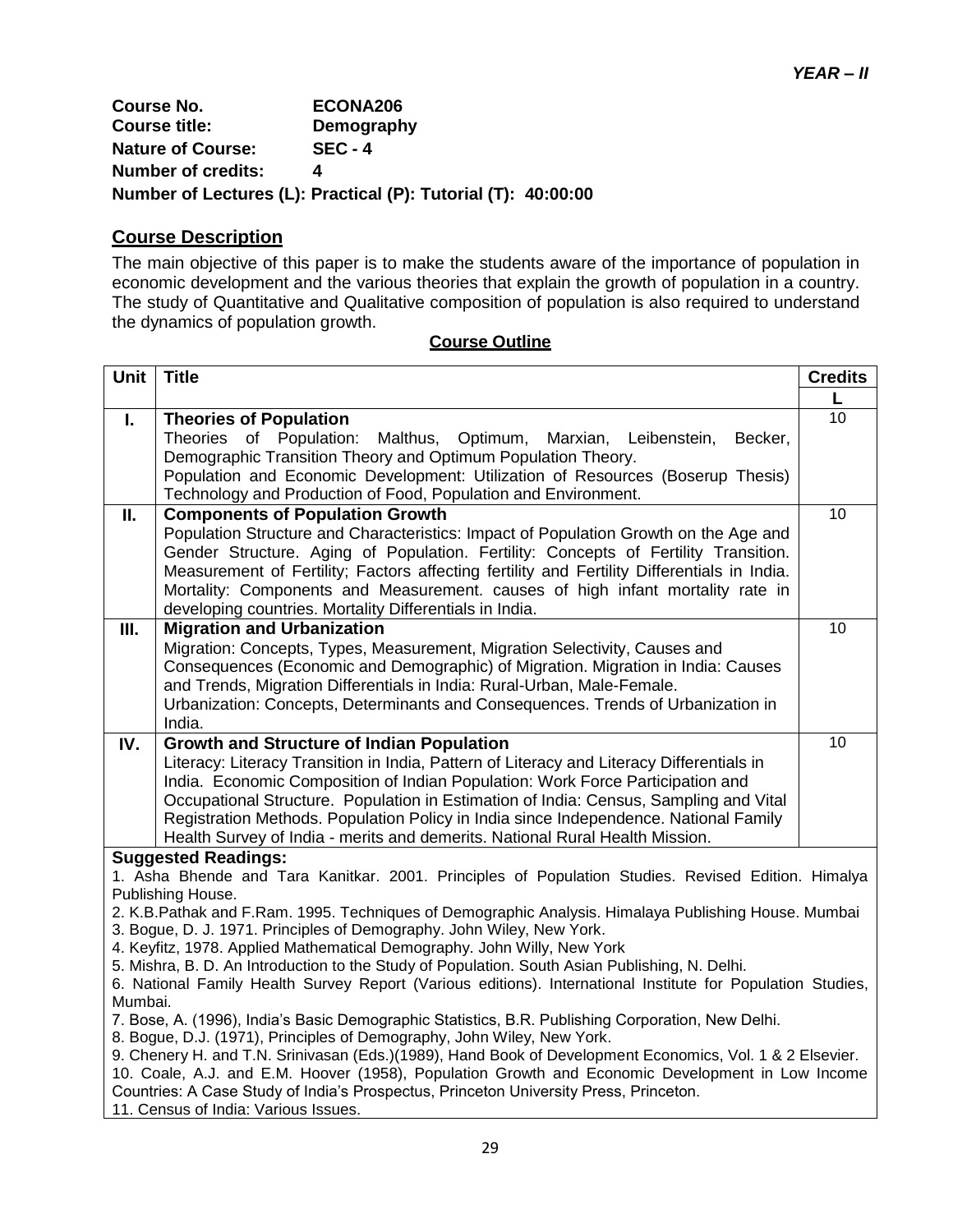**Course No. ECONA309 Course title: Research Methodology Nature of Course: SEC – 5 Number of credits: 4 Number of Lectures (L): Practical (P): Tutorial (T): 40:00:00**

#### **Course Description**

This course is designed to rigorously train the students in the concepts, methodology and reasoning involved in analyzing economic behavior of firms and markets, in general, in both static and partial equilibrium frameworks.

| Unit                                                                                               | <b>Title</b>                                                                                                                                                                  | <b>Credits</b> |
|----------------------------------------------------------------------------------------------------|-------------------------------------------------------------------------------------------------------------------------------------------------------------------------------|----------------|
|                                                                                                    |                                                                                                                                                                               | L              |
| I.                                                                                                 | <b>Introduction to Research Methodology</b>                                                                                                                                   | 10             |
|                                                                                                    | Research: concept, meaning, significance, types, approaches; Criteria of good                                                                                                 |                |
|                                                                                                    | research; Research problem: selection, need, techniques involved; Reviewing and                                                                                               |                |
|                                                                                                    | reporting Literature, Research Design: Meaning, need and Types.                                                                                                               |                |
|                                                                                                    | Data Collection Techniques: Questionnaire Method: Types, Format and Pre-                                                                                                      |                |
|                                                                                                    | Testing of Questionnaires. Techniques for Increasing Response of Respondents.                                                                                                 |                |
|                                                                                                    | Interview Method: Types, Process and Rules of Interviews. Factors affecting                                                                                                   |                |
|                                                                                                    | interview. Interviewer's Bias. Selection and Training of Interviewers. Observation                                                                                            |                |
|                                                                                                    | Method: Types of Observations.                                                                                                                                                |                |
| П.                                                                                                 | <b>Measurement and Scaling Techniques</b>                                                                                                                                     | 10             |
|                                                                                                    | Measurement Scales: Different types of scales - nominal, ordinal, ratio and                                                                                                   |                |
|                                                                                                    | interval. Accuracy of Measurement and Testing of Reliability. Increasing Reliability.                                                                                         |                |
|                                                                                                    | <b>Sampling Techniques: Probability Vs Non-probability sampling methods (Merits,</b>                                                                                          |                |
|                                                                                                    | Demerits and Applications).                                                                                                                                                   |                |
| Ш.                                                                                                 | <b>Testing of Hypotheses:</b>                                                                                                                                                 | 10             |
|                                                                                                    | Hypothesis: Meaning, and formulation. Types of hypothesis - Procedure for                                                                                                     |                |
|                                                                                                    | testing hypothesis -Type-I and Type-II errors. One tail, 2-tail test.                                                                                                         |                |
|                                                                                                    | Parametric Tests: Applications of t, z, and F-test Statistics.                                                                                                                |                |
|                                                                                                    | Non-Parametric Tests: Application of Chi-Square.                                                                                                                              |                |
| IV.                                                                                                | Data Preparation, Analysis and Report Writing                                                                                                                                 | 10             |
|                                                                                                    | Process of data analysis - Editing, coding, tabulation, diagrams. Use of computers:                                                                                           |                |
|                                                                                                    | coding, data tabulation and graphic presentation of the data.                                                                                                                 |                |
|                                                                                                    | Report writing: Significance of report writing. Different steps in writing the report -                                                                                       |                |
|                                                                                                    | Mechanics of writing a research report. Ethics in research. Presentation of                                                                                                   |                |
|                                                                                                    | Research Report.                                                                                                                                                              |                |
| <b>Suggested Readings:</b>                                                                         |                                                                                                                                                                               |                |
|                                                                                                    | 1. Goode and Hatt, Research Methodology, Prentice Hall Publications, 1959.<br>2. Kothari, C.R. Research Methodology, Methods and Techniques, New Age International Publisher. |                |
|                                                                                                    | 3. Donald R. Cooper and Pamela S. Schindler, Business Research methods, 9th Edition, Tata McGrawHill,                                                                         |                |
| 2006.                                                                                              |                                                                                                                                                                               |                |
| 4. Ghosh, B.N. Research Methodology, Himalayan Publishing House, New Delhi.                        |                                                                                                                                                                               |                |
| 5. Alan Bryman and Emma Bell, Business Research methods, Oxford University Press, New Delhi, 2008. |                                                                                                                                                                               |                |
| 6. Uma Sekaran, Research methods for Business, Wiley India, New Delhi, 2006.                       |                                                                                                                                                                               |                |
| 7. K. N. Krishnaswamy, Appa Iyer Sivakumar and M. Mathirajan, Management Research                  |                                                                                                                                                                               |                |
| Methodology, Pearson Education, New Delhi, 2006.                                                   |                                                                                                                                                                               |                |
| 8. Sadhu A.N. and A. Singh, Research Methodology in Social Sciences, Himalaya Publishing House.    |                                                                                                                                                                               |                |
| 9. Gopal, M.H., Research Methodology in Social Sciences, Asia Publishing House, New Delhi.         |                                                                                                                                                                               |                |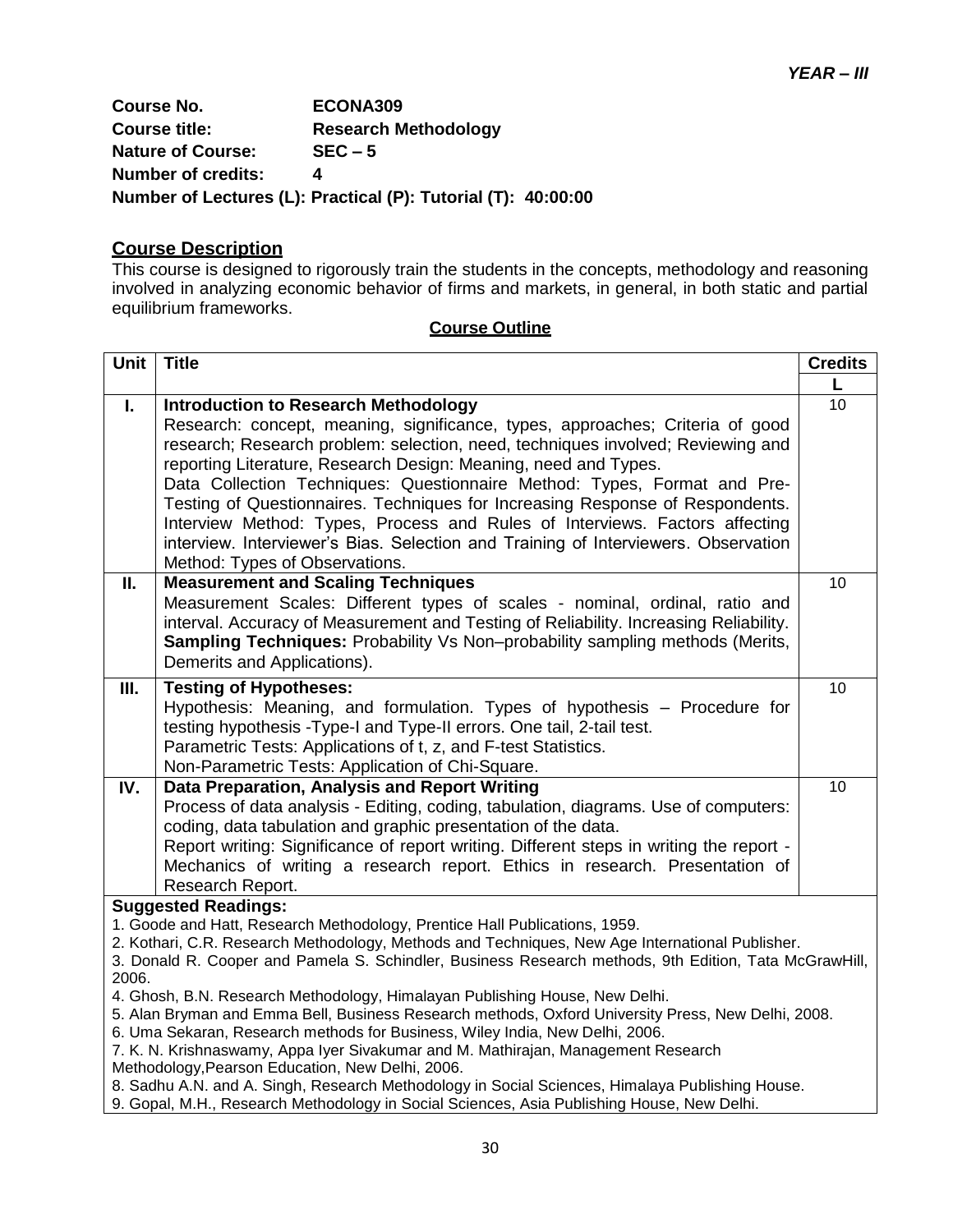**Course No. ECONA310 Course title: Public Finance Nature of Course: SEC – 6 Number of credits: 4 Number of Lectures (L): Practical (P): Tutorial (T): 44:0:16**

#### **Course Description**

This course is a non-technical overview of government finances with special reference to India. The course does not require any prior knowledge of economics. It will look into the efficiency and equity aspects of taxation of the centre, states and the local governments and the issues of fiscal federalism and decentralization in India. The course will be useful for students aiming towards careers in the government sector, policy analysis and business.

#### **Course Outline**

| <b>Unit</b>                | <b>Title</b>                                                                                                                                                        | <b>Credits</b> |                |
|----------------------------|---------------------------------------------------------------------------------------------------------------------------------------------------------------------|----------------|----------------|
|                            |                                                                                                                                                                     |                | т              |
| Ι.                         | <b>Public Finance: An Introduction</b>                                                                                                                              | 10             | $\overline{4}$ |
|                            | Meaning and definition of public finance - Public finance and private finance - the<br>principle of Maximum Social advantage. Market Failure; Private Goods, Public |                |                |
|                            | Goods and Merit Goods. Overview of Different Role of Government: Allocation,                                                                                        |                |                |
|                            | Stabilization and Distribution.                                                                                                                                     |                |                |
| П.                         | <b>Taxation</b>                                                                                                                                                     | 12             | $\overline{4}$ |
|                            | Revenue-Meaning, source, tax and non-tax revenue and importance – Canons of                                                                                         |                |                |
|                            | Taxation. Types of tax: Direct and indirect taxes, Progressive, proportional and                                                                                    |                |                |
|                            | regressive taxation, single and multiple taxation. Current Issues of India's Tax<br>System. Effects of taxation.                                                    |                |                |
|                            | Taxable Capacity: Determinants of taxable capacity. Shifting and incidence of                                                                                       |                |                |
|                            | taxes. Distinction between impact and incidence of taxation. Factors affecting                                                                                      |                |                |
|                            | incidence of tax. Tax evasion.                                                                                                                                      |                |                |
| III.                       | <b>Public Expenditure and Public Debt</b>                                                                                                                           | 11             | 4              |
|                            | Public Expenditure: classification of public expenditure. Causes and growth of                                                                                      |                |                |
|                            | public expenditure. Effects of public expenditure on production, employment and<br>distribution. Growth of public expenditure.                                      |                |                |
|                            | Public Debt: Meaning and classification. Need for public borrowing – Effects of                                                                                     |                |                |
|                            | public debt on production, consumption and distribution. Burden of public debt.                                                                                     |                |                |
|                            | Redemption of public debt. Growth of public debt.                                                                                                                   |                |                |
| IV.                        | <b>Public Finance in India</b>                                                                                                                                      | 11             | $\overline{4}$ |
|                            | Indian Fiscal Policy, Budget: Concepts, instruments and objectives Types of                                                                                         |                |                |
|                            | Government Budgets: Revenue Account, Capital Account and Different Concepts                                                                                         |                |                |
|                            | of Budgetary Deficits in the Indian Context. Economic and Functional<br>Classification of Central Govt. Budgets.                                                    |                |                |
|                            | Fiscal Federalism in India; Center State Financial Relations and Evaluation of                                                                                      |                |                |
|                            | Previous and Features of Latest Finance Commission. State and Local Finances.                                                                                       |                |                |
| <b>Suggested Readings:</b> |                                                                                                                                                                     |                |                |
|                            | 1. Harvey Rosen, (2008) Public Finance, McGraw Hill, New York.                                                                                                      |                |                |
|                            | 2. Bernard P. Harbar, Modern Public Finance (Richard Irvin Inc)                                                                                                     |                |                |
| edition)                   | 3. Musgrave and Musgrave (1984), Public Finance in Theory and Practice, McGraw Hill, New Delhi (reprint                                                             |                |                |
|                            |                                                                                                                                                                     |                |                |

4. Joseph Stiglitz, Economics of Public sector, Norton, New York (recent edition.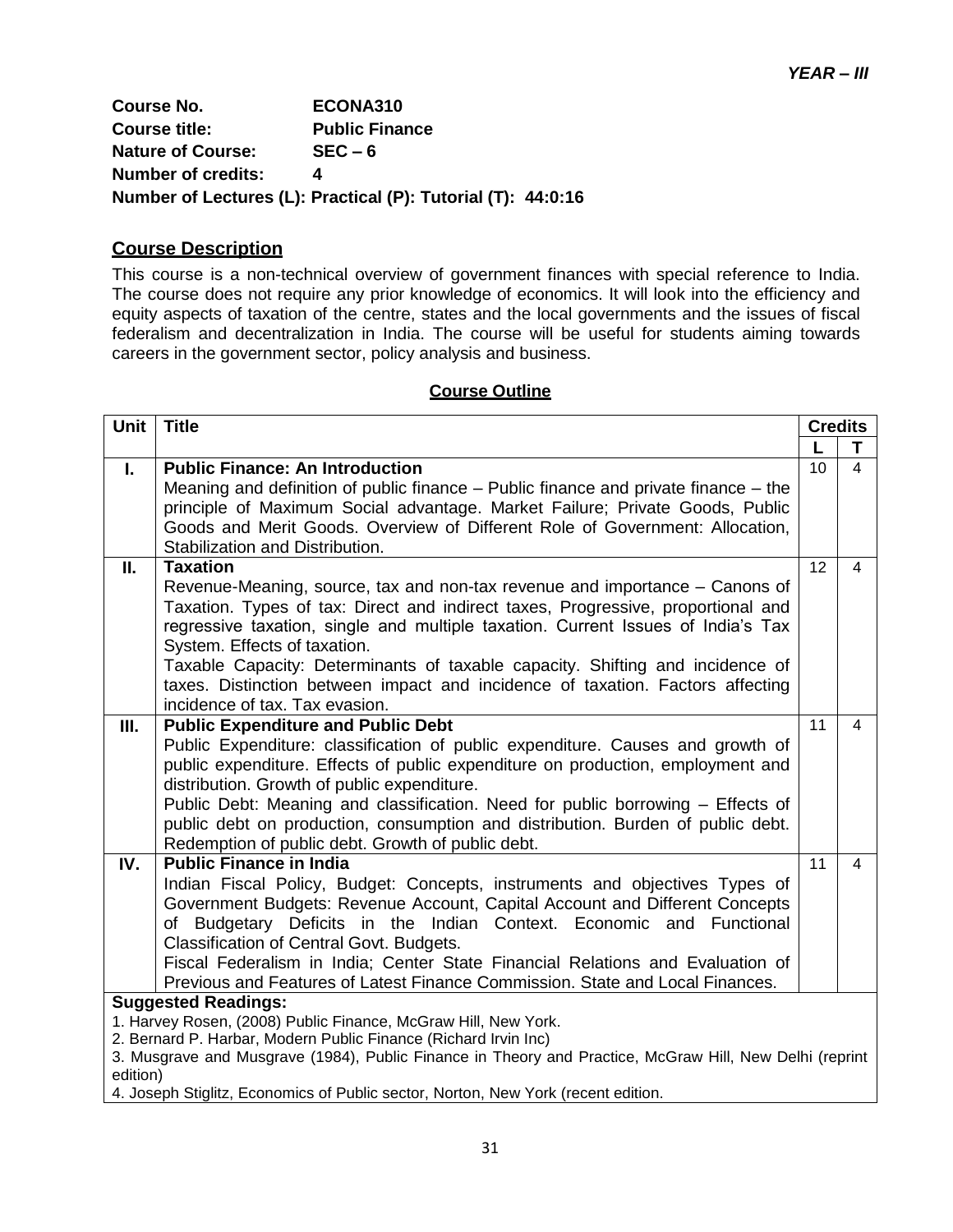| <b>Course No.</b>         | ECONA311                                                        |
|---------------------------|-----------------------------------------------------------------|
| <b>Course title:</b>      | <b>Money and Banking</b>                                        |
| <b>Nature of Course:</b>  | $SEC - 7$                                                       |
| <b>Number of credits:</b> |                                                                 |
|                           | Number of Lectures (L): Practical (P): Tutorial (T): ): 44:0:16 |

# **Course Description**

This course exposes students to the theory and functioning of the monetary and financial sectors of the economy. It highlights the organization, structure and role of financial markets and institutions. It also discusses interest rates, monetary management and instruments of monetary control. Financial and banking sector reforms and monetary policy with special reference to India are also covered. The course does not require any prior knowledge of economics.

| <b>Unit</b>                                                                                                  | <b>Title</b>                                                                                                                                  |                   | <b>Credits</b> |  |
|--------------------------------------------------------------------------------------------------------------|-----------------------------------------------------------------------------------------------------------------------------------------------|-------------------|----------------|--|
|                                                                                                              |                                                                                                                                               |                   | т              |  |
| L.                                                                                                           | <b>Money: Theory and Approaches</b>                                                                                                           | 10                | 4              |  |
|                                                                                                              | Money: Meaning, functions and classification, Role of money in capitalist, socialist                                                          |                   |                |  |
|                                                                                                              | and mixed economies, Monetary standards - Metallic and paper standards,                                                                       |                   |                |  |
|                                                                                                              | Principles and System of Note Issue. Qualities of Good Monetary Standard.                                                                     |                   |                |  |
|                                                                                                              | Grasham's law. Measures of Money Supply.                                                                                                      |                   |                |  |
| Ш.                                                                                                           | <b>Financial Markets: Money Market and Capital Market</b>                                                                                     | 10                | 4              |  |
|                                                                                                              | Financial markets and institutions; Money and capital markets: organization,                                                                  |                   |                |  |
|                                                                                                              | structure, importance and role in economic development of India; financial                                                                    |                   |                |  |
|                                                                                                              | crises.                                                                                                                                       |                   |                |  |
| III.                                                                                                         | <b>Commercial Banking</b>                                                                                                                     | $12 \overline{ }$ | 4              |  |
|                                                                                                              | Banking: Meaning and types of Banks. Indian banking system: Changing role and                                                                 |                   |                |  |
|                                                                                                              | structure; banking sector reforms. Functions of Commercial banks.                                                                             |                   |                |  |
| Process of credit creation. Purpose and limitations.                                                         |                                                                                                                                               |                   |                |  |
|                                                                                                              | Commercial banking in India. Nationalization of commercial banks in India. Recent                                                             |                   |                |  |
|                                                                                                              | reforms in banking sector in India.                                                                                                           |                   |                |  |
| IV.                                                                                                          | <b>Central Banking and Monetary Policy</b>                                                                                                    | 12                | 4              |  |
|                                                                                                              | Central Bank: Functions of Central Bank. Quantitative and qualitative methods of                                                              |                   |                |  |
|                                                                                                              | credit control. Role and functions of the Reserve Bank of India.                                                                              |                   |                |  |
|                                                                                                              | Monetary Policy: goals, targets, indicators and instruments of monetary control;                                                              |                   |                |  |
|                                                                                                              | success and limitation of monetary policy in India.                                                                                           |                   |                |  |
|                                                                                                              | <b>Suggested Readings:</b>                                                                                                                    |                   |                |  |
| 1. F. S. Mishkin and S. G. Eakins, Financial Markets and Institutions, Pearson Education, 6th edition, 2009. |                                                                                                                                               |                   |                |  |
|                                                                                                              | 2. F. J. Fabozzi, F. Modigliani, F. J. Jones, M. G. Ferri, Foundations of Financial Markets and Institutions,                                 |                   |                |  |
| 3.                                                                                                           | Pearson Education, 3rd edition, 2009.<br>L. M. Bhole and J. Mahukud, Financial Institutions and Markets, Tata McGraw Hill, 5th edition, 2011. |                   |                |  |
| 4.                                                                                                           | M. Y. Khan, Indian Financial System, Tata McGraw Hill, 7th edition, 2011.                                                                     |                   |                |  |
| 5.                                                                                                           | Various latest issues of R.B.I. Bulletins, Annual Reports, Reports on Currency and Finance and                                                |                   |                |  |
|                                                                                                              | Reports of the Working Group, IMF Staff Papers.                                                                                               |                   |                |  |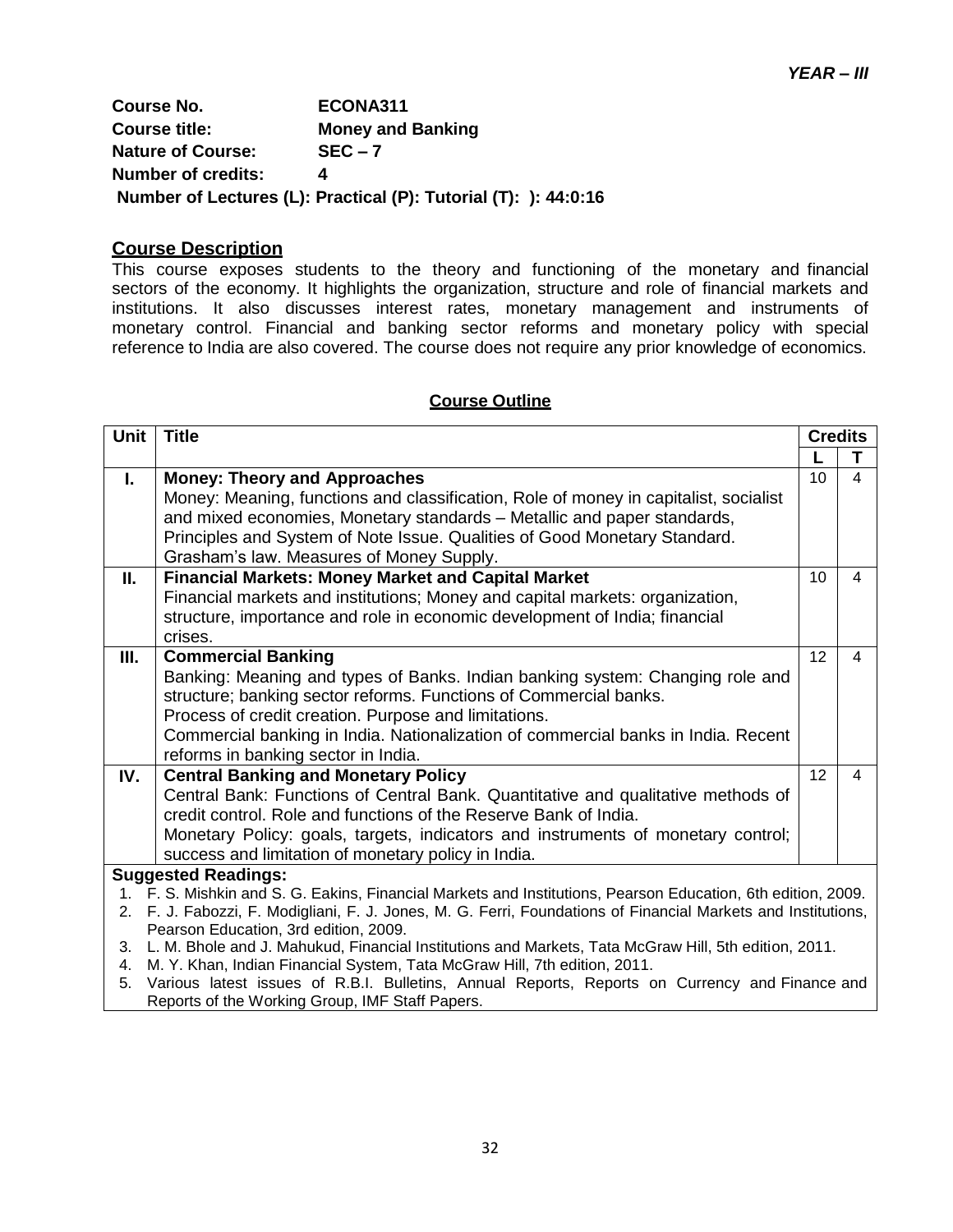**Course No. ECONA312 Course title: Project Work Nature of Course: SEC – 8 Number of credits: 4 Number of Lectures (L): Practical (P): Tutorial (T): 16:28:16**

#### **Course Description**

Project Work is one of the culmination point of the learning process, which will put to test the acquired ability of the candidate to independently take the charge of the project and use the understanding of economics developed in previous years to evaluate/analyze economic issues.

#### **Course Outline**

The project *must* relate to economic issues/problems. The Project report shall consist of following components:

The Project will involve an extended, independent investigation of a topic and preparation of a dissertation. The chosen research area must be of a nature that incorporates an in depth exploration of economic concepts, theories and issues so as to produce a rigorous dissertation. Primary data based projects are encouraged.

#### **Dissertations that comprise purely descriptive material will not be acceptable.**

The project report must contain between 50-60 A4 size pages printed on both sides. Font must be "Times New Roman", font size 16 (heading), 14 (Sub-Headings) and 12 (text). Line spacing 1.5 inches, page indent Left 1.5 inches, Right, Top and Bottom 1 inch.

Note: Font size of tables may vary as per requirement

#### **Structure of the Project Report**

Structure is important because it dictates the topics discussed and the order in which they are organized. An ideal Project Report should comprise the following sequence:

| 1. Cover Page                    | 10. Review of literature                   |
|----------------------------------|--------------------------------------------|
| 2. Title Page                    | 11. Research Design/ Methodology           |
| 3. Acknowledgements              | 12. Results and Analysis                   |
| 4. Table of Contents             | 13. Discussion of implications             |
| 5. List of Tables &              | 14. Conclusions and/or Recommendations for |
| 6. LIST OF Figures/Illustrations | further study                              |
| 7. Abbreviations (if any)        | 15. References                             |
| 8. Abstract                      | 16. Appendices (if any)                    |
| 9. Introduction                  |                                            |

Evaluation of the project (for 70% marks) will be done by external examiner based on project report and presentation along with continuous evaluation by internal examiner for (30% marks).

**NOTE**: The 70:30 marking ratio shall be as follows: 30 marks for Internal assessment and remaining 70 marks (EYE) to be distributed as 50 marks for Dissertation + 20 marks for Viva Voce. Therefore  $30 + (50 + 20) = 100$  marks.

For ICDEOL students there shall be no internal assessment and the marks secured out of 70 will be rationalized using the multiplier as will be done for other theory papers (refer to course evaluation mentioned in the section titled COURSE EVALUATION above).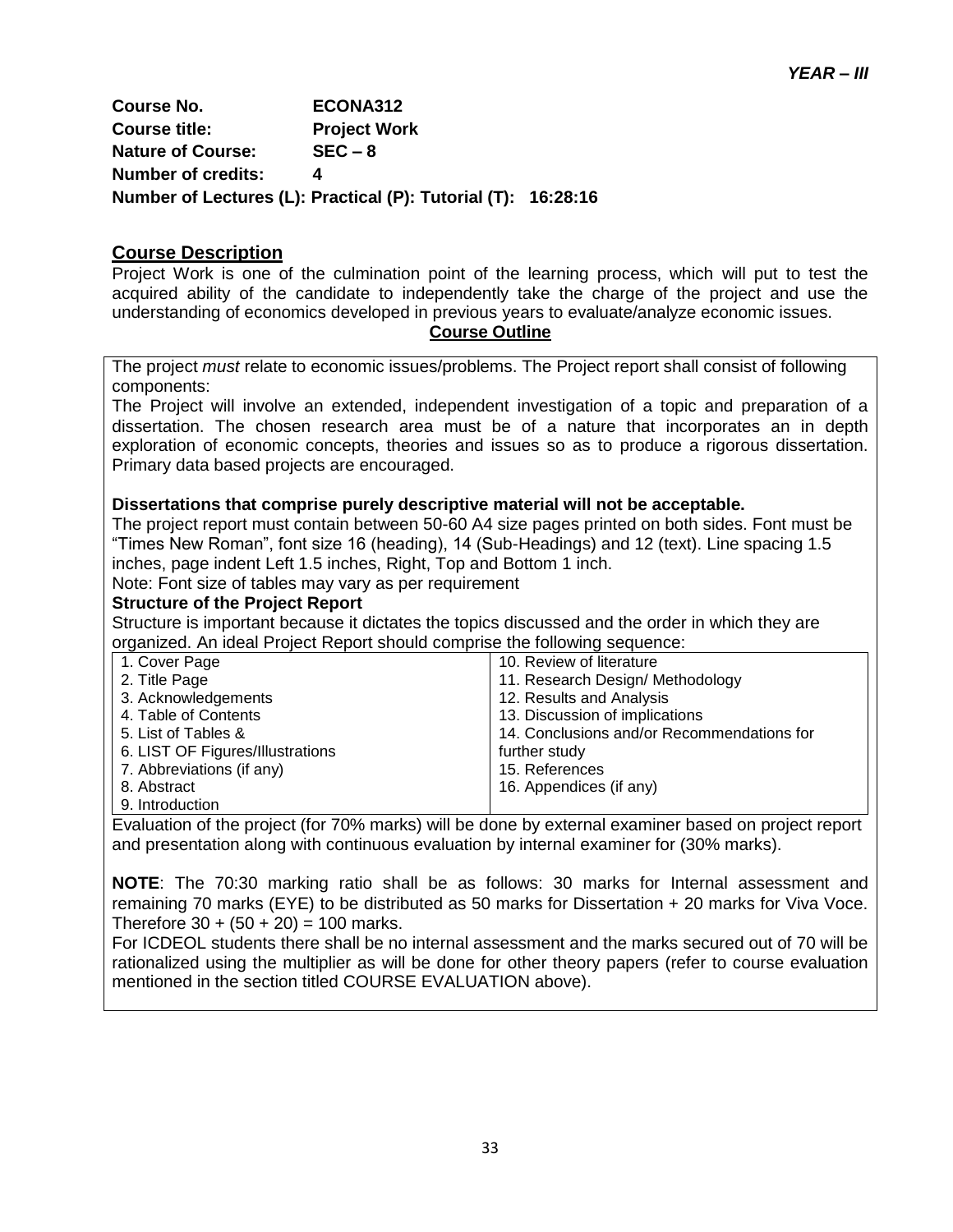# **Syllabus: Generic Elective Courses (GEC) (Elective Courses for an Unrelated Discipline/Subject)**

| Year<br>$\mathbf{III}$ | <b>Generic Elective Course (GEC)</b><br>$GEC - I$          | <b>Course</b><br>Code |
|------------------------|------------------------------------------------------------|-----------------------|
|                        | GEC 1: Economy of Himachal Pradesh Indian Economy ECONA313 |                       |
|                        | $GEC - II$<br>(any one of the following):                  |                       |
|                        | GEC 2: Indian Economy                                      | ECONA314              |
|                        | <b>GEC 3: Development Economics</b>                        | ECONA315              |
|                        | <b>GEC 4: Environmental Economics</b>                      | ECONA316              |
|                        |                                                            |                       |
|                        |                                                            |                       |
|                        |                                                            |                       |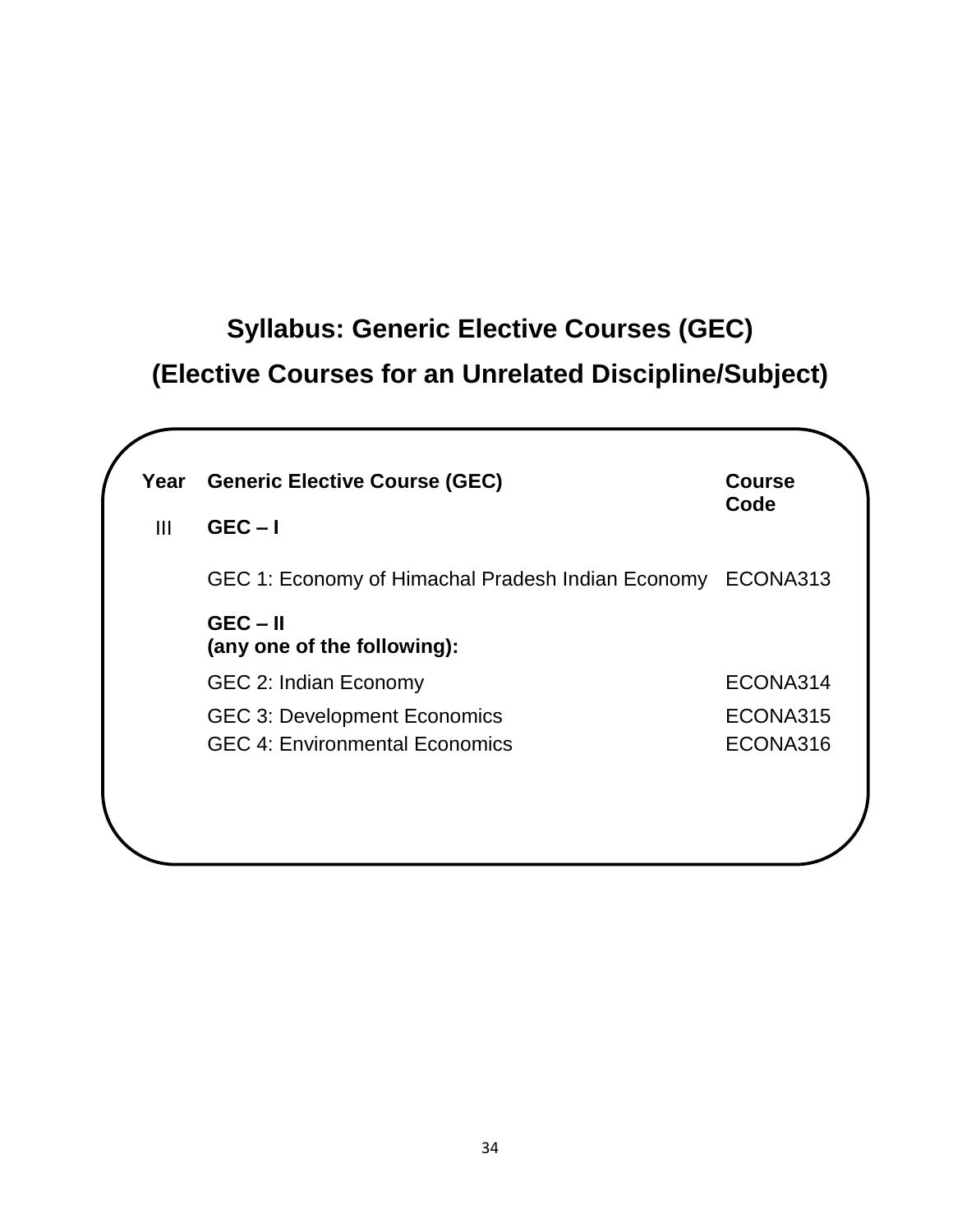**Course No. ECONA313 Course title: Economy of Himachal Pradesh Nature of Course: GEC – 1 Number of credits: 6 Number of Lectures (L): Practical (P): Tutorial (T): 40:00:00**

#### **Course Description**

This course highlights the basic features, characteristics and developmental issues of the Himachal Pradesh economy.

| Unit                                                                                                                                                                       | <b>Title</b>                                                                                                                                                  | <b>Credits</b> |
|----------------------------------------------------------------------------------------------------------------------------------------------------------------------------|---------------------------------------------------------------------------------------------------------------------------------------------------------------|----------------|
|                                                                                                                                                                            |                                                                                                                                                               |                |
| ı.                                                                                                                                                                         | <b>Features of Himachal Pradesh Economy</b>                                                                                                                   | 10             |
|                                                                                                                                                                            | Resource endowment - Land, Water, Minerals, Forests, Demographic Trends,                                                                                      |                |
|                                                                                                                                                                            | Human Development Index. Trends in State income - Structural growth before                                                                                    |                |
|                                                                                                                                                                            | and after reforms, Sources of State Finances. Targets and Achievements of Plans                                                                               |                |
|                                                                                                                                                                            | and current year Budget.                                                                                                                                      |                |
| ΙΙ.                                                                                                                                                                        | <b>Agriculture and Horticulture of Himachal Pradesh</b>                                                                                                       | 10             |
|                                                                                                                                                                            | Role of Agriculture and Horticulture in State Domestic Product Cropping pattern,                                                                              |                |
|                                                                                                                                                                            | Productivity and yield of major crops, Agricultural marketing, Agricultural finance,<br>Marginalization and Agricultural Diversification in Himachal Pradesh. |                |
|                                                                                                                                                                            | Trends in Fruit and vegetable Production and Productivity. Critical evaluation of                                                                             |                |
|                                                                                                                                                                            | government policies on agriculture and horticulture sector.                                                                                                   |                |
| III.                                                                                                                                                                       | <b>Industrial and Power Sector of Himachal Pradesh</b>                                                                                                        | 10             |
|                                                                                                                                                                            | Trends and patterns in industrial growth, large scale and small scale industries of                                                                           |                |
|                                                                                                                                                                            | Himachal Pradesh, Labour Welfare measures and skill development programmes.                                                                                   |                |
|                                                                                                                                                                            | Trends in hydro power generation in Himachal Pradesh. Environmental issues                                                                                    |                |
|                                                                                                                                                                            | related to Industrilisation and power projects in Himachal Pradesh.                                                                                           |                |
| IV.                                                                                                                                                                        | <b>Infrastructure and Tourism of Himachal Pradesh</b>                                                                                                         | 10             |
|                                                                                                                                                                            | Transport: road, rail and air. Banking, Housing, Social Welfare, Education and                                                                                |                |
|                                                                                                                                                                            | health programmes of the State Government.                                                                                                                    |                |
|                                                                                                                                                                            | Role of Tourism in the economic development of Himachal Pradesh.                                                                                              |                |
|                                                                                                                                                                            | <b>Suggested Readings:</b>                                                                                                                                    |                |
| 1. Economic Survey, Various Issues, Department of Economics and Statistics, GoHP.                                                                                          |                                                                                                                                                               |                |
| 2. Himachal Pradesh Development Report, Planning Commission. Gol.<br>3. Sharma, L.R. (1987), The Economy of Himachal Pradesh: Growth and Structure: a Study in Development |                                                                                                                                                               |                |
| Performance, Mittal Publishing.                                                                                                                                            |                                                                                                                                                               |                |
| 4. Ashok Kumar Tiwari, 2000, Infrastructure and economic development in Himachal Pradesh, Indus                                                                            |                                                                                                                                                               |                |
| Publishing.                                                                                                                                                                |                                                                                                                                                               |                |
| 5. Y.S. Parmar, Years of Challenge and Growth, Rubicon Publishing House.                                                                                                   |                                                                                                                                                               |                |
|                                                                                                                                                                            | 6. L.R. Sharma, (2005), Quality of Life in Himalayan Region, Indus Publishing.                                                                                |                |

7. Mian Goverdhan Singh, History, Culture and Economy of Himachal Pradesh, Minerva Book House.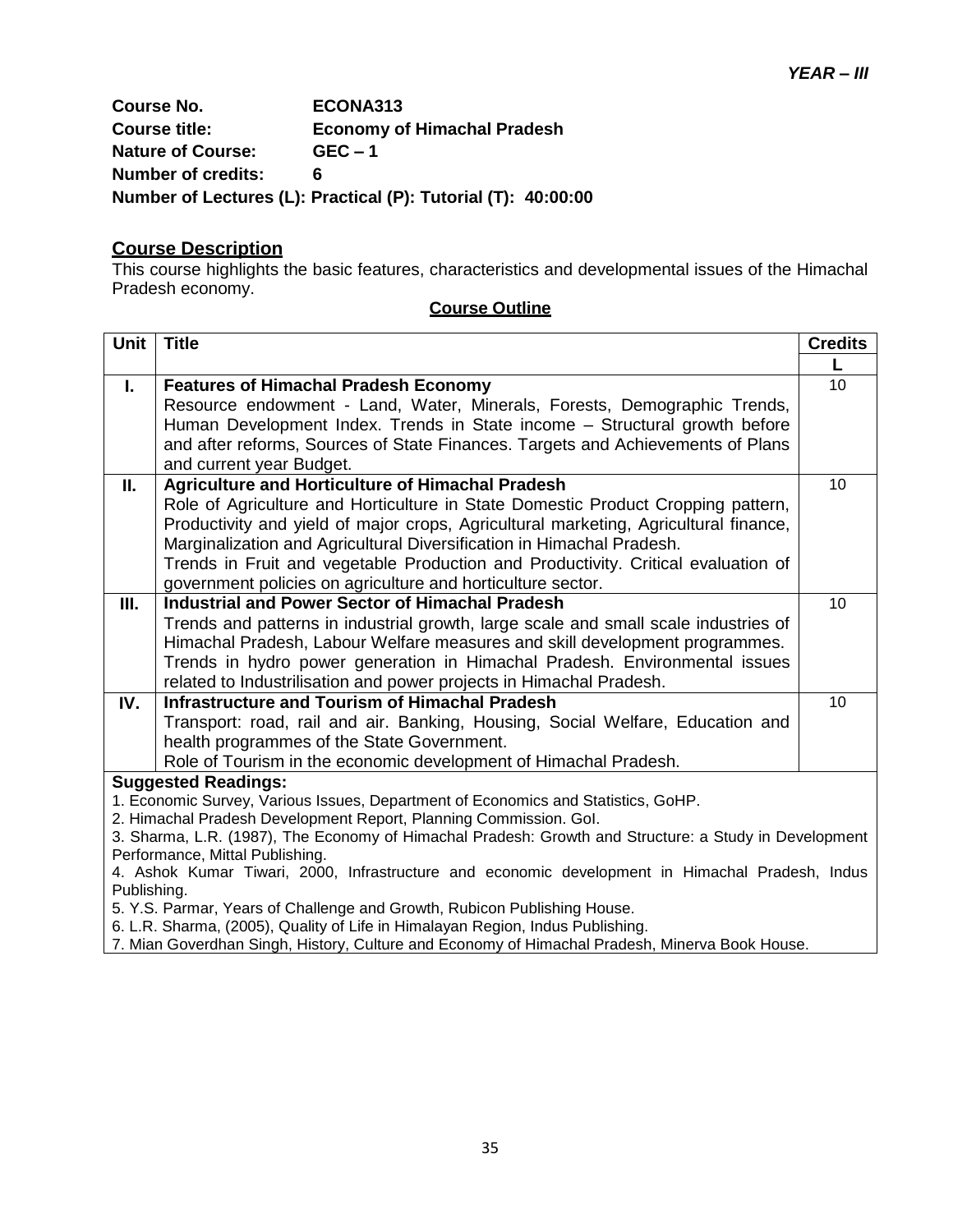**Course No. ECONA314 Course title: Indian Economy Nature of Course: GEC – 2 Number of credits: 6 Number of Lectures (L): Practical (P): Tutorial (T): 44:00:16**

#### **Course Description**

This course is designed to enable students to have in-depth knowledge of various problems and issues faced by Indian Economy. The course will concentrate on both the achievements and the issues of the economy.

| <b>Unit</b>                                                                                              | <b>Title</b>                                                                                                                                           | <b>Credits</b> |  |
|----------------------------------------------------------------------------------------------------------|--------------------------------------------------------------------------------------------------------------------------------------------------------|----------------|--|
|                                                                                                          |                                                                                                                                                        |                |  |
| L.                                                                                                       | <b>Understanding the Indian Economy</b>                                                                                                                | 12             |  |
|                                                                                                          | Impact of colonization on Indian Economy. Post-Independence Economy;                                                                                   |                |  |
|                                                                                                          | Planning for the economy - objectives, strategy and achievements (Plan wise                                                                            |                |  |
|                                                                                                          | details to be excluded). State of the Economy in 1991. Features of the Economic                                                                        |                |  |
|                                                                                                          | Reforms and Structural Adjustment Programme: Liberalization, Privatization and                                                                         |                |  |
|                                                                                                          | Globalization. Appraisal of Economic Reform Programme. Relevance of planning                                                                           |                |  |
|                                                                                                          | in the context of globalization, Objectives and Functions of NITI Aayog.                                                                               |                |  |
| П.                                                                                                       | <b>Problems Faced by Indian Economy</b>                                                                                                                | 10             |  |
|                                                                                                          | Poverty: definition and estimate, poverty line, poverty alleviation programs.                                                                          |                |  |
|                                                                                                          | Inequality: income and regional inequality – causes and corrective measures.                                                                           |                |  |
|                                                                                                          | Unemployment: concepts, measurement, types, causes and remedies.<br>Food problem and food security, Role of Public Distribution System (PDS) in India. |                |  |
|                                                                                                          | Direct Cash Transfer Scheme of Government.                                                                                                             |                |  |
| Ш.                                                                                                       | <b>Agriculture in India</b>                                                                                                                            | 12             |  |
|                                                                                                          | Pattern of Growth of Indian Agriculture since 1950; Land Reforms, Green                                                                                |                |  |
|                                                                                                          | Revolution, Agricultural Production, Productivity. Factors Influencing Agricultural                                                                    |                |  |
|                                                                                                          | Development: Marginalisation, Labour, Marketing and Finance. Issues and                                                                                |                |  |
|                                                                                                          | challenges in agricultural credit and subsidy.                                                                                                         |                |  |
|                                                                                                          | Deceleration in the 1990s - Causes and Future Challenges. Economic                                                                                     |                |  |
|                                                                                                          | Liberalization and Emerging Trends in Indian Agriculture. New Agricultural Policy                                                                      |                |  |
|                                                                                                          | (In the context of liberalization.)                                                                                                                    |                |  |
| IV.                                                                                                      | <b>Industries in India</b>                                                                                                                             | 10             |  |
|                                                                                                          | Role of Industry in Economic Development. Pattern of Industrialization, Industrial                                                                     |                |  |
|                                                                                                          | development during the plan period. Role, Growth and Problems of Cottage, small                                                                        |                |  |
|                                                                                                          | scale and Medium scale industries in India.                                                                                                            |                |  |
|                                                                                                          | Industrial Policy: 1948, 1956 and 1991 and Recent Developments. Impact of New                                                                          |                |  |
|                                                                                                          | Industrial Policy on Industrial Sector.                                                                                                                |                |  |
|                                                                                                          | <b>Suggested Readings:</b><br>1. U. Kapila (2010): Indian economy since Independence. Academic Foundation, New Delhi                                   |                |  |
|                                                                                                          | 2. S. Chakraborty (): Development Planning: The Indian Experience. Clarendon Press.                                                                    |                |  |
|                                                                                                          | 3. Jalan Bimal 1992, The Indian Economy - Problems and Prospects.                                                                                      |                |  |
|                                                                                                          | 4. A. Panagariya (2008): India: the Emerging Giant, Oxford University Press, New York                                                                  |                |  |
| 5. S. Acharya and R. Mohan (Eds.) (2010): India's Economy: Performance and Challenges, Oxford University |                                                                                                                                                        |                |  |
|                                                                                                          | Press, New Delhi.                                                                                                                                      |                |  |
|                                                                                                          | 6. I. J. Ahluwalia and I. M. D. Little (Eds.) (1998): India's Economic Reforms and Development: Essays for                                             |                |  |
| Manmohan Singh, Oxford University Press, New Delhi.                                                      |                                                                                                                                                        |                |  |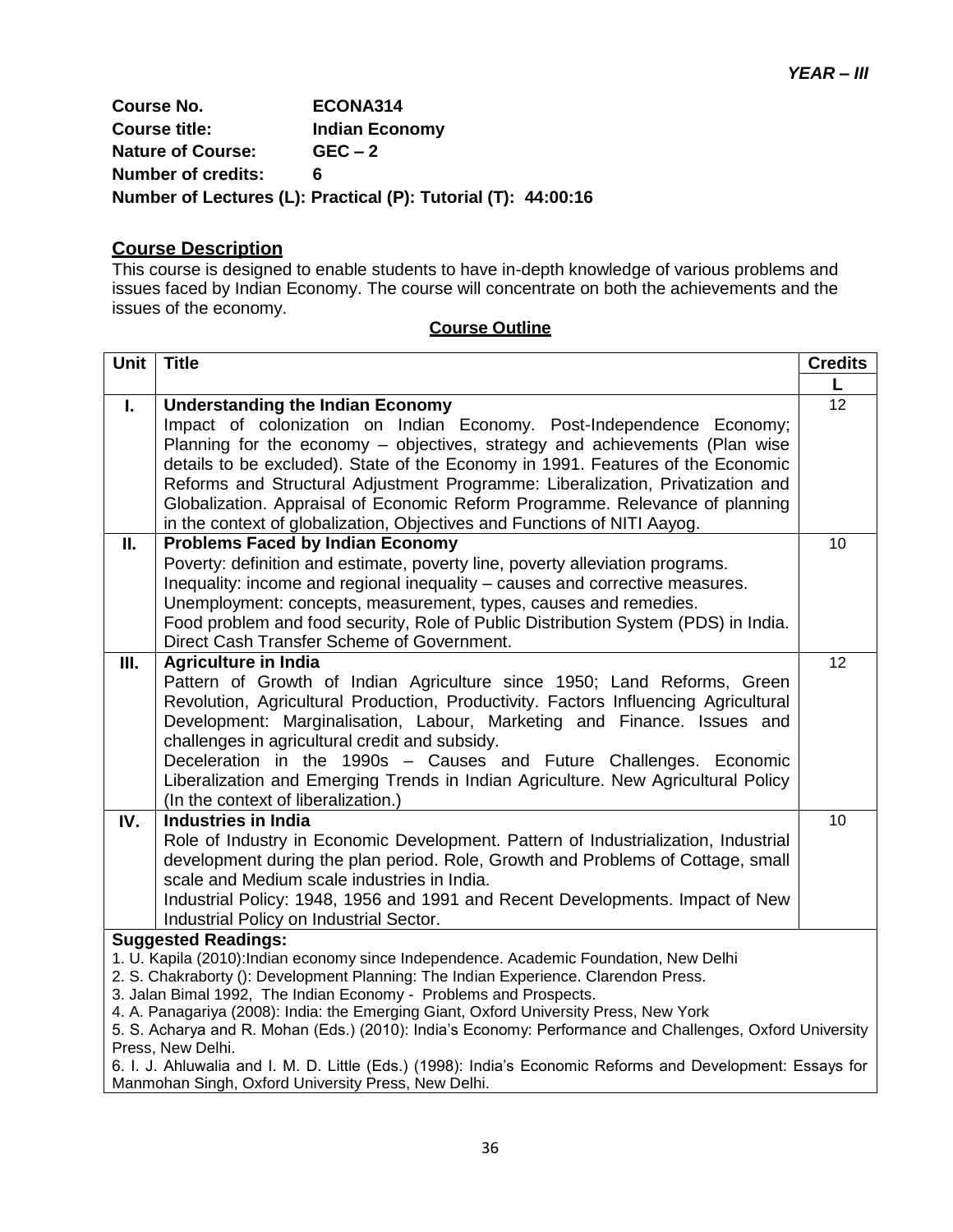**Course No. ECONA315 Course title: Development Economics Nature of Course: GEC – 3 Number of credits: 6 Number of Lectures (L): Practical (P): Tutorial (T): 44:0:16**

#### **Course Description**

This course reviews major trends in aggregate economic indicators in India and places these against the backdrop of major policy debates in India in the post- Independence period.

| Unit                                                                                                                                                                                                                                                                                                                                                                                                                                                                                                                                                                    | <b>Title</b>                                                                                                                                                                                                                                                                                                                                                                                                                                                                                                       |                 | <b>Credits</b> |  |
|-------------------------------------------------------------------------------------------------------------------------------------------------------------------------------------------------------------------------------------------------------------------------------------------------------------------------------------------------------------------------------------------------------------------------------------------------------------------------------------------------------------------------------------------------------------------------|--------------------------------------------------------------------------------------------------------------------------------------------------------------------------------------------------------------------------------------------------------------------------------------------------------------------------------------------------------------------------------------------------------------------------------------------------------------------------------------------------------------------|-----------------|----------------|--|
|                                                                                                                                                                                                                                                                                                                                                                                                                                                                                                                                                                         |                                                                                                                                                                                                                                                                                                                                                                                                                                                                                                                    |                 | т              |  |
| Ι.                                                                                                                                                                                                                                                                                                                                                                                                                                                                                                                                                                      | <b>Economic Development: Meaning and Measurement</b><br>Meaning of economic development. Distinction between growth, development and<br>sustainable development. Features of underdevelopment. Factors affecting<br>development. Economic<br>economic<br>development and<br>human<br>welfare.<br>Measurement of economic development. Limitations of using per capita income as<br>a measure. Alternative measures: PQLI, HDI, Human Poverty Index, Gender<br>Development Index, Kuznet's inverted 'U' hypothesis. | 10              | 4              |  |
| Ш.                                                                                                                                                                                                                                                                                                                                                                                                                                                                                                                                                                      | <b>Factors in Development and Indian Development Experience</b><br>Capital formation (Physical and Human); technology; institutions.<br>Indian Development Experience: Critical evaluation of growth, inequality, poverty<br>and competitiveness, pre and post reforms era.                                                                                                                                                                                                                                        | 10 <sup>1</sup> | 4              |  |
| Ш.                                                                                                                                                                                                                                                                                                                                                                                                                                                                                                                                                                      | Theories of Under Development and Development<br>Theories of Under Development: The Vicious Circle of Poverty, Low Level<br>Equilibrium Trap, circular causation and backwash effect, dualism.<br>Theories of Development: classical theories (Smith, Ricardo, Malthus), Marxian<br>theory of capitalist development.                                                                                                                                                                                              | 12              | 4              |  |
| IV.                                                                                                                                                                                                                                                                                                                                                                                                                                                                                                                                                                     | <b>Theories of Development</b><br>Classical theories (Smith, Ricardo, Malthus); Marxian theory of capitalist<br>development. Big push, Balanced vs Unbalanced growth.<br>Balance between agriculture and industry, import substitution vs export promotion,<br>neo-liberal vs interventionist policies.                                                                                                                                                                                                            | 12              | 4              |  |
| <b>Suggested Readings:</b><br>1. AK Bagchi - The Political Economy of Development - Orient Longman<br>2. Todaro and Smith, Economic Development, Pearson Education, New Delhi (recent edition).<br>3. Thirlwall (recent edition), Growth and Development with Special Reference to Developing<br>Countries (recent edition) Palgrave McMillan, New Delhi.<br>4. Benjamin Higgins (1968), Economic Development, Universal Book Stall, New Delhi.<br>5. Meier, G.M. and J.E. Rauch (2007), Leading Issues in Economic Development, Oxford University<br>Press, New Delhi. |                                                                                                                                                                                                                                                                                                                                                                                                                                                                                                                    |                 |                |  |